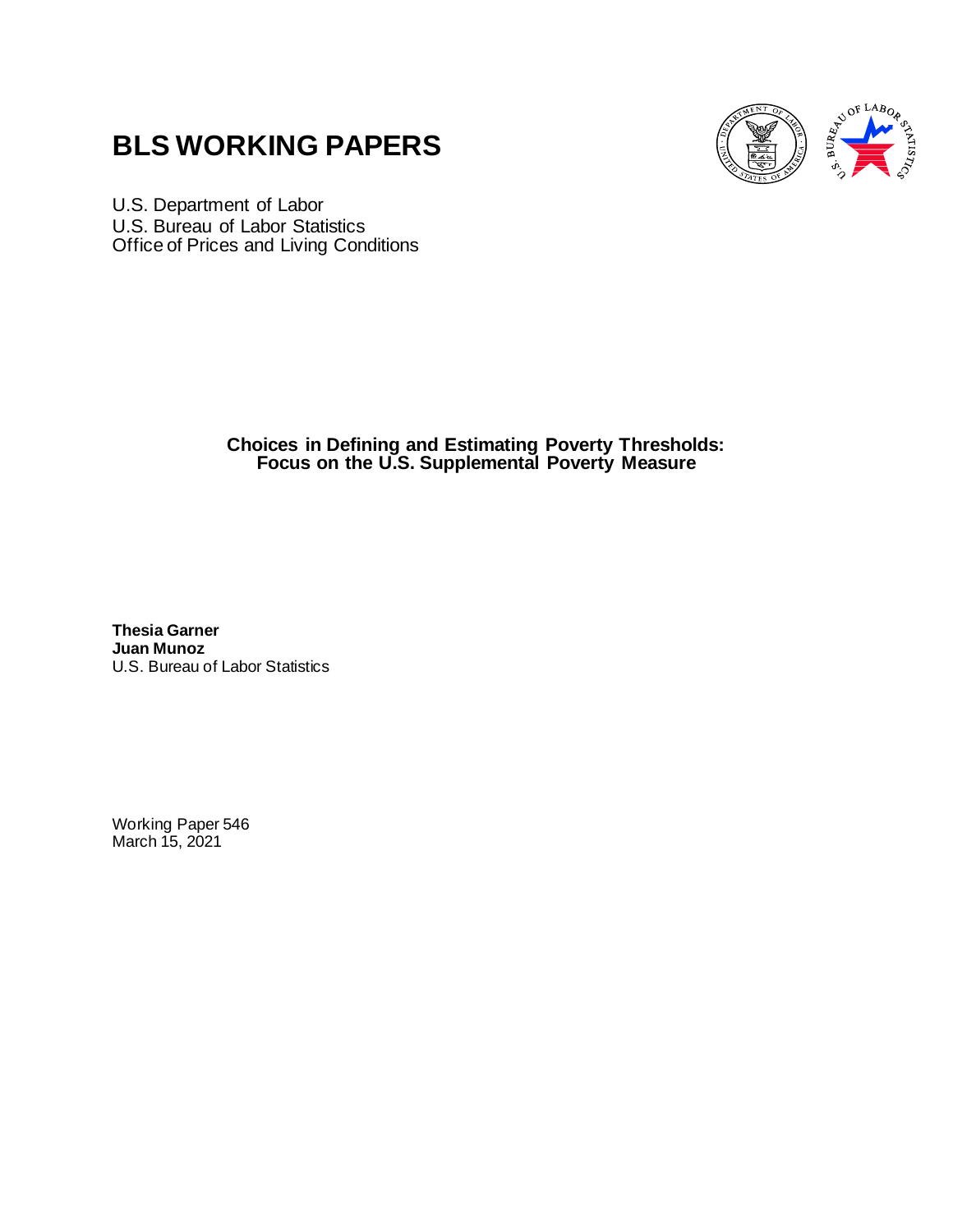# **Choices in Defining and Estimating Poverty Thresholds: Focus on the**

# **U.S. Supplemental Poverty Measure**

Thesia I. Garner and Juan Munoz Division of Price and Index Number Research Bureau of Labor Statistics, U.S. Department of Labor Washington, DC 20212 [Garner.Thesia@bls.gov](mailto:Garner.Thesia@bls.gov) and Munoz.Juan@bls.gov

March 15, 2021

# **JEL Codes:**

I3 Welfare, Well-Being, and Poverty

I32 Measurement and Analysis of Poverty

I38 Government Policy • Provision and Effects of Welfare Programs

# **Keywords:**

Expenditure-based poverty thresholds, updating poverty thresholds, setting baseline poverty thresholds, Supplemental Poverty Measure (SPM)

### *Acknowledgement and Disclaimer*

Earlier versions of this paper were presented at 2019 Southern Economics Association on November 23, 2019 and the International Association for Research in Income and Wealth 2019 Special IARIW-World Bank Conference on New Approaches to Defining and Measuring Poverty in a Growing World on November 8, 2019. This research builds on earlier work presented at the 2019 ECINEQ Conference, 2019 Southern Regional Science Association Conference, 2018 Southern Economics Association Annual Meetings, 2018 Society of Government Economists Conference, and the 2018 Federal Committee on Statistical Methodology (FCSM) Research and Policy Conference. Thanks are extended to Census Bureau colleague Liana Fox for collaborating on much of the research presented in this paper, and to Mark Bowman who produced specialized composite FCSU CPI-U and C-CPI-U used in updating anchored SPM thresholds. This paper reports the results of research and analysis undertaken by U.S. Bureau of Labor Statistics staff, and has undergone more limited review than official publications. The views expressed in this research, including those related to statistical, methodological, technical, or operational issues, are solely those of the authors and do not necessarily reflect the official positions or policies of the Bureau of Labor Statistics or the views of other staff members therein. The authors accept responsibility for all errors. This paper is released to inform interested parties of ongoing research and to encourage discussion of work in progress.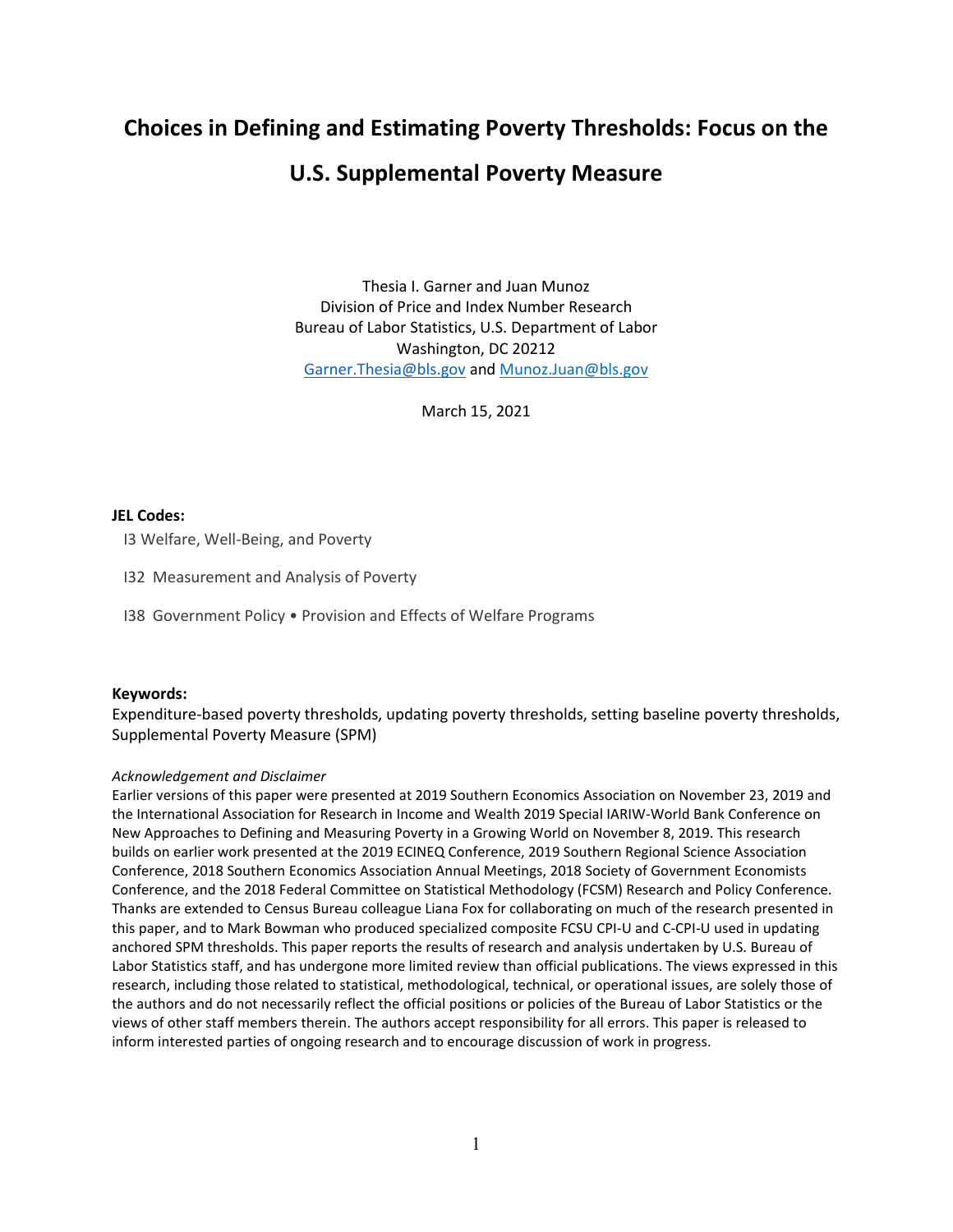#### **ABSTRACT**

This paper focuses on choices to consider when defining and estimating poverty thresholds using household expenditure survey data. The impacts of these are examined with reference to the U.S. Supplemental Poverty Measure, with reference to considerations other countries might face with similar challenges as those of the U.S. Choices outlined and discussed include the following: which goods and services to include in the thresholds and how to value these; if based on a point in a distribution, for example, at a lower point like the 33<sup>rd</sup> percentile versus the median; upon whose experience thresholds are based, e.g., households and families most likely to receive government transfers or all households in the population; the treatment of in-kind benefits; how to account for owner-occupied housing; whether and how to adjust for geographic differences in prices across areas; and the updating of thresholds over time. Thresholds based on these choices are produced.

#### **I. INTRODUCTION**

Poverty is most often defined in terms one's ability to meet his/her basic or minimum needs for survival or participation in society. Basic needs can be defined in terms of inputs or outputs, or the costs of providing for these at some minimum level. For example, there may be a minimum number and amount of nutrients needed for a certain level of output or energy. To measure poverty, several fundamental questions must be addressed, for example: (1) how to define poverty; (2) how to measure economic resources available; (3) how to adjust for household size; (4) where to set the poverty line; and (5) how to adjust for consumer prices and regional cost of living in thresholds. Monetary poverty thresholds are the focus of this study; and thus, most of the attention will be directed at the last two questions.

Various options are available to set and update thresholds (for example, see the following for a discussion of these see: Atkinson 2019, Ravallion 2016, and UNECE 2017). Absolute thresholds could be set based on the concept of reference budgets (defined as, for example, what families need to maintain a certain standard of living) with price adjustments across geographic areas and time; such an approach reflects recent work in Europe (e.g., Cutillo et al. 2019; and Goedemé et al. 2015). Another approach is to derive thresholds as a percentage of the resource measure used to compare to the thresholds, for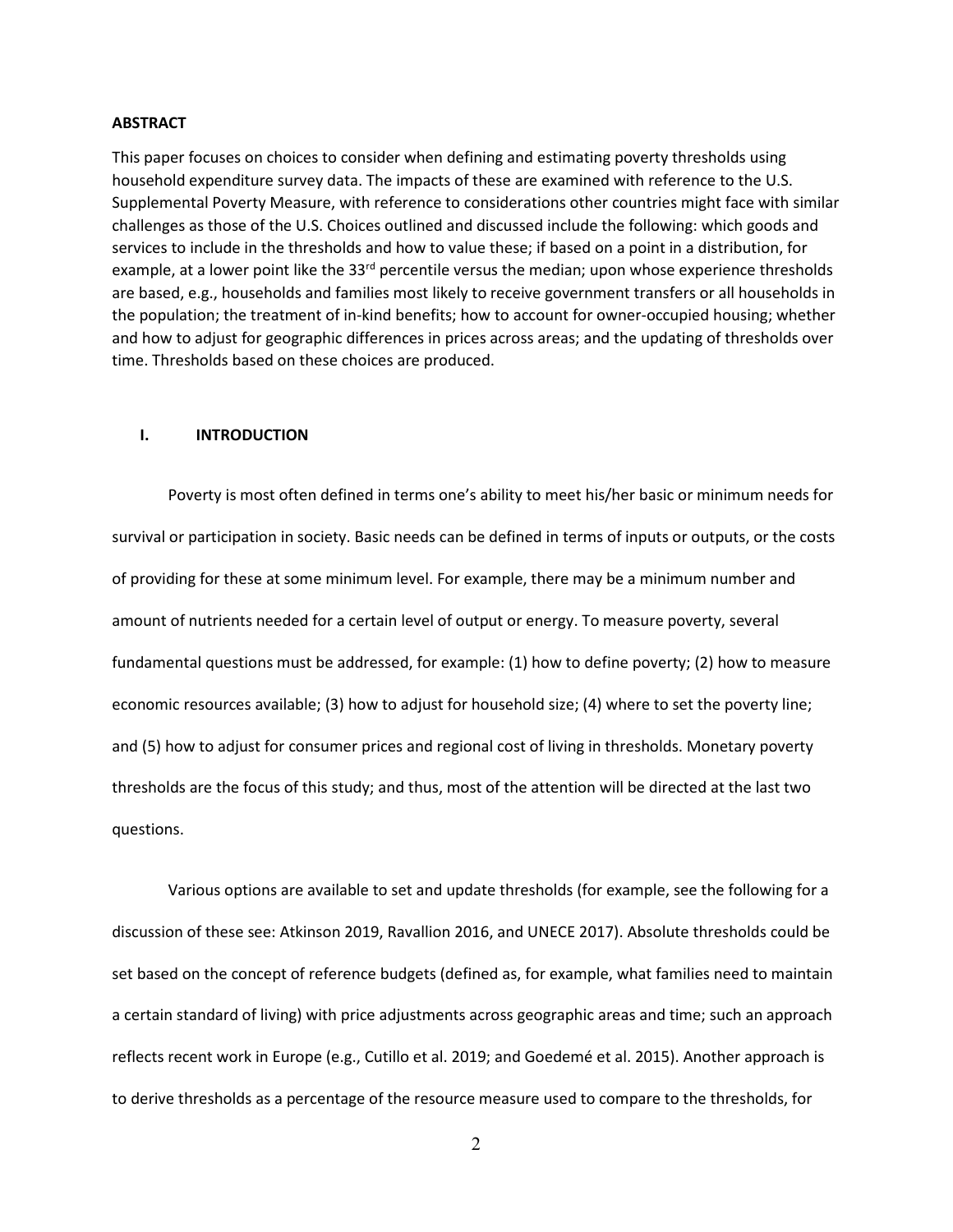example, income or consumption; such an approach results in what is referred to as a relative threshold. And a third option reflects a combination of the two or a hybrid. One example of a combination measure is the societal poverty line proposed and used by the World Bank (2018), based on absolute and relative measures, which builds on the research of others (Jolliffe and Prydz 2017; Atkinson and Bourgiugonon 2001; Chen and Ravallion 2013; Foster 1998; and Ravallion and Chen 2011). An example of a hybrid measure is the Supplemental Poverty Measure (SPM) threshold currently in production for the U.S. that is produced along with the official poverty measure; the SPM is based on spending within a specified range of expenditures for a particular set of goods and services with resources based on income and in-kind benefits. Thresholds can be based on analyses of income, spending and/or consumption data, using nutritional standards for members of households, using reference budgets based on sets of goods and services and prices, or responses to subjective questions regarding minimum needs.

In the United States (U.S.), the focus has mostly been on the monetary value, at least officially, of some minimum or basic bundle of goods and services (inputs) that can be used to meet one's needs, and the income or resources available to meet those needs. The definition of poverty assumed is one based on economic deprivation. As noted in *Measuring Poverty* (Citro and Michael 1995. p. 19), "A way of expressing this concept [economic deprivation] is that it pertains to people's lack of economic resources (e.g., money or near-money income) for consumption of economic goods and services (e.g., food, housing, clothing, transportation). Thus, a poverty standard is based on a level of family resources (or, alternatively, of families' actual consumption) deemed necessary to obtain a minimally adequate standard of living, defined appropriately for the United States today."

This research is conducted as part of a larger research effort to consider major changes to the SPM, originally proposed in 2010 with thresholds and poverty statistics first published in 2011 and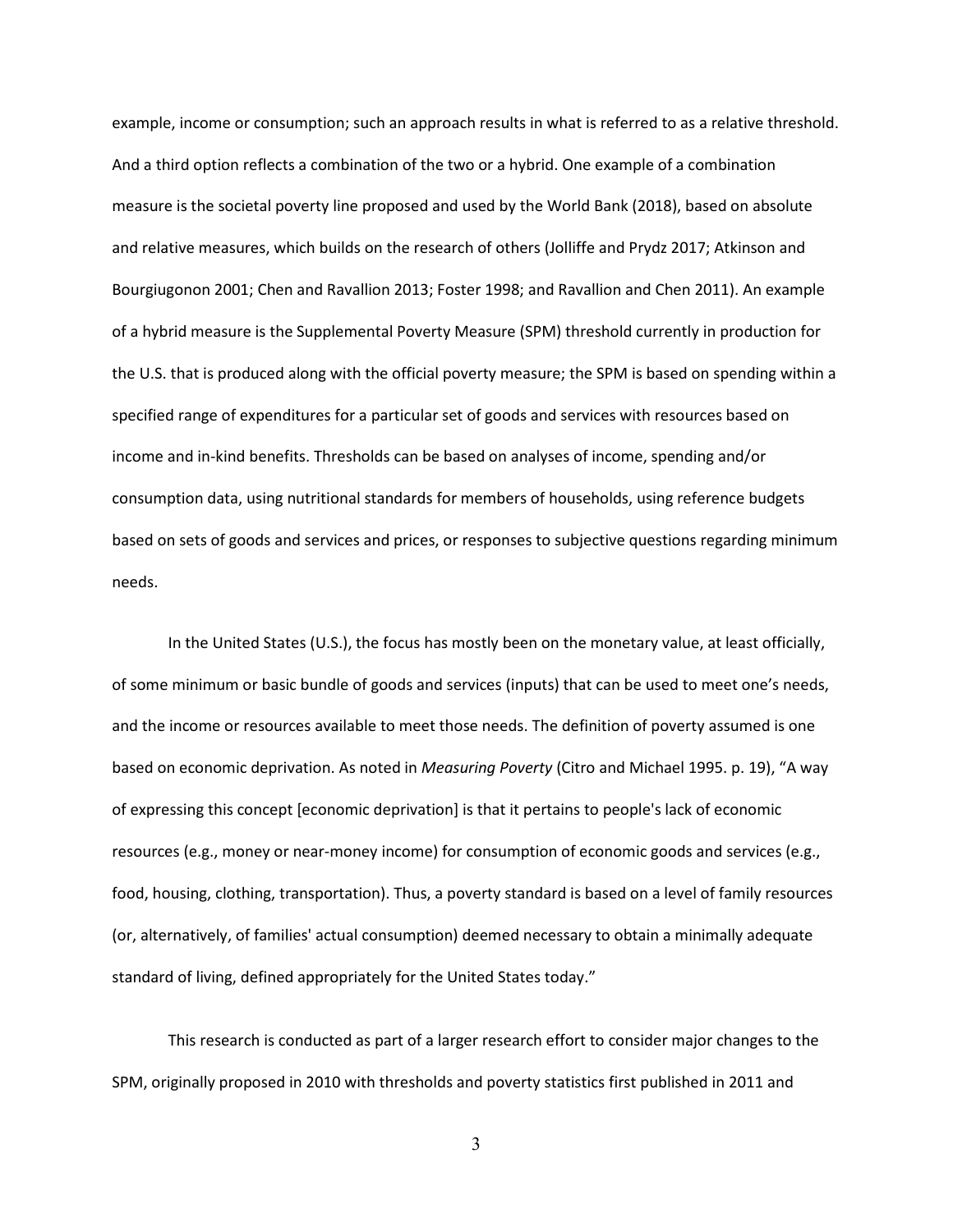annually thereafter. Since this first publication, no major changes have been made to the SPM, but research has been ongoing regarding potential improvements and validation of prior assumptions. Another ITWG, focused on implementation, has set 2021 as a target for making methodological improvements to the measure. Current proposals under consideration include several changes to the methodology for establishing the SPM poverty thresholds including, but not limited to: changing the range of expenditures which serve as the basis for the thresholds, expanding the estimation sample upon which the thresholds are based, imputing in-kind benefits into thresholds, and applying alternative geographic adjustments using Regional Price Parities produced by the Bureau of Economic Analysis and/or an adjustment to reflect amenities. This paper provides an opportunity for a review of these and other possible changes to the measure including options for updating the thresholds over time. Another goal of this paper is to share the U.S. experience with researchers in other countries who are using or thinking of using household expenditure/consumption survey data to set and/or update their own poverty thresholds. Some of the research results presented are from earlier studies while other results appear here for the first time.

The remainder of the paper is divided into five sections. First is an overview of the history of the SPM with a focus on thresholds. This is then followed by the choices underlying the production of the thresholds including the needs concept, estimation sample, role of prices, and updating. A description of the data used for the study are next presented, followed by a series of alternative thresholds, from 2010 to 2018, based on select choices. We close with a discussion of factors that influence decisions regarding choices in estimating the thresholds. Our current results suggest that SPM thresholds based on food, clothing, shelter, and utilities (FCSU)<sup>1</sup> spending plus the value of in-kind benefits more fully reflect

<span id="page-4-0"></span><sup>1</sup>The components of FCSU are defined here. Food expenditures are those for food at home and food away from home. Meals as pay are not counted nor are alcoholic beverages. Food expenditures are not expected to be exact but are collected through the use of global question and refer to "usual weekly" expenditures. Clothing expenditures include those for all the goods and services identified as "apparel" by the CE Division of the BLS. Apparel includes clothing for girls and boys aged 2 to 15, women and men 16 and over, and for children less than 2 years of age. This category also includes footwear and other apparel products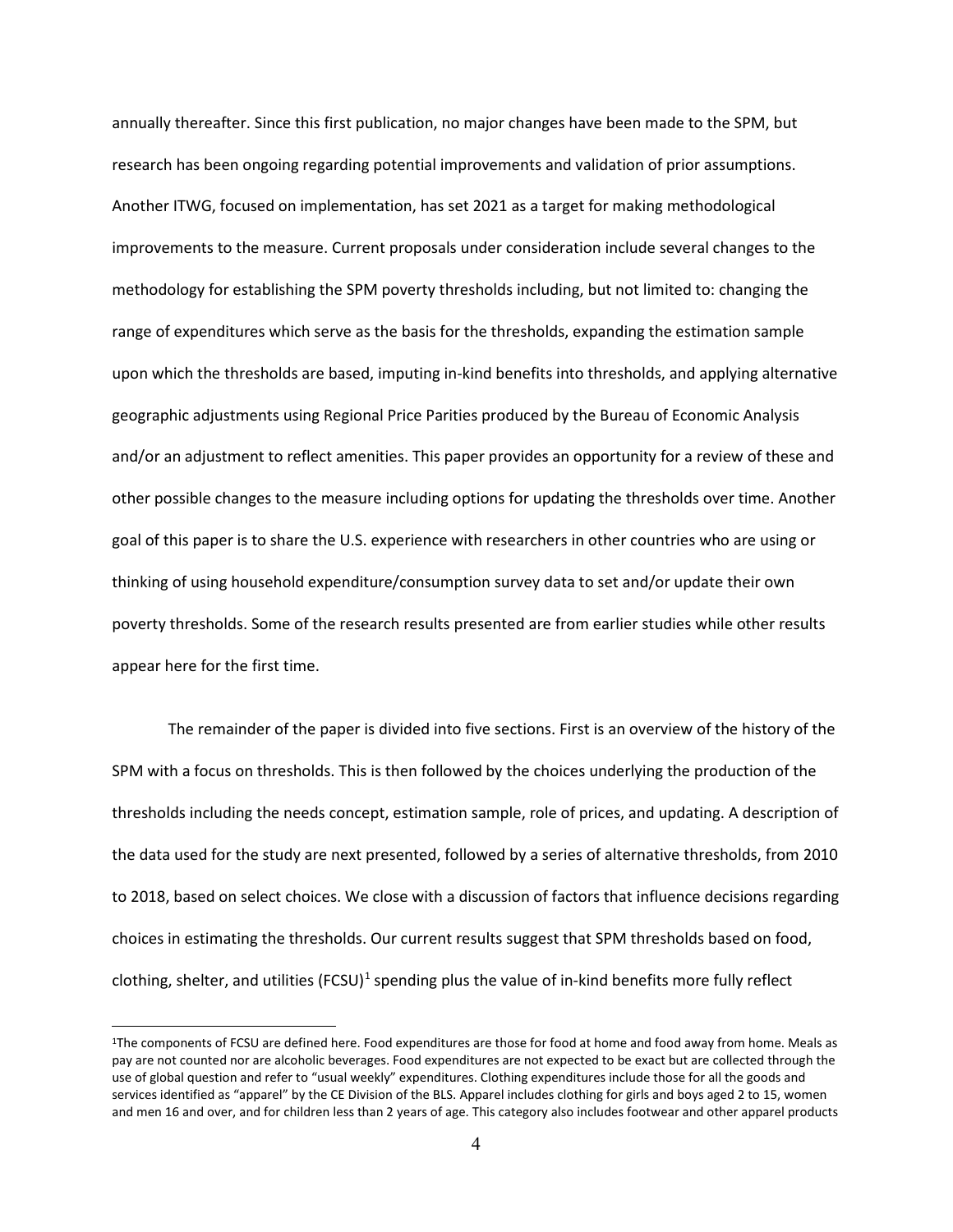consumption needs, and are more consistently defined with regards to the resources included in the current measure. Also these findings suggest that thresholds based on larger estimation samples are expected to have lower standard errors than thresholds based only on consumer units with exactly two children. Debate continues regarding the role of prices in the estimation of the initial thresholds, whether a different treatment of owner-occupied housing would be needed, the approach to update, and how and whether to adjust the thresholds for differences in prices across areas.

#### **II. BACKGROUND[2](#page-5-0)**

#### *A. Overview*

For over 40 years, the official poverty measure was the only annual measure of poverty produced by the U.S. government, specifically the Census Bureau. However, criticisms of the official poverty measure, which compares pre-tax cash income to absolute thresholds, grew over time. In 1990, a Congressional appropriation funded an independent scientific study of the concepts, measurement methods, and information necessary for a poverty measure. In 1995, the National Academy of Sciences (NAS) Panel on Poverty and Family Assistance released its report detailing suggested improvements in

<span id="page-5-0"></span>and services such as jewelry, shoe repair, apparel laundry and dry cleaning, and clothing storage. Shelter includes expenses for owners and for renters. To create the shelter variable for the SPM thresholds calculation, shelter expenses are restricted to those for the consumer unit's primary residence only. For renters, expenditures include those for rent paid, maintenance and repairs paid for by the renter, and tenants insurance. Rent as pay is not included although this rent since no information on this rent is collected in the CPS for resources. For owners, shelter expenses include those for property taxes and insurance, maintenance and repairs, and for those with mortgages, and mortgage interest and principal payments. As for renters, all expenditures are restricted to those for the CU's primary residence. Unlike for the expenses of renters and owners without mortgages, mortgage shelter expenditures reflect obligations, not necessarily what the consumer unit paid. The CE Survey collects information about the terms of the mortgage or mortgages on the primary residence. Then staff members at the BLS who work with the CE data calculate the obligated payments. If property taxes and insurance are included in the mortgage payment, these too are calculated by these staff members for the consumer unit. Utility expenditures are those for: energy including natural gas, electricity, fuel oil and other fuels; telephone services including land lines, cell service, and phone cards; and water and other public services such as trash and garbage collected, and septic tank cleaning. For owners, these are for the primary residence only. For renters, these are for any utilities for which they are obligated to pay with the exception of rented vacation homes. The amount recorded by the respondent is for what is charged or billed, not what the consumer unit necessarily pays. The exception regarding questioning for utilities is for telephone cards; consumer units are asked about the purchase price of pre-paid telephone and cellular cards and their spending for using public telephones. <sup>2</sup> See Garner and Fox (2019) for a brief history of the SPM.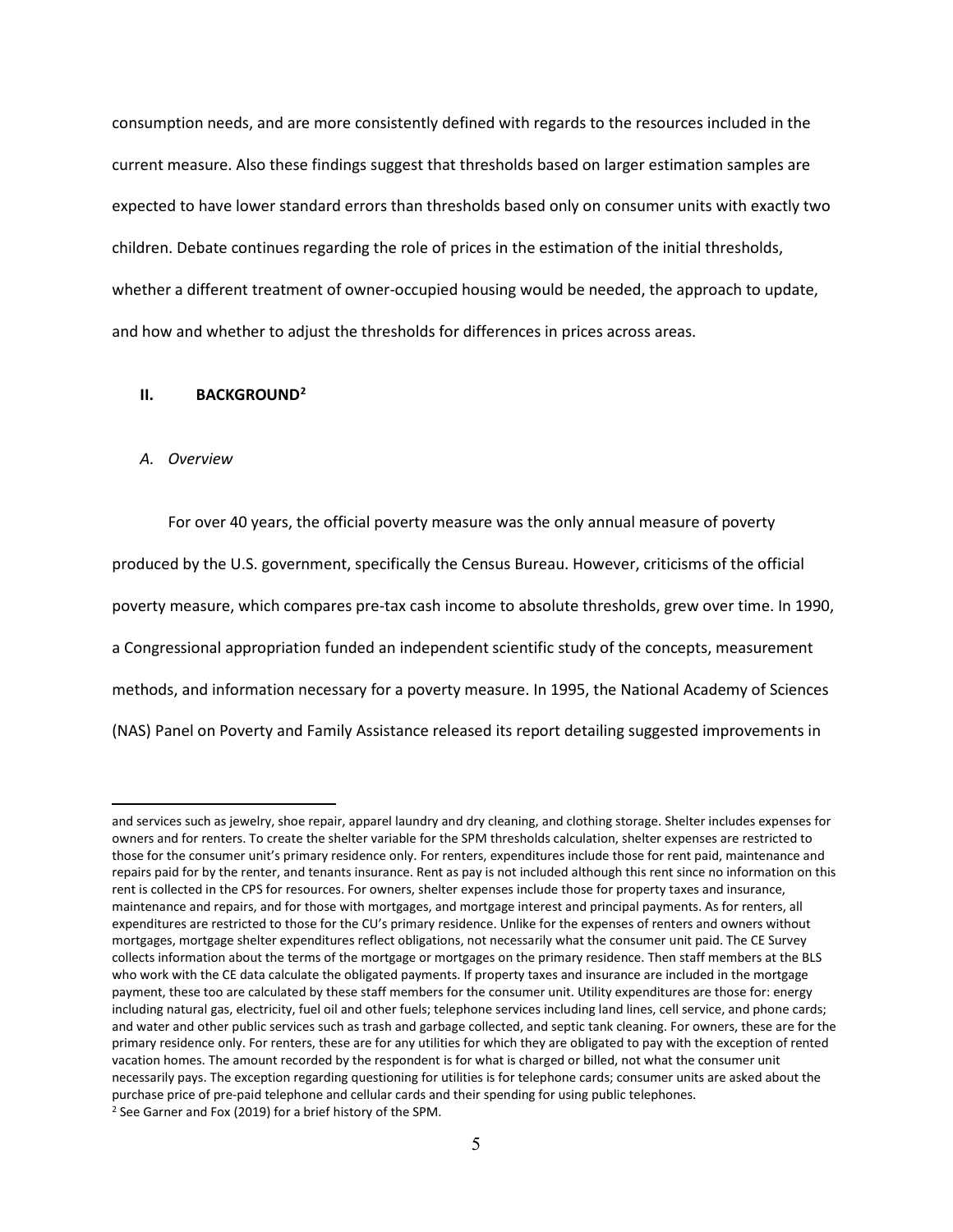the measure of poverty in the United States (Citro and Michael, 1995). Recommendations included the production of thresholds based on recent consumer unit spending of food, clothing, shelter, utilities, and a little bit more for personal care and non-work related transportation (FCSU). Thresholds were also to be adjusted by area to account for differences in the cost of living across areas. This measure would not use before-tax income, as the definition of resources, to compare to thresholds for poverty measurement. Instead resources would include income and also the value of in-kind benefits, with reductions in resources due to income and payroll taxes, work-related spending, and medical out-ofpocket spending. Building off of the NAS panel's recommendations, the ITWG on Developing a Supplemental Poverty Measure was formed in the last days of 2009 and then developed a set of recommendations for the production of the SPM over the next few months (ITWG, 2010).

The Supplemental Poverty Measure (SPM) was developed in 2010 as a supplement to the official poverty measure. The first SPM ITWG was charged with operationalizing the NAS panel's findings and developing a set of initial starting points to permit the Census Bureau to produce statistics based on the SPM that would be released along with the official measure each year. This work was to be done in cooperation with the Bureau of Labor Statistics (BLS), and with support from other federal government agencies. Recommendations included, among others, the creation of new poverty thresholds and adjustments to resources. Changes to the estimation of the thresholds included an expansion of the estimation sample from two adults with two children to all consumer units with two children, moving from a percentage of median expenditures to a lower point in the FCSU expenditure distribution (around the  $33<sup>rd</sup>$  percentile), and the estimation of three thresholds to account for the different spending needs of owners with mortgages, those without mortgages, and renters. The ITWG considered the SPM to be a work in progress with the expectation that there would be improvements to it over time. The measure would change and adapt with the availability of new data and/or methods and as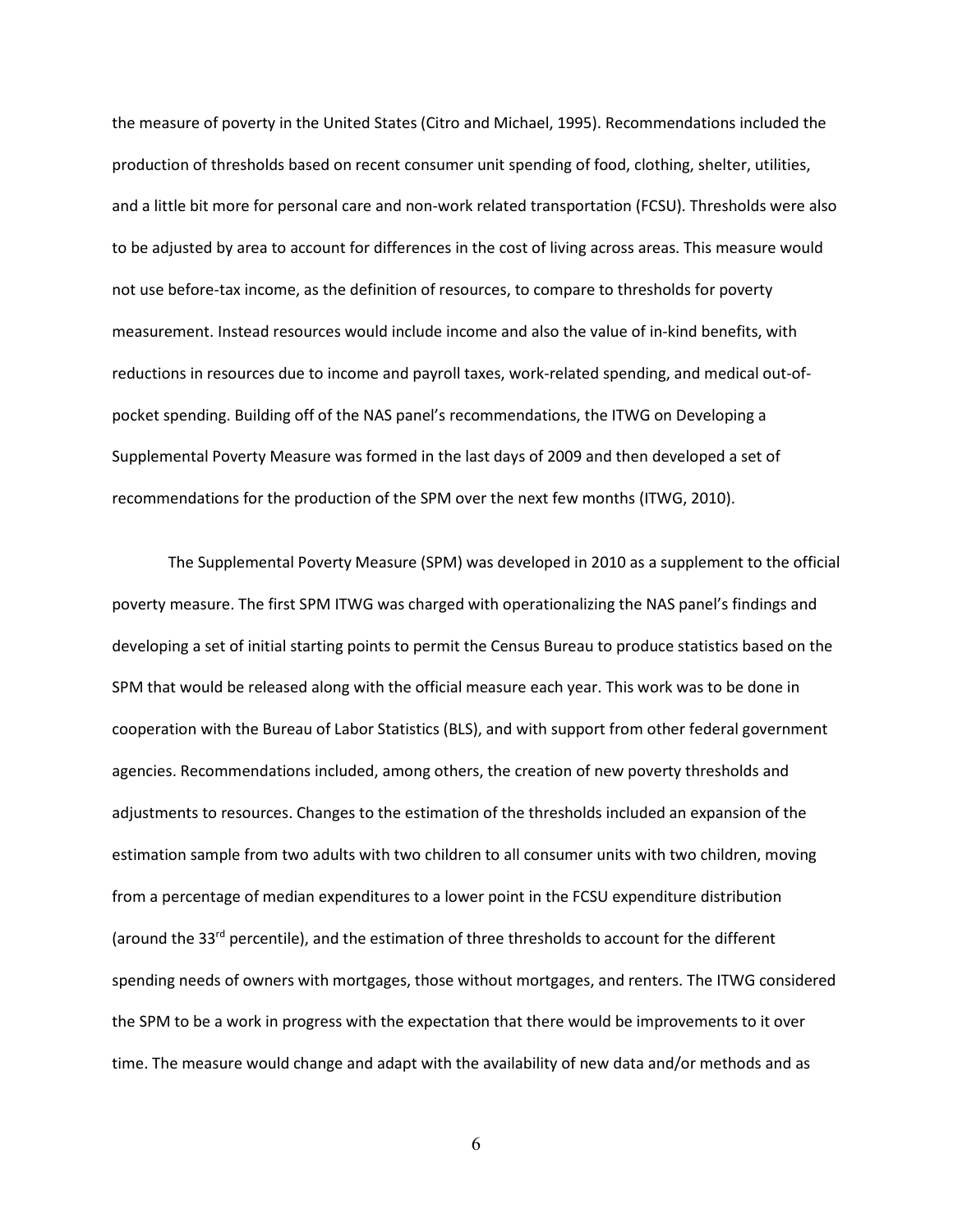justified by further research. Since 2011, SPM poverty statistics have been produced and published annually. $3$ 

#### *B. Current SPM Thresholds*

The current SPM thresholds are produced by the Bureau of Labor Statistics (BLS), Division of Price and Index Number Research (DPINR) as a research series. Thresholds are based on spending for FCSU and a multiplier for other basic goods and services like personal care and non-work related transportation. These are produced for reference SPM units composed of two adults with two children. However, the actual thresholds are based on the spending of an estimation sample composed of all consumer units with exactly two children. Three thresholds are produced each year: one for owners with mortgages, one for owners without mortgages, and one for renters; and thus, in addition, the estimation sample is also restricted to include CUs for these housing groups only. Separate thresholds by housing tenure status are produced as ITWG members acknowledged that a significant number of lowincome consumer units own their homes without mortgages, and therefore have relatively lower shelter expenditures compared to owners with mortgages and renters. Not accounting for this difference would result in an overstatement of the poverty status of owners without mortgages.

SPM thresholds are based on five years of quarterly Consumer Expenditure Survey (CE) Interview data. Thresholds are updated each year through the production of a new set of SPM thresholds which again are based on the most recent five years of CE data. The five years, or 20 quarters, of FCSU expenditures are converted to threshold year dollars using the All Items Consumer Price Index for All Urban Consumers (CPI-U): U. S. City Average. FCSU expenditures for the estimation sample composed of consumer units for two children are converted to FCSU expenditures for the reference unit composed of two adults with two children. This conversion is done using a three-

<span id="page-7-0"></span><sup>&</sup>lt;sup>3</sup> See Fox (2019) for most recent SPM report.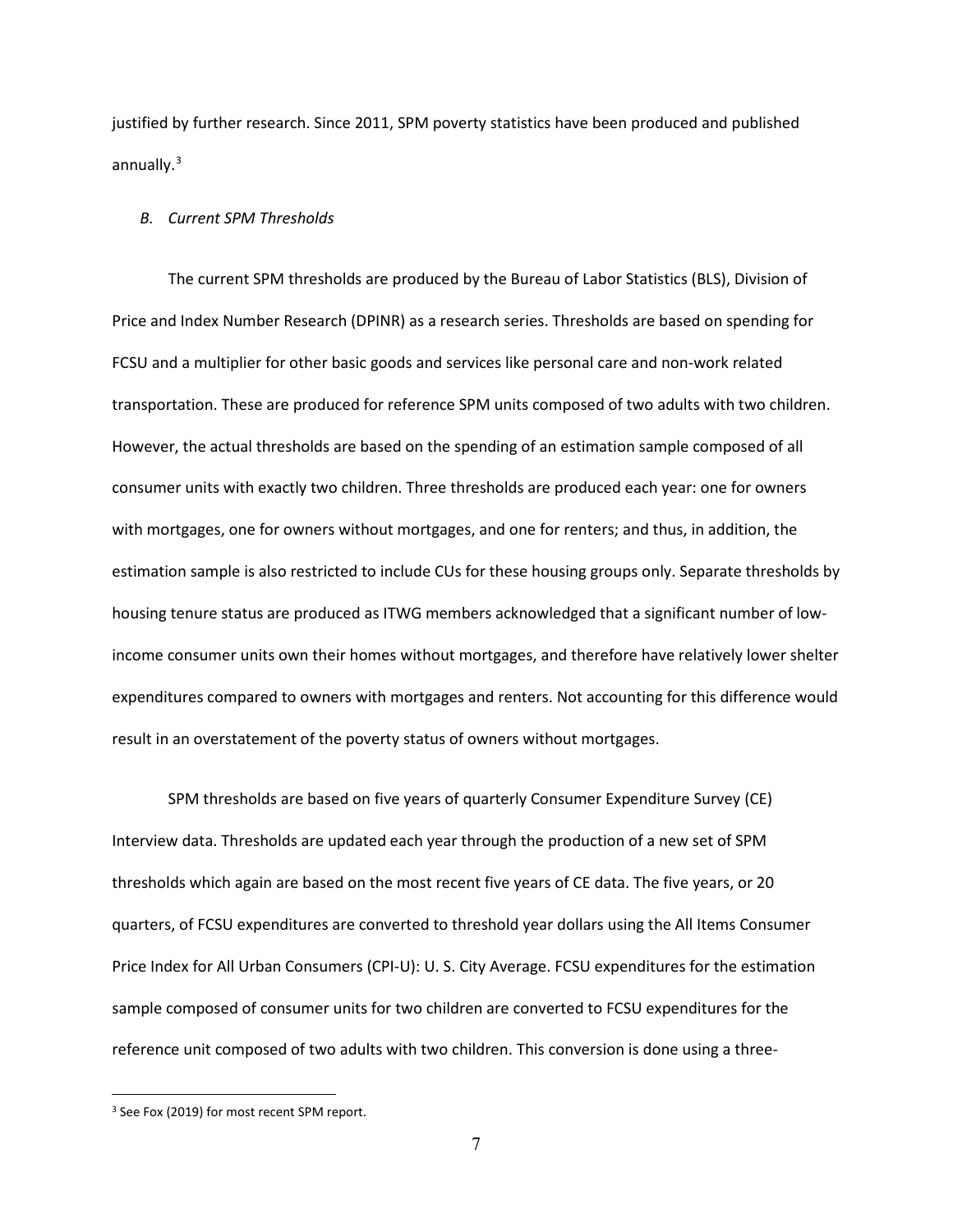parameter equivalence scale. A distinguishing feature of the three-parameter equivalence scale is the adjustment for single parents (Betson 1996); no adjustment for single parents was included in the twoparameter scale proposed by the NAS Panel. The three-parameter scale is shown below.

One and two adults: 
$$
scale = (adults)^{0.5}
$$
 (1a)

Single parents: 
$$
scale = (adults + 0.8 * firstchild + 0.5 * otherchildren)^{0.7}
$$
 (1b)

All other families: 
$$
scale = (adults + 0.5 * children)^{0.7}
$$
 (1c)

After the equivalence scale conversion, and the conversion to threshold year dollars, consumer units are ranked from lowest to highest by their equivalized threshold year FCSU expenditures. FCSU expenditures within the 30<sup>th</sup>-36<sup>th</sup> percentile range, approximating the 33<sup>rd</sup> percentile, are then used to derive the SPM thresholds. The 30<sup>th</sup>-36<sup>th</sup> percentile range of the equivalized FCSU expenditure distribution is then multiplied by 1.2 to account for additional basic needs, with adjustments for shelter and utilities expenditures for three housing tenure types: owners with mortgages, owners without mortgages, and renters. See equation (2).

$$
SPM_{E_h} = 1.2 \cdot FCSU_E - SU_E + SU_{E_h}
$$
 (2)

where

 *h*= one of three housing tenure groups: Owners with mortgages Owners without mortgages Renters

1.2 = multiplier used to account for expenditures for other basic goods and services, like those for household supplies, personal care, and non-work related transportation.

 $E =$  entire estimation sample, within the 30<sup>th</sup> to 36<sup>th</sup> percentile range of FCSU expenditures, with FCSU expenditures converted to those for consumer units with two adults and two children without distinction by housing tenure.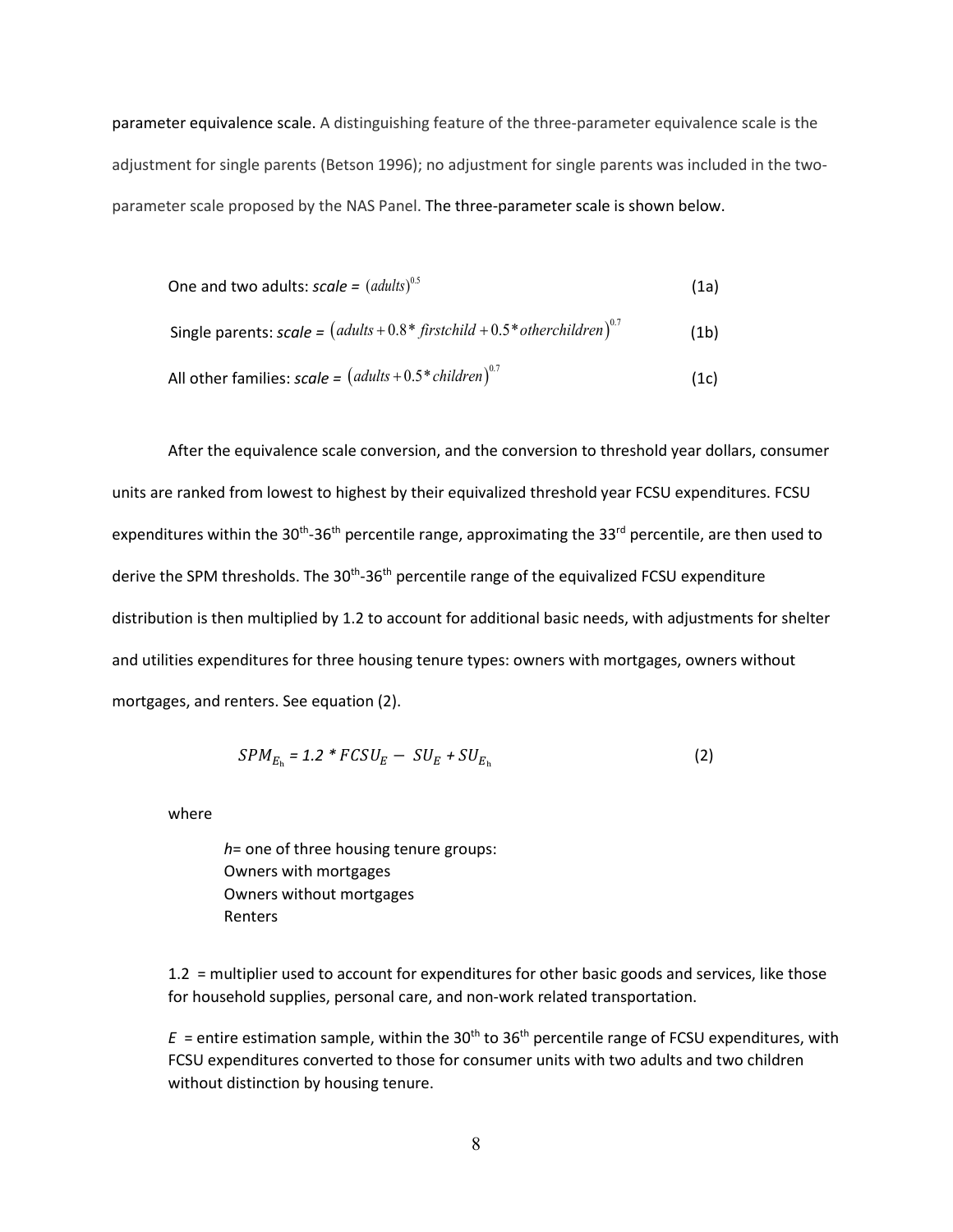*FCSU* = mean of the sum of expenditures for food, clothing, shelter and utilities for the estimation of sample of CUs within the  $30<sup>th</sup>$  to  $36<sup>th</sup>$  percentile range of FCSU expenditures.

*S + U* = mean of the sum of expenditures for shelter and utilities portions of FCSU for the estimation of sample CUs within the 30<sup>th</sup> to 36<sup>th</sup> percentile range of FCSU expenditures.

These three thresholds, along with housing shares of the thresholds, are sent to the Census Bureau for two additional adjustments. One is to create thresholds based on the number of children and adults in a unit, again using the three-parameter equivalence scale. And the second adjustment is to account for price differences across geographic areas. The geographic adjustments are based on fiveyear American Community Survey (ACS) estimates of median gross rents for two-bedroom units with complete kitchen and plumbing facilities.[4](#page-9-0)

SPM thresholds, distributions, and expenditure shares are presented in Tables 1 and 2 for 2010 through 2018.<sup>[5](#page-9-1)</sup> Table 1 includes the thresholds and standard errors along with percentage distributions of the weighted samples by household tenure. Table 2 includes the expenditure shares of the thresholds for each housing tenure group. Each year the 2-adults with 2-children housing tenure thresholds and housing share (the sum of the shares of shelter and utilities) are sent to the Census Bureau to produce thresholds for consumer units with differing numbers of adults and children. The geographic price adjustment is only applied to the housing share of the thresholds; this adjustment results in SPM thresholds that reflect differences in the rents (and for utilities) in over 300 geographic areas across the U.S.

<span id="page-9-0"></span><sup>4</sup> Separate medians were estimated for each of the metropolitan statistical areas large enough to be identified on the publicuse version of the CPS ASEC file, as well as state-level medians for all smaller metropolitan areas and for nonmetropolitan areas. In 2016, 260 MSAs, 47 nonmetropolitan, and 42 smaller metro areas were identified resulting in 349 geographic adjustment factors. For details on the calculation, see Renwick (2011).

<span id="page-9-1"></span><sup>5</sup> Thresholds are referred to as BLS-DPINR Research Experimental Supplemental Poverty Measure (SPM) Thresholds. For further information, see <https://stats.bls.gov/pir/spmhome.htm>.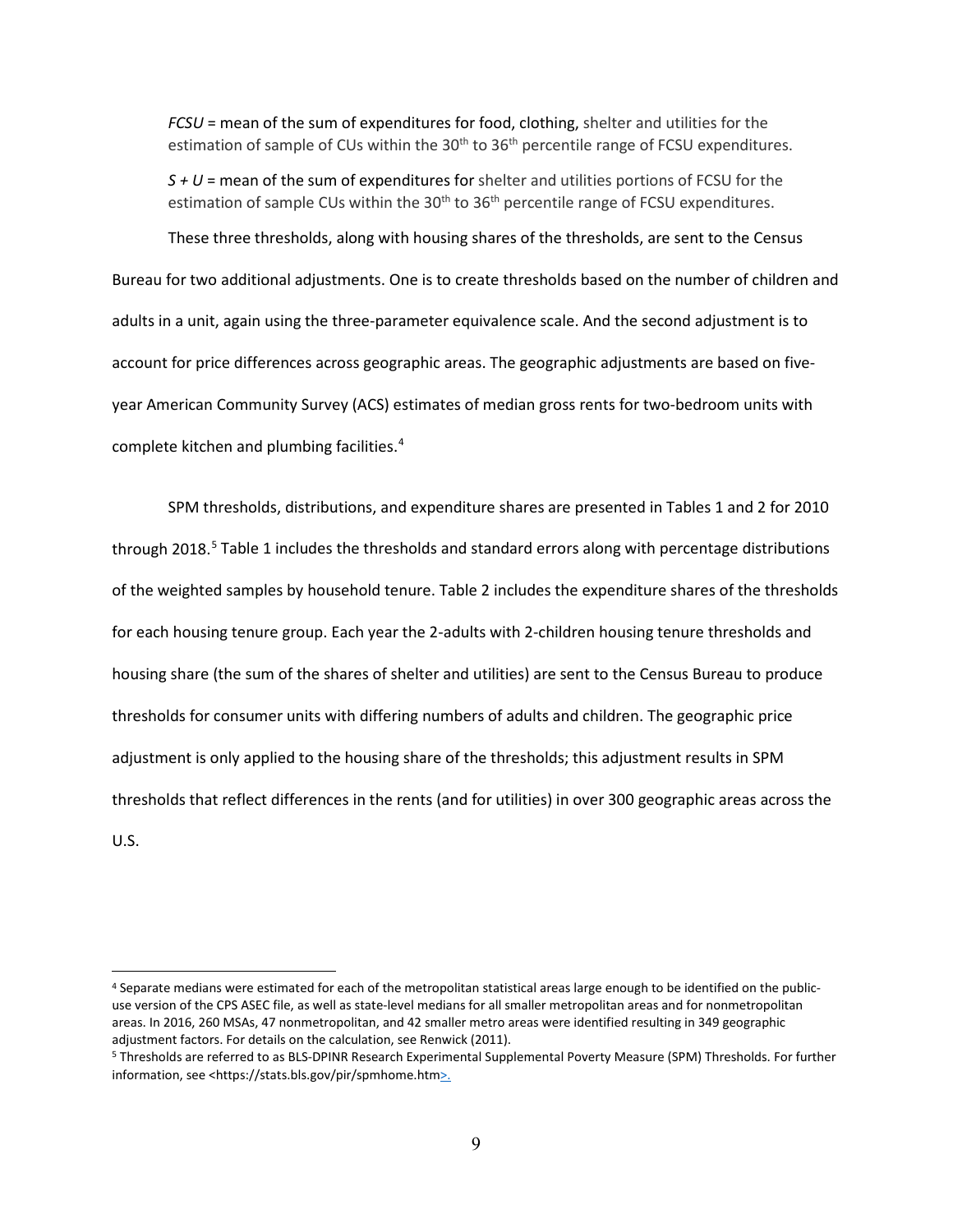|                          | 2010     | 2011     | 2012     | 2013     | 2014     | 2015     | 2016     | 2017     | 2018     |
|--------------------------|----------|----------|----------|----------|----------|----------|----------|----------|----------|
| Owners with mortgages    | \$25,018 | \$25,703 | \$25,784 | \$25,639 | \$25,844 | \$25,930 | \$26,336 | \$27,085 | \$28,342 |
| Standard error           | \$323    | \$347    | \$368    | \$289    | \$345    | \$297    | \$280    | \$276    | \$329    |
| Percentage of Sample     | 0.486    | 0.459    | 0.439    | 0.438    | 0.415    | 0.371    | 0.382    | 0.382    | 0.394    |
| Owners without mortgages | \$20,590 | \$21,175 | \$21,400 | \$21,397 | \$21,380 | \$21,806 | \$22,298 | \$23,261 | \$24,173 |
| Standard error           | \$341    | \$298    | \$233    | \$337    | \$470    | \$417    | \$390    | \$471    | \$424    |
| Percentage of Sample     | 0.093    | 0.110    | 0.120    | 0.115    | 0.108    | 0.119    | 0.129    | 0.113    | 0.137    |
| Renters                  | \$24,391 | \$25,222 | \$25,105 | \$25,144 | \$25,460 | \$25,583 | \$26,104 | \$27,005 | \$28,166 |
| Standard error           | \$379    | \$378    | \$398    | \$400    | \$363    | \$282    | \$302    | \$263    | \$253    |
| Percentage of Sample     | 0.421    | 0.431    | 0.442    | 0.447    | 0.476    | 0.510    | 0.489    | 0.505    | 0.469    |

Table 1. Two-Adult-Two-Child Research Experimental Supplemental Poverty Measure (SPM) Thresholds<sup>1</sup>, 2010-2018

<sup>1</sup> Based on out-of-pocket expenditures for food, clothing, shelter, and utilities (FCSU). Shelter expenditures include those for mortgage principal payments. SPM thresholds, shares, and means are produced within the Division of Price and Index Number Research (DPINR), Bureau of Labor Statistics (BLS). These thresholds and statistics are produced for research purposes only using the U.S. Consumer Expenditure Interview Survey. The thresholds, shares, and means are not BLS production quality. This work is solely that of DPINR researchers and does not necessarily reflect the official position or policies of the Bureau of Labor Statistics, or the views of other staff members within this agency. For methodological details and related research regarding the SPM thresholds, see: http://stats.bls.gov/pir/spmhome.htm. The 2018 SPM threshold statistics are final as of September 10, 2019.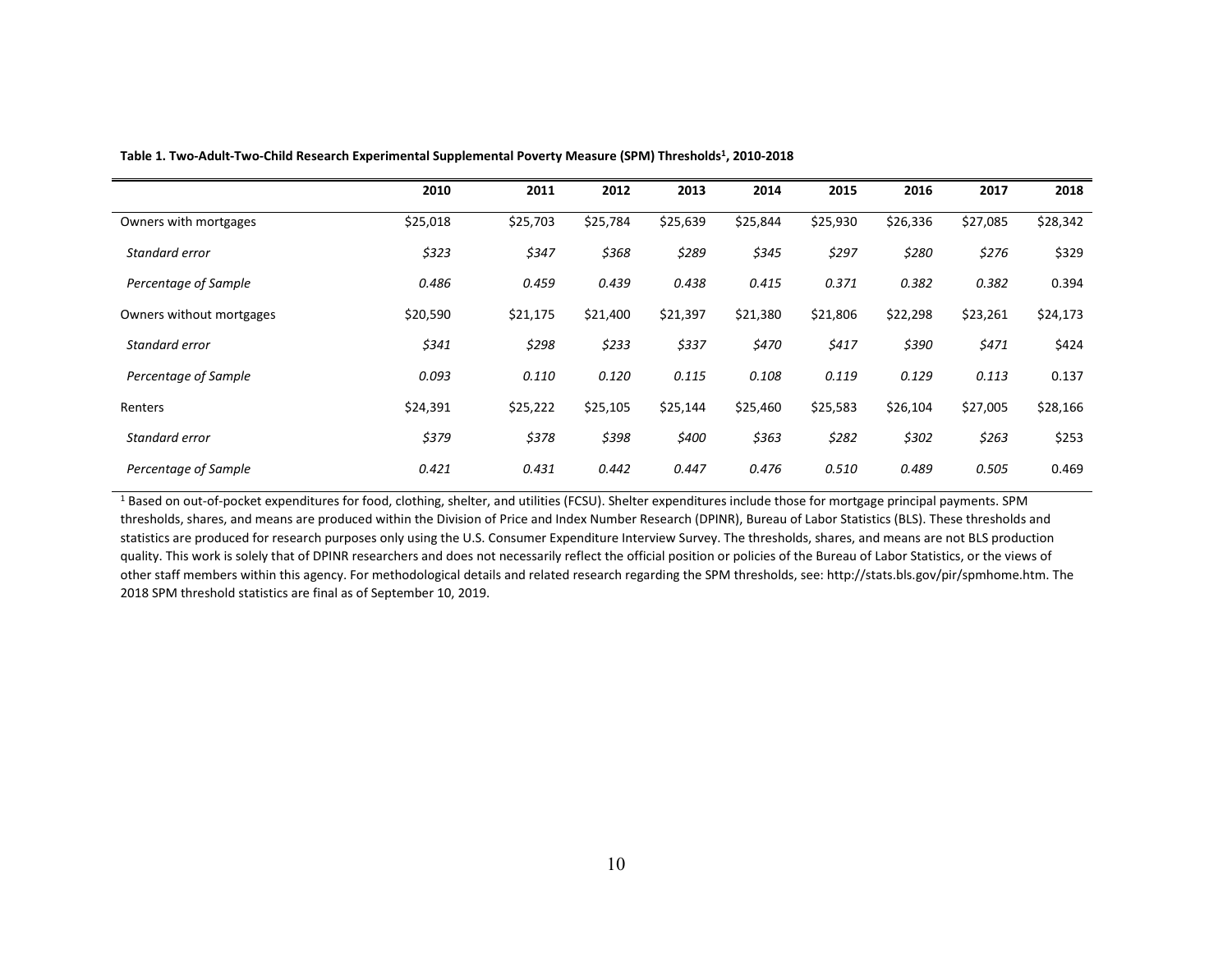|                          | 2010  | 2011  | 2012  | 2013  | 2014  | 2015  | 2016  | 2017  | 2018  |
|--------------------------|-------|-------|-------|-------|-------|-------|-------|-------|-------|
| Owners with mortgages    |       |       |       |       |       |       |       |       |       |
| Food                     | 0.284 | 0.288 | 0.293 | 0.292 | 0.291 | 0.292 | 0.295 | 0.294 | 0.295 |
| Clothing                 | 0.045 | 0.043 | 0.041 | 0.040 | 0.040 | 0.041 | 0.041 | 0.041 | 0.042 |
| Shelter                  | 0.349 | 0.348 | 0.342 | 0.343 | 0.341 | 0.338 | 0.335 | 0.334 | 0.339 |
| <b>Utilities</b>         | 0.161 | 0.159 | 0.162 | 0.163 | 0.166 | 0.167 | 0.167 | 0.167 | 0.161 |
| Other                    | 0.162 | 0.162 | 0.161 | 0.162 | 0.162 | 0.162 | 0.163 | 0.164 | 0.163 |
|                          | 1.000 | 1.000 | 1.000 | 1.000 | 1.000 | 1.000 | 1.000 | 1.000 | 1.000 |
| Owners without mortgages |       |       |       |       |       |       |       |       |       |
| Food                     | 0.345 | 0.350 | 0.354 | 0.350 | 0.351 | 0.347 | 0.348 | 0.343 | 0.346 |
| Clothing                 | 0.054 | 0.052 | 0.050 | 0.048 | 0.048 | 0.049 | 0.048 | 0.048 | 0.049 |
| Shelter                  | 0.171 | 0.172 | 0.175 | 0.179 | 0.183 | 0.187 | 0.179 | 0.194 | 0.184 |
| Utilities                | 0.233 | 0.229 | 0.227 | 0.229 | 0.222 | 0.224 | 0.232 | 0.225 | 0.229 |
| Other                    | 0.197 | 0.197 | 0.194 | 0.194 | 0.196 | 0.193 | 0.192 | 0.191 | 0.191 |
|                          | 1.000 | 1.000 | 1.000 | 1.000 | 1.000 | 1.000 | 1.000 | 1.000 | 1.000 |
| Renters                  |       |       |       |       |       |       |       |       |       |
| Food                     | 0.291 | 0.294 | 0.301 | 0.298 | 0.295 | 0.296 | 0.297 | 0.295 | 0.297 |
| Clothing                 | 0.046 | 0.044 | 0.043 | 0.041 | 0.040 | 0.041 | 0.041 | 0.041 | 0.042 |
| Shelter                  | 0.360 | 0.360 | 0.353 | 0.362 | 0.364 | 0.367 | 0.365 | 0.365 | 0.364 |
| <b>Utilities</b>         | 0.137 | 0.137 | 0.138 | 0.134 | 0.136 | 0.131 | 0.132 | 0.135 | 0.133 |
| Other                    | 0.166 | 0.165 | 0.166 | 0.165 | 0.165 | 0.165 | 0.164 | 0.164 | 0.164 |
|                          | 1.000 | 1.000 | 1.000 | 1.000 | 1.000 | 1.000 | 1.000 | 1.000 | 1.000 |

**Table 2. Expenditure Shares For Two-Adult Two-Child Supplemental Poverty (SPM) Thresholds1, 2010-2018**

<sup>1</sup> Based on out-of-pocket expenditures for food, clothing, shelter, and utilities (FCSU). Shelter expenditures include those for mortgage principal payments. SPM thresholds, shares, and means are produced within the Division of Price and Index Number Research (DPINR), Bureau of Labor Statistics (BLS). These thresholds and statistics are produced for research purposes only using the U.S. Consumer Expenditure Interview Survey. The thresholds, shares, and means are not BLS production quality. This work is solely that of DPINR researchers and does not necessarily reflect the official position or policies of the Bureau of Labor Statistics, or the views of other staff members within this agency. For methodological details and related research regarding the SPM thresholds, see: http://stats.bls.gov/pir/spmhome.htm. The 2018 SPM threshold statistics are final as of September 10, 2019.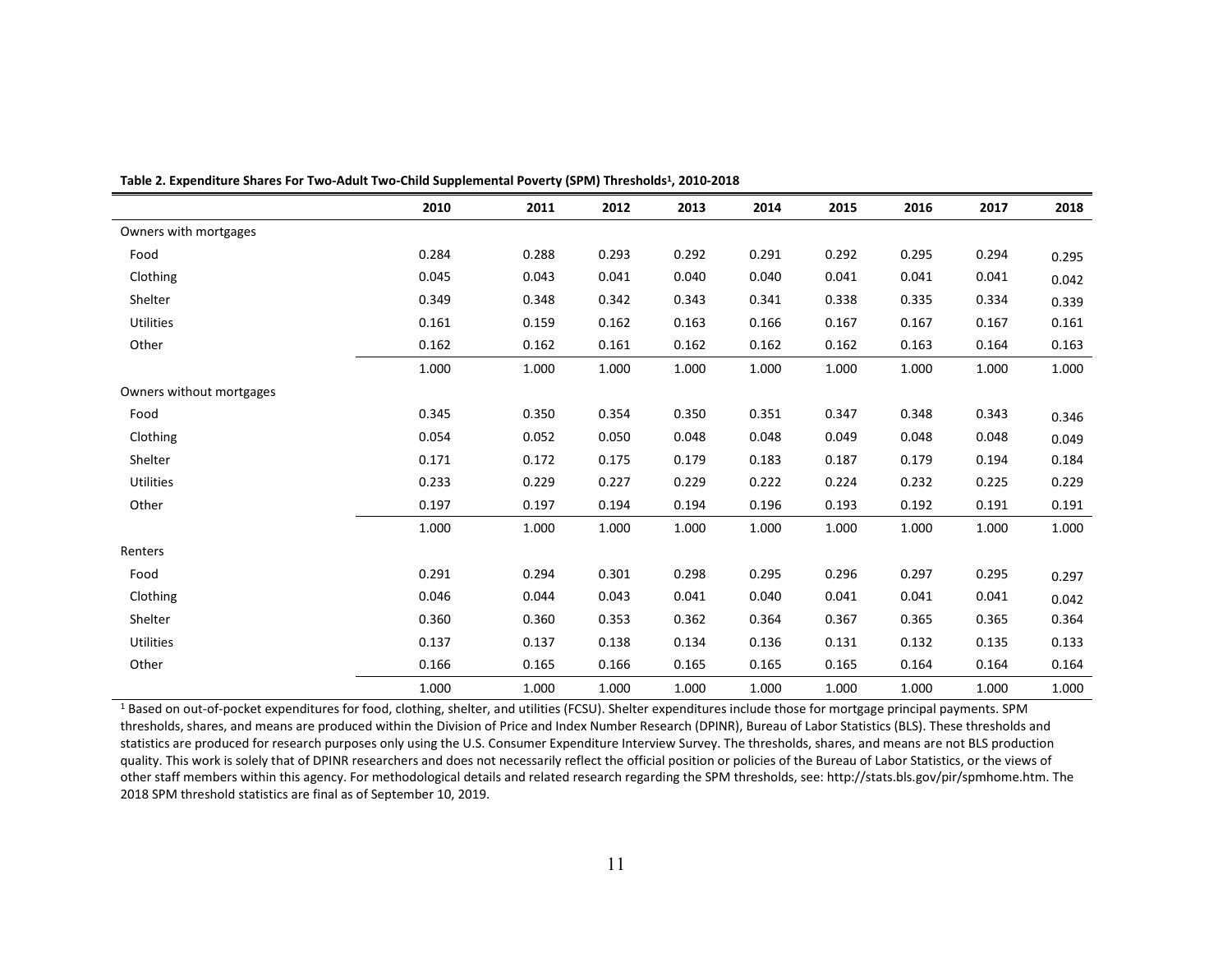#### **III. CHOICES**

#### **A. NEEDS CONCEPT**

A poverty threshold based on "costs" could be measured in terms of the dollar spending necessary to pay for a basic bundle of goods and services, or it could be measured in terms of the dollar value of a consumption bundle. One option for a spending-based threshold would be to use an out-ofpocket (OOP) spending or a payments approach to derive the thresholds. Another option would be to add to OOP spending the value of in-kind benefits received by the household; this would be consistent with the SPM resource measure that is based on monetary income plus the value of in-kind benefits. In contrast, a poverty threshold could be based on the what it would costs to provide for the consumption of various goods and services; such as measure would include OOP spending for some items like food, along with in-kind benefits for free school meals, but would also include the value for the flow of services consumed from owning one's home and/or vehicle. To determine poverty status using a consumption-based threshold, the net implicit income from the flow of services from owned housing and durables would be counted along with financial income sources. For this study, only spending-, as opposed to consumption-, based thresholds are considered. Goods and services are restricted to food, clothing, shelter, and utilities. In theory, however, other goods and services could also be included like those associated with health care.

### *a. Defined in Terms of Spending*

The underlying "needs" concept, or standard of living, represented by the SPM thresholds is a spending or payments based one. The assumption is that out-of-pocket spending is a good approximation of the value of what it takes to meet one's basic material needs. As noted earlier, for the SPM, needs are defined in terms of food, clothing, shelter, and utilities (FCSU) with a multiplier to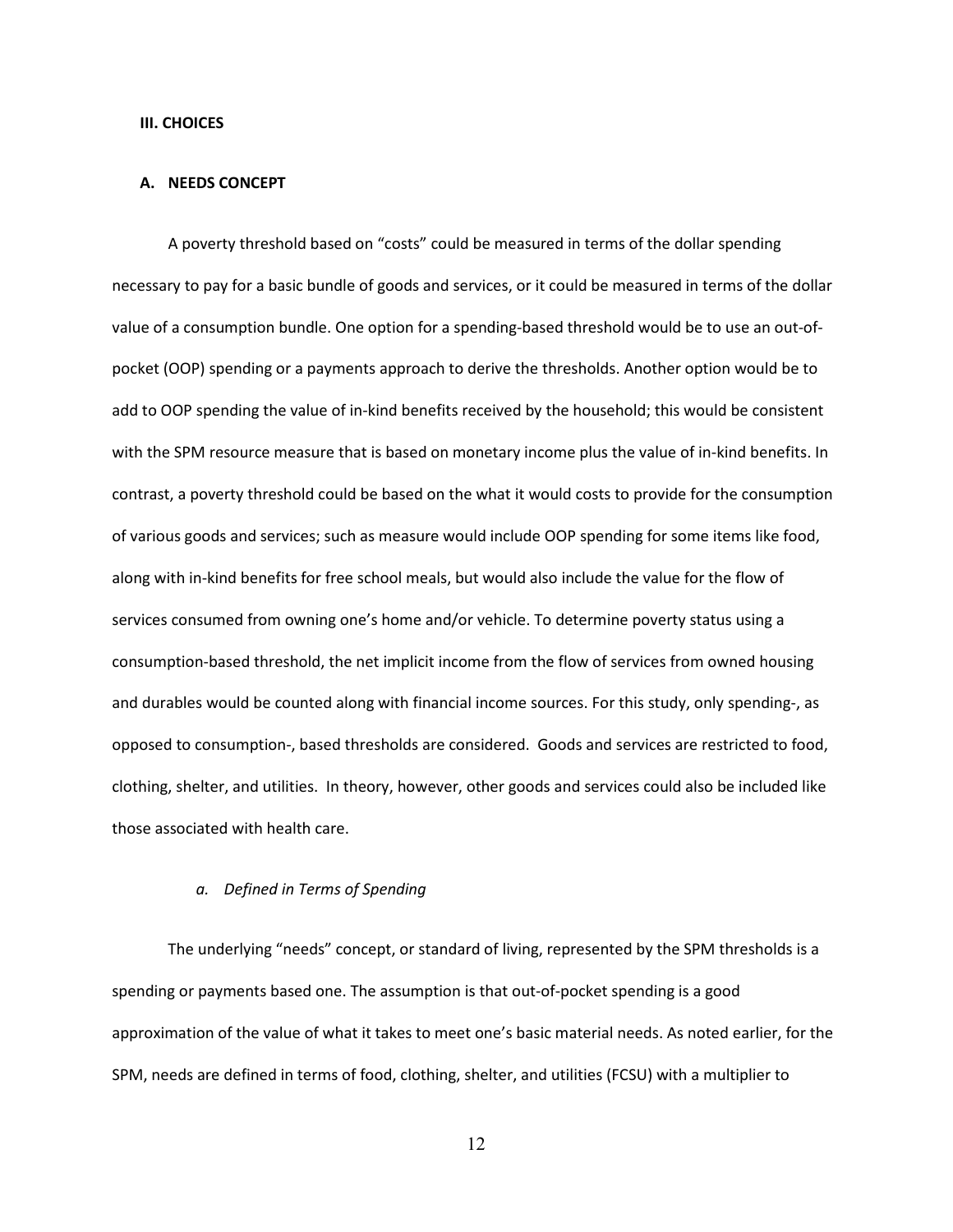represent other basic goods and services, for example, for personal care and non-work-related transportation. However, a problem arises with the thresholds when out-of-pocket spending does not fully account for the value of material needs, such as for those with shelter or meal subsidies. Out-ofpocket spending based thresholds would be too low, in the presence of subsidies, relative to resources that include these subsides; subsequently, consumer units would be misidentified as not poor. Thus, an alternative needs to be considered.

#### *b. Defined in Terms of Spending and In-Kind Benefits*

To be consistent with the definition of resources as defined by the initial SPM ITWG, FCSU spending needs to be supplemented with the value of in-kind benefits. Included in SPM resources are benefits such as Supplemental Nutrition and Assistance Program (SNAP), National School Lunch Program (NSLP), Women, Infants, and Children Program (WIC), rent subsidies, and energy assistance  $\overline{S}$  (e.g., Short 2015; Renwick 2015; Renwick and Fox 2016). Unlike SPM resources, previously published thresholds, those used by the Census Bureau for poverty statistics, do not account for the values of in-kind benefits for food, rents, and energy, with the exception of Supplemental Nutrition Assistance Program (SNAP).

Including in-kind benefits in thresholds has posed a particular challenge for the production of the SPM since only limited in-kind benefit information is available in the CE. For example, SNAP benefits are automatically included as food expenditures. And for subsidized rental housing, the CE collects information on whether rental housing is subsidized and the rent paid for the unit; however, the market value of the unit is needed to account for the full value of rental housing in the thresholds. No information is collected regarding the NSLP, WIC, or LIHEAP. By only accounting for OOP spending in thresholds, an inconsistency in thresholds and resources results. This inconsistency can result in an overestimate of the economic well-being of people in the U.S. when defined in terms of the SPM, and thus an underestimate of SPM poverty.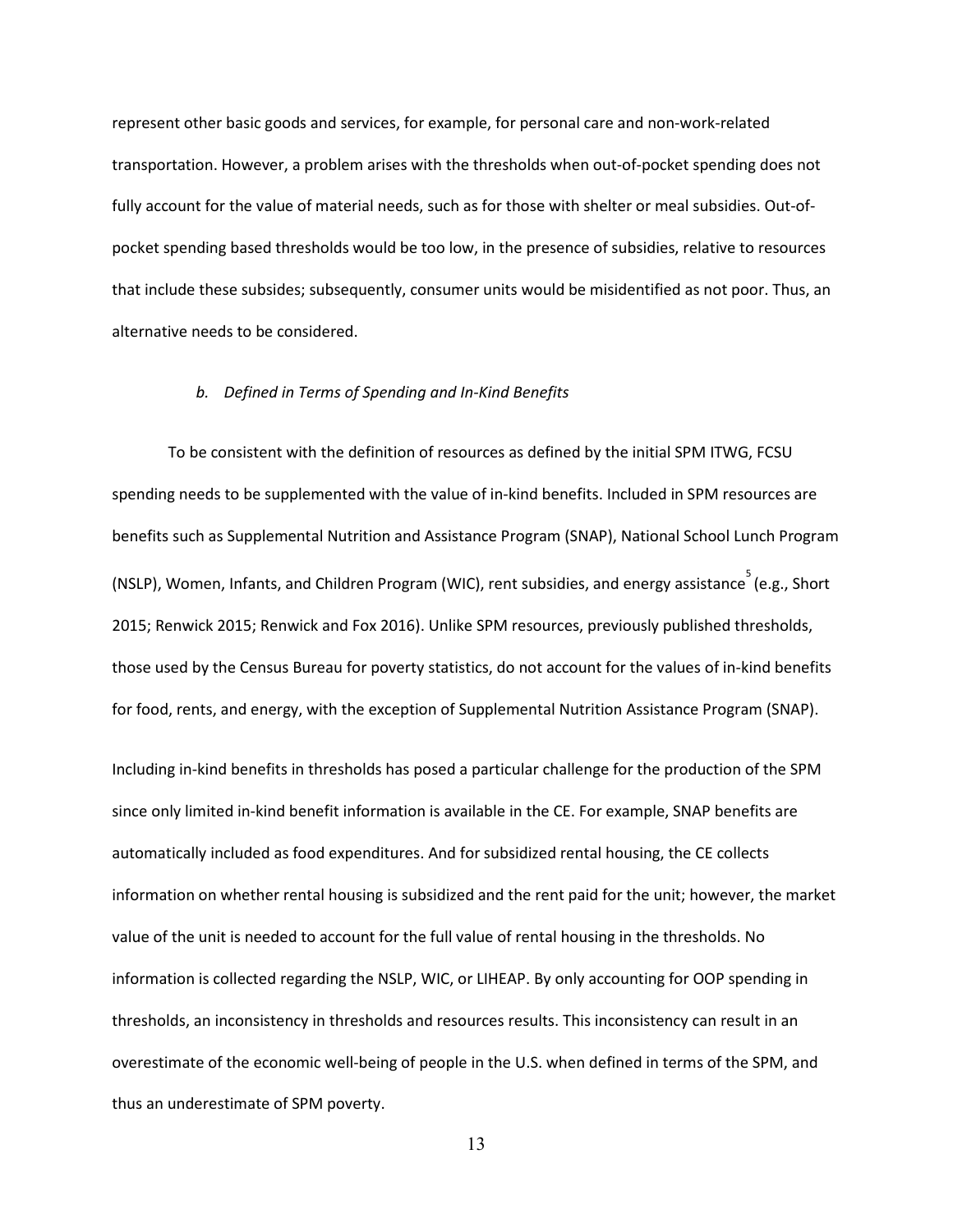One option to address this problem is to impute the value of subsidies to meet FCSU needs and add this to FCSU out-of-pocket spending. Another is to base the thresholds on the spending behavior of consumers units who are more likely not to participate in the programs, such as those around the median of FCSU expenditures. The primary approach followed thus far, and recommended for implementation, is to impute subsidy values for in-kind transfers and add these to OOP spending. For all but rental subsidies, program participation imputations are produced using a multiple imputation approach for missing data and combining Current Population Survey Annual Social and Economic Supplements (CPS ASEC) and CE data sets. Benefit levels from the U.S. Department of Agriculture (for NSLP and WIC) and U.S. Department of Health and Human Services (for LIHEAP) are assigned to consumer units imputed to be participating in each program; the methods used here are the same as those used by Garner and Gudrais in a recent study (2018). The market value of subsidized housing is used to replace OOP rents; rental subsidies are not needed for the thresholds. To impute market rents, the Garner and Gudrais (2018) model is used; all data for the imputation are from the CE Interview Survey.

The in-kind benefits considered in this study are presented in the text table that follows and are distinguished by how the benefit is "paid", whether the value is included in CE OOP expenditures, proposed treatment for SPM thresholds, and current accounting in SPM resources.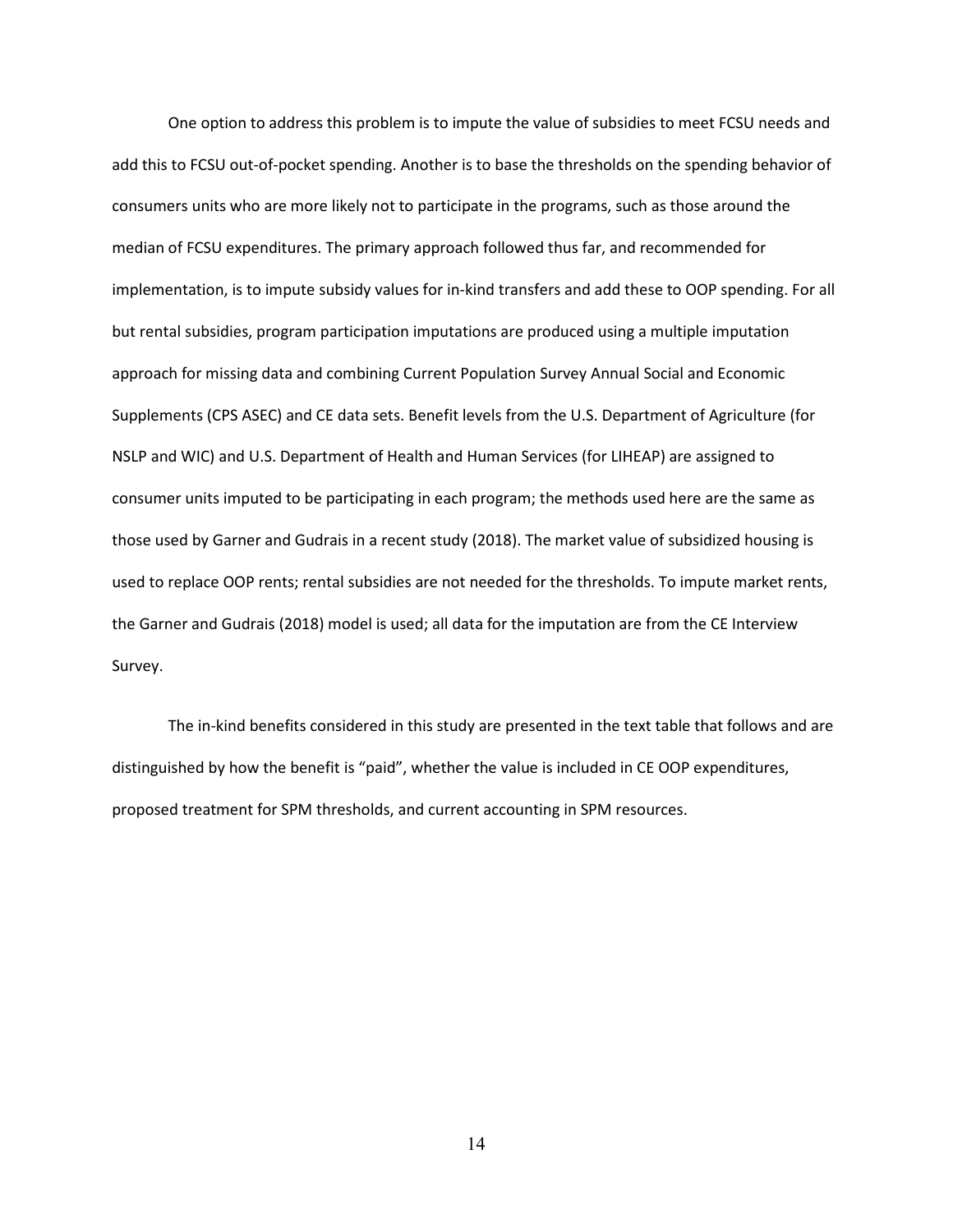| <b>Benefit</b>                         | <b>Form of Benefit</b>                                                                                  | <b>Value of Commodity or</b><br><b>Service in CE Reported</b><br><b>Expenditures?</b> | <b>Commodity or</b><br><b>Service Value in</b><br><b>Thresholds</b> | <b>In</b><br><b>Resources</b> |
|----------------------------------------|---------------------------------------------------------------------------------------------------------|---------------------------------------------------------------------------------------|---------------------------------------------------------------------|-------------------------------|
| <b>SNAP</b>                            | <b>FBT</b> cash-value to CU                                                                             | yes, as food<br>expenditures=<br>full value                                           | OOP                                                                 | cash value                    |
| <b>NSLP</b>                            | Direct payment to school                                                                                | $<$ full value                                                                        | OOP+imputed<br><b>benefit</b>                                       | estimated<br><b>benefit</b>   |
| <b>WIC</b>                             | Voucher paper or EBT for<br>commodities to CU (& cash<br>value voucher for fruits and<br>veggies to CU) | $<$ full value<br>yes, as food expenditure<br>for WIC fruits and veggies              | OOP+imputed<br>benefit                                              | estimated<br>benefit          |
| <b>LIHEAP</b>                          | Direct payment to<br>vendor (& check to<br>CU to pay for<br>"utilities" included in<br>rent)            | < full value<br>Yes, as expenditures for<br><b>LIHEAP utilities</b>                   | OOP+imputed<br>benefit                                              | cash value                    |
| <b>Rental</b><br><b>Assista</b><br>nce | Landlord accepts voucher<br>or CU lives in public<br>housing                                            | $<$ full value                                                                        | OOP+imputed<br><b>benefit</b>                                       | imputed<br><b>benefit</b>     |

### *c. Accounting for Consumption: Owner-occupied Housing and In-kind Benefits*

A consumption-based poverty threshold would refer to what is needed in dollar terms to meet minimum consumption needs in contrast to spending needs. Let's say public policy dictates, through the creation of a poverty line, that there is a basic consumption level of food, clothing, shelter, and utilities that individuals and families living in the U.S. should have for them not to be considered poor. Expenditures for food, clothing, and utilities could be used as proxies of the value of the consumption of these goods and services. Thus spending- and consumption-based thresholds that are based on these three commodities alone would be expected to be the same. However, when shelter is included in the set, the thresholds would be expected to differ, given the current renter-owner housing mix in the U.S. The full costs or value of the consumption would be the market value of the shelter service, not what the family spends for shelter. Families living in subsidized rental housing consume more than they spend for the shelter. Homeowners with very little shelter expenditures are likely to consume more shelter than would be reflected in their spending. The value of shelter consumption, not the spending for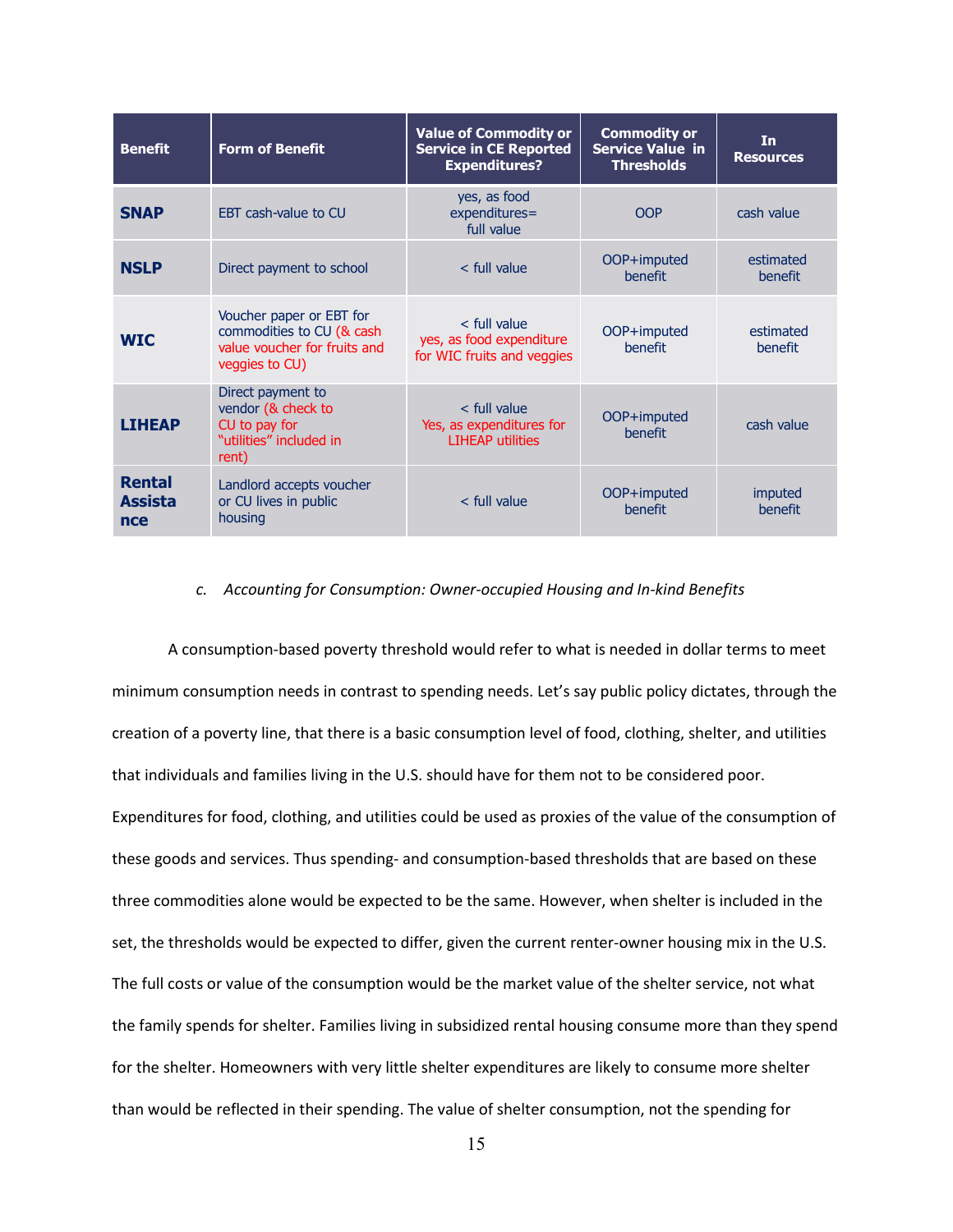shelter, would be reflected in a consumption-based threshold.<sup>[6](#page-16-0)</sup> If needs are to be represented by consumption rather than spending, in-kind benefits also would be included along with the value of implicit rent for owner-occupied shelter.

For a consumption based FCSU threshold, in-kind benefits would be included along with the rental equivalence for one's primary residence (the latter replacing the OOP spending for shelter for owners). Rental equivalence is collected using the CE Survey using the following question: "If someone were to rent this [property], how much do you think that it would rent for monthly, unfurnished and without utilities?"

#### *d. Including Health Care*

In the SPM, select expenditures are subtracted from resources as being not available to meet one's FCSU spending or consumption needs, these include not only income taxes but also expenditures for health/medical care. This is the approach recommended in the NAS Panel's report (Citro and Michael 1995) and further followed by the initial SPM ITWG. Yet, debates continue regarding whether health care should be included in the thresholds or subtracted from resources. See Garner and Fox (2019) for a discussion of the debates and references. Due to demand from the user community, thresholds that include OOP spending for health care have been produced following the NAS approach with thresholds estimated as a percentile of median FCSU plus medical care (M) expenditures and are referred to as FCSUM NAS thresholds. And research was conducted following the SPM approach but with the inclusion of medical expenditures in the thresholds. Garner, Short, and Gudrais (2015) produced SPM thresholds that included MOOP; but concluded that the underlying SPM methodology, of basing the thresholds around the 33<sup>rd</sup> percentile of FCSUM expenditures, did not adequately account for medical care needs

<span id="page-16-0"></span><sup>6</sup> See Garner (2005) and Garner and Gudrais (2012) where a consumption based measure has been used in the production of poverty thresholds using CE data.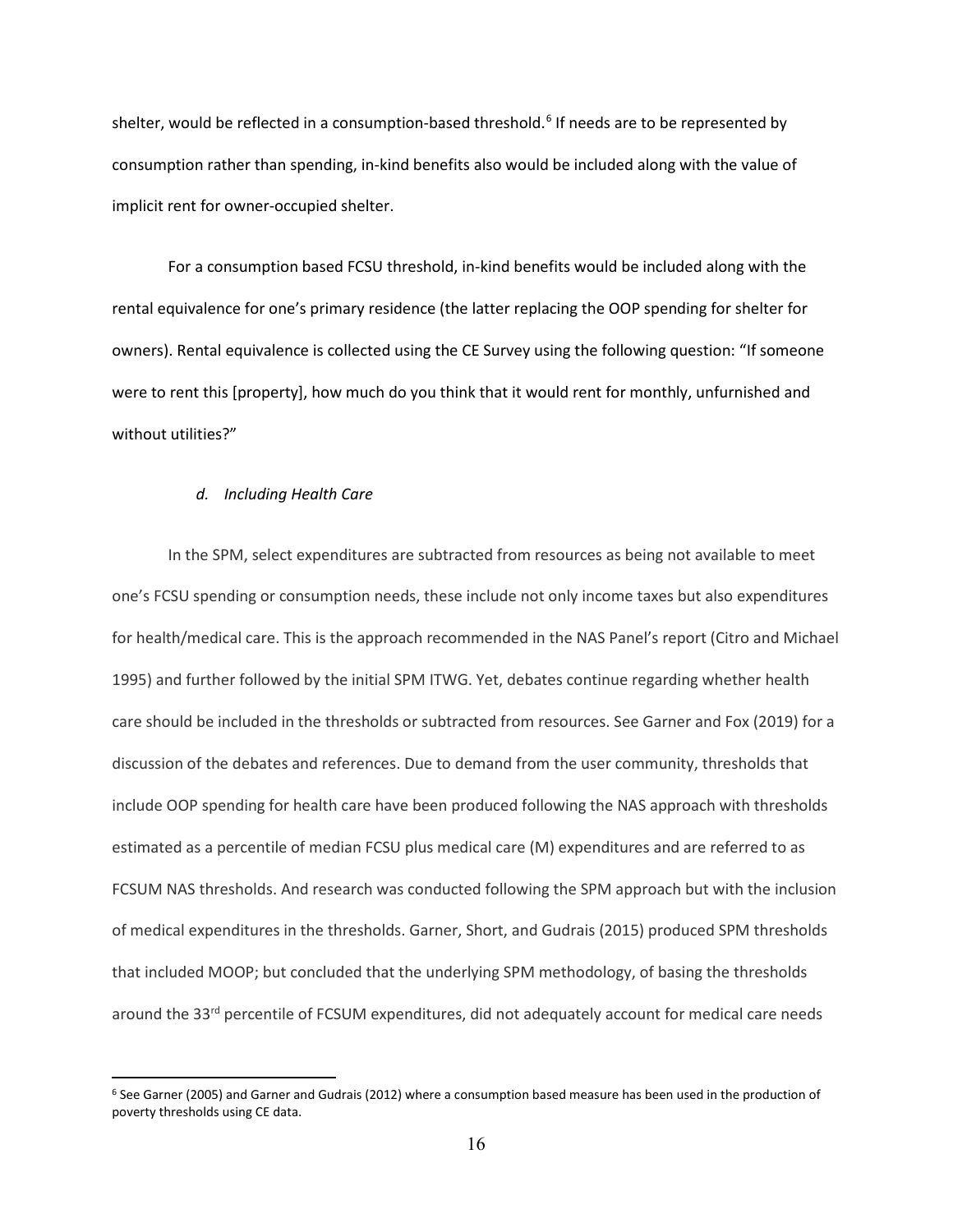of consumers at the lower end of the spending distribution as consumers in this range of expenditures were more likely to have no medical insurance or public insurance. In this study, we again examine the impact of including health care expenditures in SPM thresholds,<sup>[7](#page-17-0)</sup> by including OOP spending for health insurance premiums as well as goods and services.

#### **B. WHOSE NEEDS**

#### *a. The Estimation Sample*

The NAS Panel recommended that poverty thresholds be set using a reference group of consumer units with two adults and two children and adjusted for other consumer unit types using equivalence scales. The estimation sample upon whose expenditures the thresholds were based was the same as the reference unit. Two criteria that the NAS panel emphasized when selecting this reference group were that this family type would fall near the center of the family size distribution rather than at one of the extremes; and that a relatively large proportion of the population falls into this family type. The Panel noted that by staying near the center of the family size distribution the impact of the equivalence scales would be reduced. The larger proportion of the population covered by the reference unit, the more representative the spending needs would be of the total population. When the NAS Panel was preparing its report, the two-adult/two-child unit was the third most common household type, comprising 13 percent of households in 1992. However, in terms of the number of individuals, these households were the most common household type, with 20 percent of all people living in a two-adult/two-child household.<sup>[8](#page-17-1)</sup>

<span id="page-17-0"></span><sup>7</sup> Others who have considered a health-inclusive version of the SPM are researchers at Baruch College, CUNY (Remler, Korenman, Hyson, 2017). They based their measure on health insurance under the Affordable Care Act and include the need for health insurance in the thresholds and counts health insurance benefits as resources available to meet that need.

<span id="page-17-1"></span><sup>8</sup> See Citro and Michael (1995), p. 101.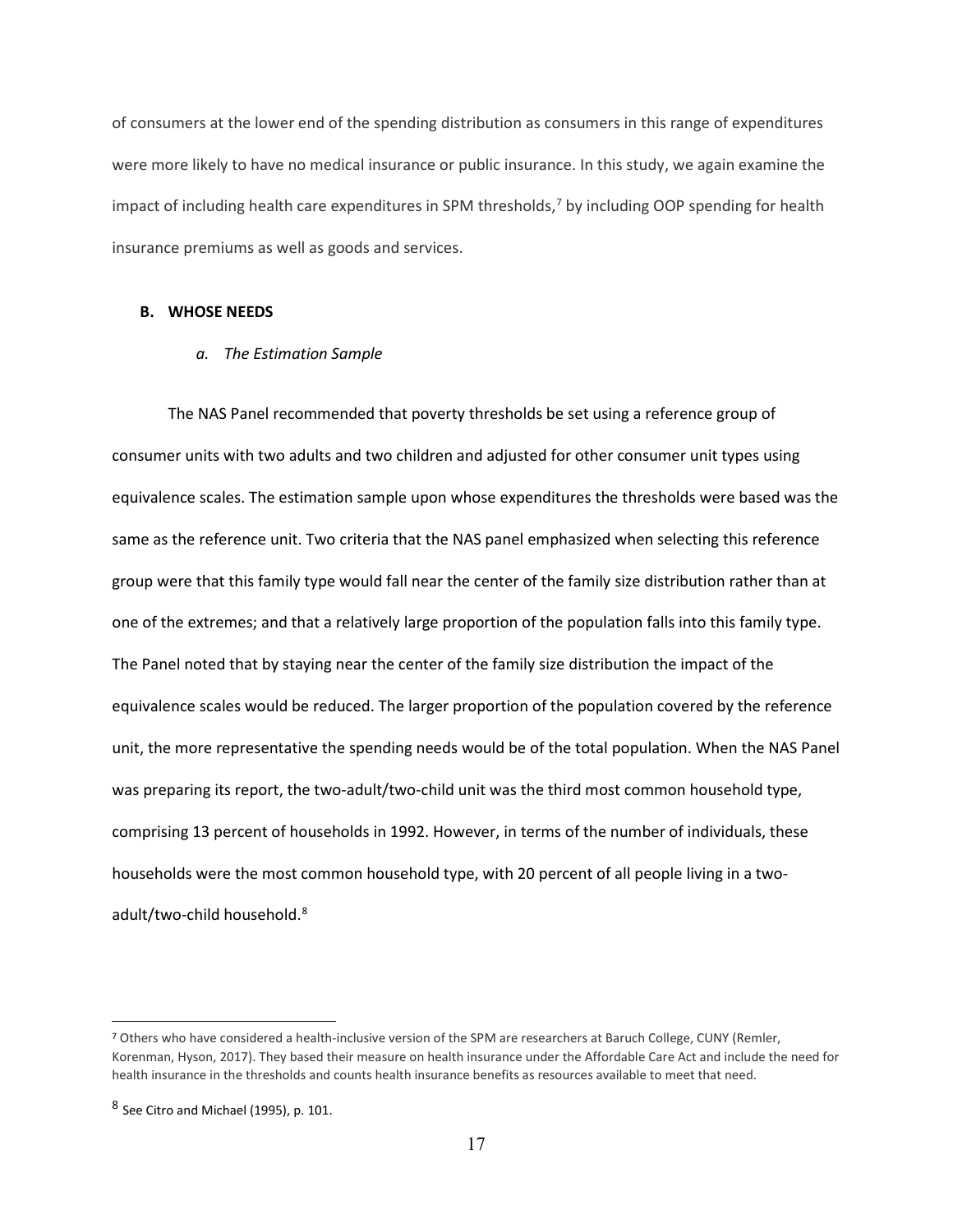The ITWG provided a distinction regarding the estimation sample and the reference unit. Although the NAS Panel recommended a broader definition of family, their prototype was the traditional family as defined by birth, marriage, or adoption. With the ITWG recommendations, a broader consumer unit or SPM unit is used. For resources, a new unit of analysis was defined to include all related individuals who live at the same address, any co-resident unrelated children who are cared for by the family (e.g., foster children), and any cohabitors and their children. In the CE context, SPM units are the same as consumer units. $9$  The estimation sample, as opposed to the reference unit, includes consumer units with exactly two children. Moving to a consumer unit concept reflects the fact that the composition of housing units or "families" continues to change in the U.S. and is different from what it was in the early 1990s. Expanding the estimation sample to include any number of adults reflected the situation in 2010: the largest percentage of consumer units with children were those with two children. The reference unit would remain the one with two adults and two children, but again, the unit being a consumer unit, not a family.

While the NAS panel based their choice of a reference family based on the modal living arrangements of individuals in 1992, household compositions have changed over time. To examine movements in household composition since that time, Fox and Garner (2018) examined data from the CPS and the CE Interview data from the 20 quarters that serve as the starting point to produce the 2016 SPM thresholds. Based on CPS population weighted data, in 2016, only 12 percent of people lived in a two-adult/two-child household, compared with 18 percent in a two-child household and 50 percent in a

<span id="page-18-0"></span><sup>&</sup>lt;sup>9</sup> A consumer unit consists of any of the following: 1) All members of a particular household who are related by blood, marriage, adoption, or other legal arrangements. Unmarried partners would be in this category. 2) A person living alone or sharing a household with others or living as a roomer in a private home or lodging house or in permanent living quarters in a hotel or motel, but who is financially independent. 3) Two or more persons living together who use their incomes to make joint expenditure decisions. Financial independence is determined by spending behavior with regard to the three major expense categories: housing, food, and other living expenses. To be considered financially independent, the respondent must provide at least two of the three major expenditure categories, either entirely or in part [\(https://stats.bls.gov/cex/csxfaqs.htm\)](https://stats.bls.gov/cex/csxfaqs.htm).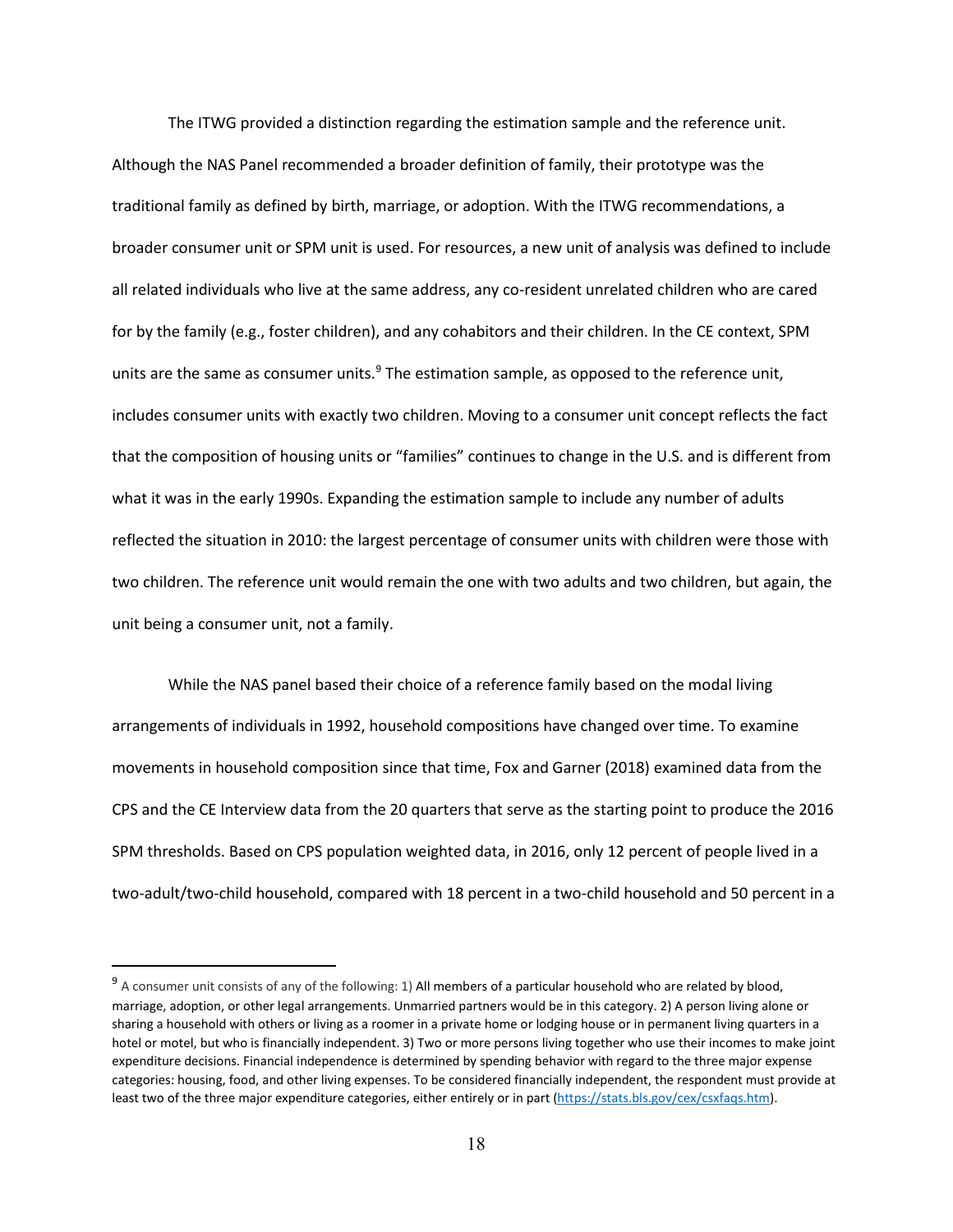household with one or more children (Fox and Garner, 2018). An examination of the CE data suggests to use that the size of the reference family group is a cause of concern as the thresholds are based on 13.4 percent (the 30<sup>th</sup>-36<sup>th</sup> percentiles) of consumer units with exactly two children in the CE. The smaller the samples upon which the thresholds are based, the greater the expected standard errors and precision. Expanding the reference group to consumer units with one or more children or to all consumer units regardless of the presence of children would substantially improve the sample size and reduce the magnitude of the threshold standard errors.

#### *b. Percentiles of FCSU Spending*

The NAS Panel also recommended that the new poverty threshold should be based on a constant percentage of median annual FCSU expenditures for two adults with two children plus a small multiplier to account for other needs. They noted that the percentage selected is a matter of judgment. However, based on an examination of FCSU expenditures for the reference unit in 1992, the NAS Panel recommended that the percentage be somewhere between 78 and 83 percent of the median.<sup>[10](#page-19-0)</sup> These percentages of the median corresponded to the 30<sup>th</sup> to the 35<sup>th</sup> percentile ranges of FCSU expenditures for the reference unit using 1992 CE data. All NAS thresholds produced by Garner, alone or with Short, have been based on both percentages of the median.<sup>[11](#page-19-1)</sup>

Why did the NAS Panel recommend that a new poverty threshold be based on a percentage of the median? Based on our reading of the NAS Panel's report, the Panel reasoned that when the thresholds are based on a percentage of median income or expenditures, changes that affect the distribution of income or expenditures below the median can increase or decrease the poverty rate (Citro and Michael, 1995:46).

<span id="page-19-0"></span><sup>10</sup> Citro and Michael (1995), p. 149.

<span id="page-19-1"></span><sup>11</sup> Short and Garner (2002)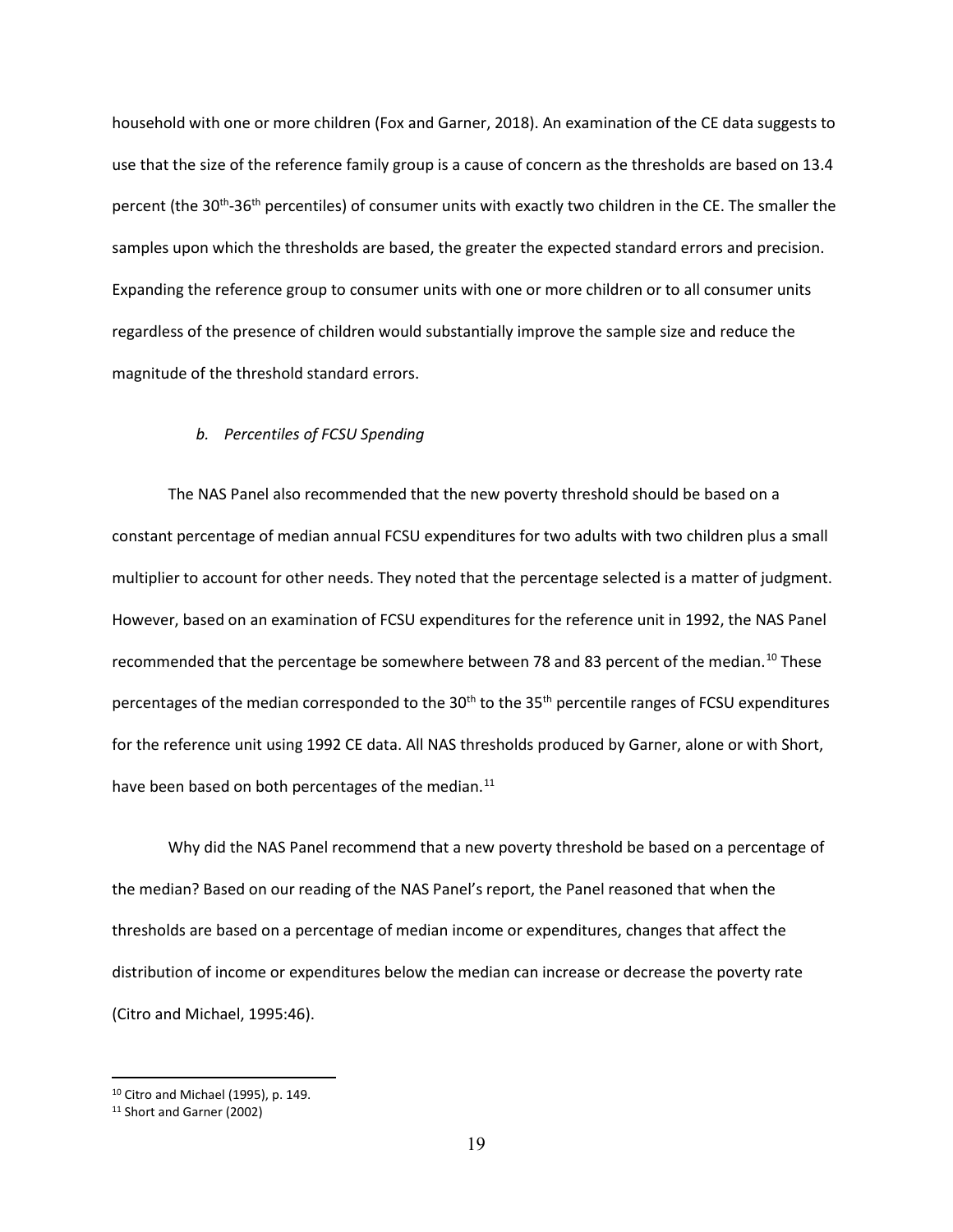In contrast to the Panel, the ITWG recommended that SPM thresholds be based on FCSU expenditures around the 33<sup>rd</sup> percentile rather than the median, and that the experience of consumer units with two children serve as the basis of the thresholds. The ITWG justified their choice as a point in the distribution below the median, but above those in "extreme need" (ITWG, 2010). The 33<sup>rd</sup> percentile was chosen so that thresholds would be set at a level that two-thirds of families are able to meet or exceed. However, there is a question as to the choice of around the 33rd percentiles of the FCSU expenditures distribution as opposed to some percentage of the median, as had been recommended and used by the NAS Panel previously (Citro and Michael 1995).

Moving to the median has some methodological advantages. First, fewer consumer units at the median receive in-kind benefits, so moving to the median would reduce the need to impute some of these noncash benefits, as well as the impact of these imputations on the thresholds. Thresholds that are based on FCSU expenditures around the  $33<sup>rd</sup>$  percentile range result in a SPM measure that is more inconsistent with the resource measure than the median without additional imputations. As noted earlier, resources include the value of in-kind benefits that can be used to "purchase" or meet the needs as defined by the SPM thresholds. However, current SPM thresholds do not fully account for the value of these needs, for example those of renters with subsidies, and thus the value of these benefits need to be included in the thresholds.<sup>[12](#page-20-0)</sup> Second, if one were to add health care to the bundle of goods and services represented by the SPM thresholds, the median would more adequately account for health care spending needs than the range of expenditures around the 33<sup>rd</sup> percentile. Based on earlier research, Garner and Short found that consumer units with FCSU plus health/medical care (FCSUM) expenditures

<span id="page-20-0"></span><sup>&</sup>lt;sup>12</sup> See the following paper for a discussion of these issues: <https://stats.bls.gov/pir/spm/spm\_imputed\_inkind\_benefits.pdf>.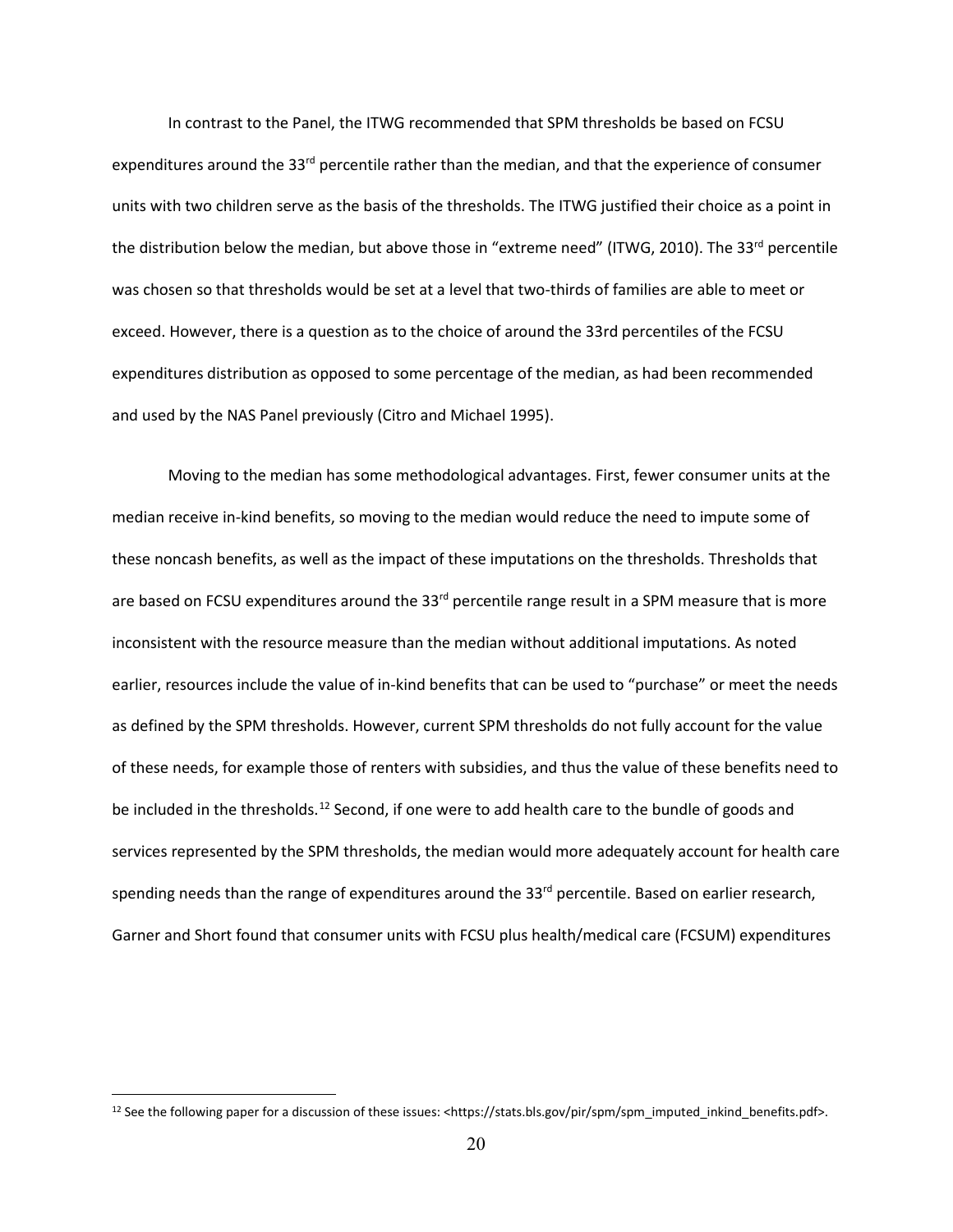around the median have private health insurance while those the lower end of the FCSUM spending distribution either do not have health insurance or have public insurance for which they do not pay.<sup>[13](#page-21-0)</sup>

The ITWG recommended that the sample upon whose expenditures the SPM thresholds would be based would be consumer units with two children. In contrast, the NAS Panel derived thresholds based on FCSU expenditures of families with two adults and two children. The change was made to account for the change in consumer unit or household composition since the Panel's initial report and to increase the estimation sample. Increasing the sample size should result in a decrease in the margin of error in the thresholds. With bigger sample sizes, the sample mean becomes a more accurate estimate of the parametric mean, so the standard error of the mean becomes smaller. However, the standard error will also be affected by the differences in the characteristics of estimation samples. In this study, thresholds are derived based on the FCSU expenditures of all consumer units and on those of consumer units with any number of children.

For this study, SPM thresholds based on a percentage of the median are derived using equation (3) with percentages of the median set as the ratio of the FCSU expenditures at the 33<sup>rd</sup> percentile relative to FCSU expenditures at the median:

$$
SPM_{E_h} = 1.2 * (\% * FCSU_E) - (\% * (SU_E + SU_{E_h}))
$$
\n(3)

The primary justification for this move is that expenditures at the median are more representative of the general population than they are around the 33<sup>rd</sup> percentile. In addition, expenditures in the lower end of the FCSU distribution must be augmented to account for the value of in-kind benefits for food, shelter, and utilities in order to produce SPM thresholds that are consistently

<span id="page-21-0"></span><sup>13</sup> Garner and Short, 2014, paper prepared for the ASSA meetings; presentation available at:

https://stats.bls.gov/pir/spm/spm\_pp\_oop14.pdf. Other approaches to account for health care needs in poverty thresholds have been proposed, for example, by Korenman and Remler.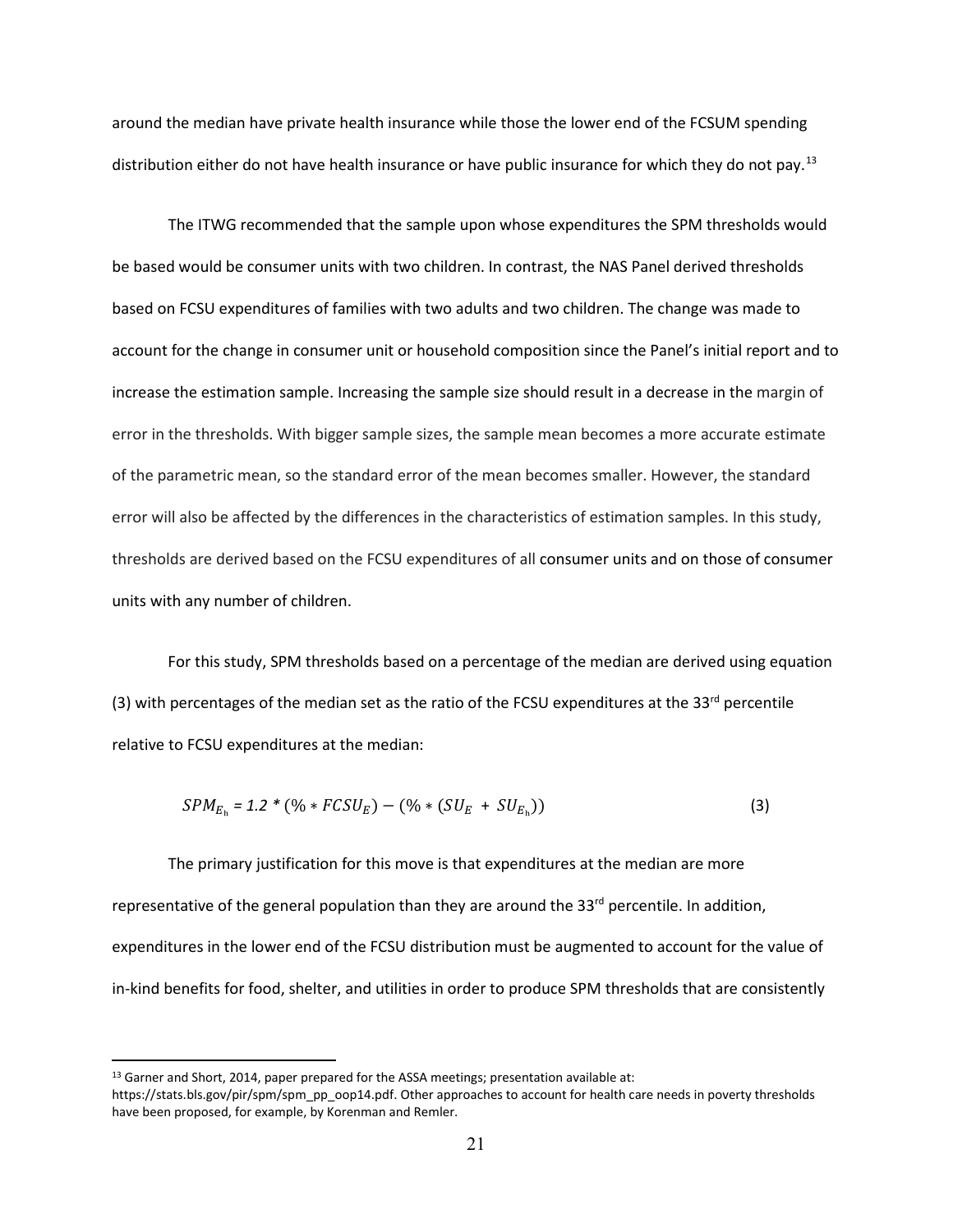defined with resources that include the value of such benefits. To show how the estimation samples differ across the distribution and by consumer unit composition, we turn to the work of Fox and Garner (2018), examining the characteristics of the samples who represent around the 33<sup>rd</sup> percentile and around the median  $(47<sup>th</sup>-53<sup>rd</sup>)$  using the data underlying the 2016 SPM thresholds.

Table 3, with select results reproduced from Fox and Garner (2018), shows the difference in the share of consumer units receiving noncash benefits at the 33<sup>rd</sup> versus the 50<sup>th</sup> percentile of the FCSU distribution. In the estimation sample for 2016, 4.4 percent of units reported receiving public housing or government assistance with rent. At the median, this share drops to 2.8 percent. Thus, the importance of these imputations would decline with a shift to the median. Analysis conducted for the current study reveals that OOP spending is more prevalent for consumers around the median as opposed to around the 33<sup>rd</sup> percentile, and when the threshold estimation sample is expanded beyond consumer units with two children. Also noted in the table is that a greater percentage of consumer units around the median have private insurance compared to those in the lower end of the spending distribution (74 percent vs. 65 percent with the current estimation sample); thus, if in the future health care needs were to be accounted for in the SPM thresholds, spending on private health insurance by consumer units would be a better measure of these needs in contrast to the spending by consumer units who have no health insurance or public insurance for which they do not pay.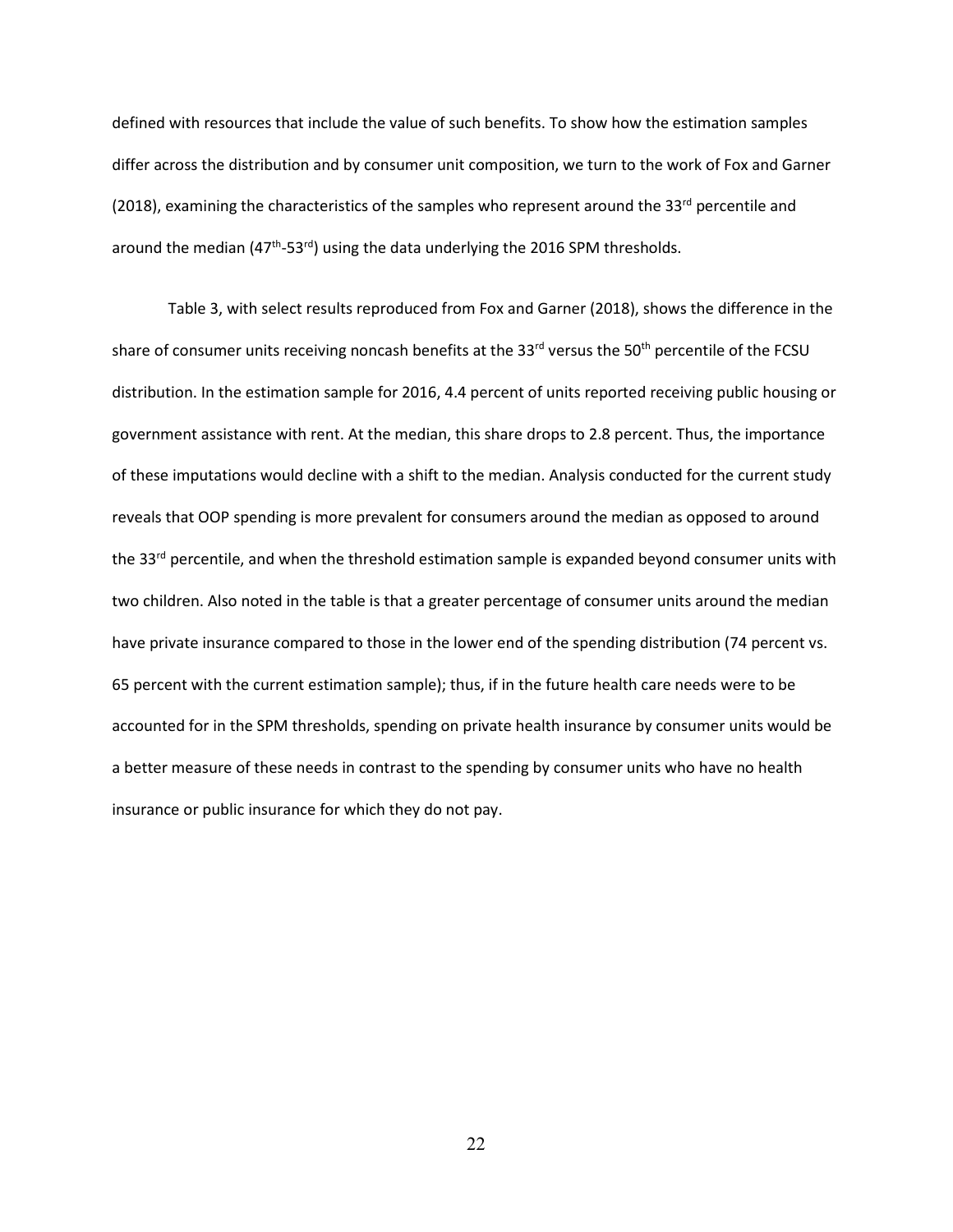|                                            |                                    | 30-36 Percentile of FCSU Expenditures |             | 47-53 Percentile of FCSU Expenditures |                                  |             |
|--------------------------------------------|------------------------------------|---------------------------------------|-------------|---------------------------------------|----------------------------------|-------------|
|                                            | CU <sub>s</sub> with 2<br>Children | CUs with One or<br>More Children      | All CUs     | CU <sub>s</sub> with 2<br>Children    | CUs with One or<br>More Children | All CUs     |
|                                            | $(n=860)$                          | $(n=2,396)$                           | $(n=7,632)$ | $(n=864)$                             | $(n=2,425)$                      | $(n=7,711)$ |
|                                            |                                    |                                       |             | Weighted Percentage Distributions (%) |                                  |             |
|                                            |                                    |                                       |             |                                       |                                  |             |
| Participation in Public Assistance Program |                                    |                                       |             |                                       |                                  |             |
| <b>Public Housing</b>                      | 2.4                                | 2.2                                   | 2.1         | 1.4                                   | 1.2                              | 1.1         |
| Government Assistance with Rents           | 2.0                                | 2.4                                   | 1.9         | 1.4                                   | 1.6                              | 0.8         |
| <b>SNAP</b>                                | 21.9                               | 22.4                                  | 13.3        | 12.5                                  | 13.4                             | 6.7         |
| Welfare Income                             | 2.0                                | 2.8                                   | 1.2         | 1.4                                   | 1.2                              | 0.8         |
| Medicaid                                   | 34.7                               | 39.0                                  | 21.6        | 21.9                                  | 25.3                             | 13.6        |
| Someone in the CU Has                      |                                    |                                       |             |                                       |                                  |             |
| Medicare                                   | 8.3                                | 9.5                                   | 31.2        | 4.2                                   | 8.1                              | 27.2        |
| Private Health Insurance                   | 65.2                               | 63.8                                  | 65.9        | 74.3                                  | 73.4                             | 73.1        |

#### **Table 3. Weighted Distribution of Consumer Units within Percentile Ranges for 2016 Threshold Estimation Samples**

NOTE: Consumer units living in college or university student housing are out of scope.

Source: Bureau of Labor Statistics, Consumer Expenditure Survey Interview Data, 2012Q2-2017Q1.

Reproduced from Fox and Garner (2018).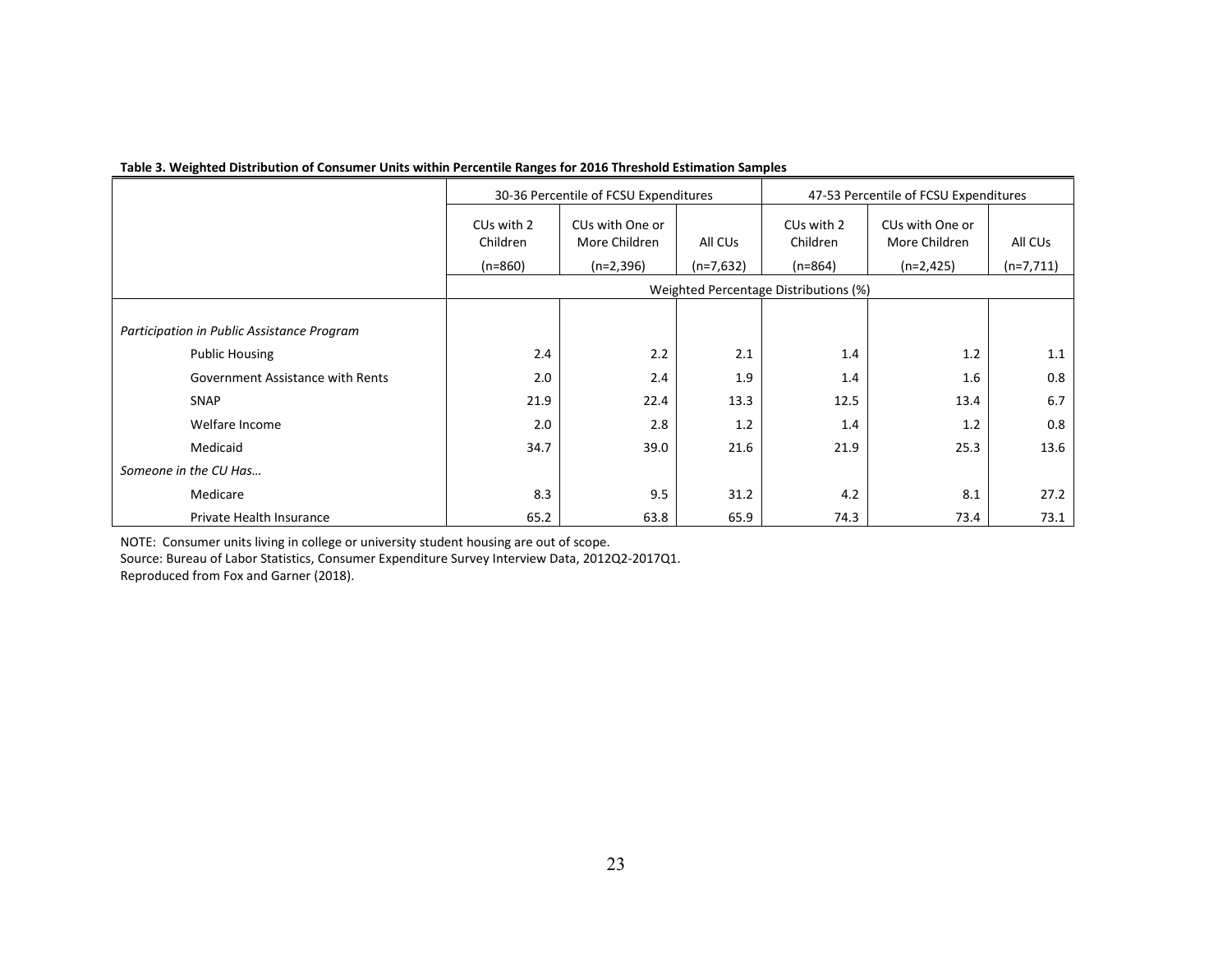#### **C. THE ROLE OF PRICES**

In the current production of the SPM thresholds, prices play two roles: one, to update five-years of consumer spending to threshold year dollars, and two, to adjust "national" thresholds so that they reflect geographically varying prices. The first adjustment uses th[e Consumer Price Index for All Urban](https://www.bls.gov/cpi/home.htm)  [Consumers-U.S. City Average \(CPI-U\)](https://www.bls.gov/cpi/home.htm)<sup>[14](#page-24-0)</sup> applied to the sum of expenditures for FCSU at the consumer unit level for consumer units with two children; the results is that the five year of CE data are now in threshold year dollars. Thresholds are produced for three housing tenure groups: owners with mortgages, owners without mortgages, and renters. These "national" thresholds are adjusted to reflect differences in prices across areas with the adjustment only applied to the housing (shelter plus utilities) portion of the thresholds. This interarea price adjustment, a median rent index, is based on American Community Survey data (described below). This results in the production of price adjusted thresholds for 364 areas across the U.S.

#### *a. Before Estimation of Thresholds*

The current methodology to produce the thresholds ignores geographic differences in prices across areas in the *initial production* of the two-adult-two child SPM thresholds. Thus, differences in prices across areas are implicit in the BLS produced thresholds. This was pointed out by Bishop et al. (2017). Not accounted for in the SPM thresholds are differences in the types of housing available across areas, housing prices across areas, or housing tenure before the thresholds are estimated; thus, spatial distributions in shelter and utility prices are ignored. Garner and Munoz (2018) explored this third role of prices by producing normalized costs (as opposed to prices<sup>[15](#page-24-1)</sup>) for shelter and utilities for renters,

<span id="page-24-0"></span><sup>14</sup> See: https://stats.bls.gov/cpi/

<span id="page-24-1"></span><sup>&</sup>lt;sup>15</sup> The focus is on what consumer units pay across areas as opposed to the rents or rental equivalence only, thus the reference to "normalized costs" as opposed to "normalized prices." The dependent variable in the estimation was what the consumer unit paid for shelter and utilities; separate regressions models were run for renters, owners with mortgages, and owners without mortgages.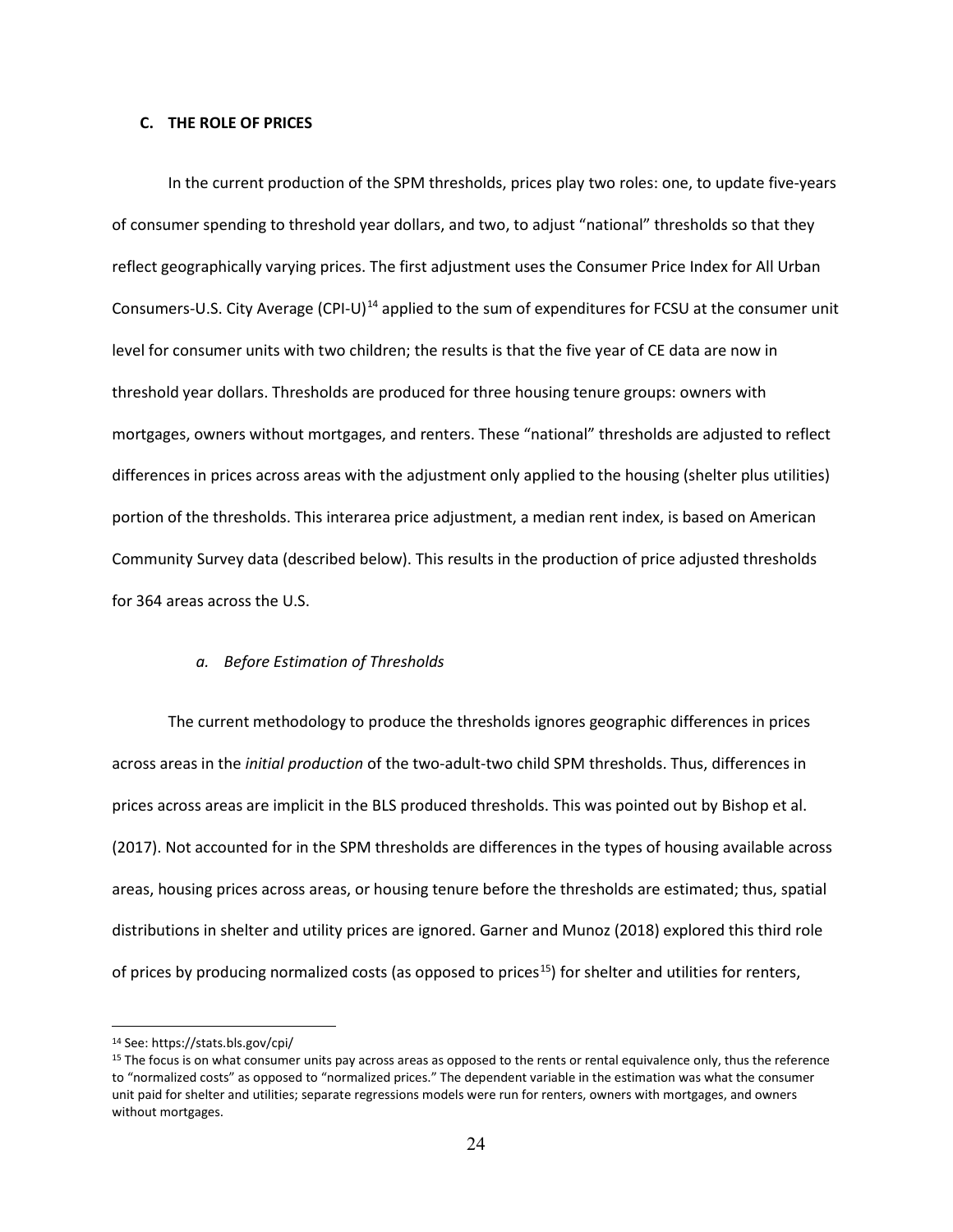owners with mortgages, and owners without mortgages using five years of CE Interview data from 2010 through 2014. They applied the quality adjusted normalized costs before estimating 2014 SPM thresholds. Normalized costs were based on a regression of OOP shelter and utilities expenditures on housing unit characteristics and dummy variables representing 42 geographic areas representing the entire U.S. The focus in that study was on adjusting the prices for non-tradables across areas and thus only shelter and shelter utilities were adjusted; expenditures for telephone services were not considered part of shelter utilities and thereby not adjusted geographically. The maximum and minimum quality adjusted normalized prices are presented in Table 4. At the consumer unit level, shelter and utilities expenditures were converted to "national" prices and then added to reported food and clothing expenditures. See equation (4) below.

$$
FCSU'_{i} = F_{i} + C_{i} + Tele_{i} + \frac{S_{i} + U_{i}}{QANP_{a,j}}
$$
\n
$$
\tag{4}
$$

Table 5 includes an example using quality adjusted normalized prices for two geographic areas, the DC area and the rural south, with annual expenditures unadjusted and adjusted. The result is that FCSU expenditures for consumer units living in the DC metro would be lowered while those for the rural south would be higher. Using the estimation sample, these "national" expenditures next would be ranked to derive the SPM thresholds based on FCSU expenditures around the 33<sup>rd</sup> percentile. The resulting thresholds would hold constant differences in shelter and utilities across geographic areas. The housing (shelter plus utilities) portion of the housing tenure thresholds would change with this price adjustment, as well as the move of telephone services out of household utilities. Remember, it is the housing share only that is adjusted to produce sub-national housing tenure thresholds. Thresholds and shares from the Garner and Munoz (2018) study are reproduced in the results section.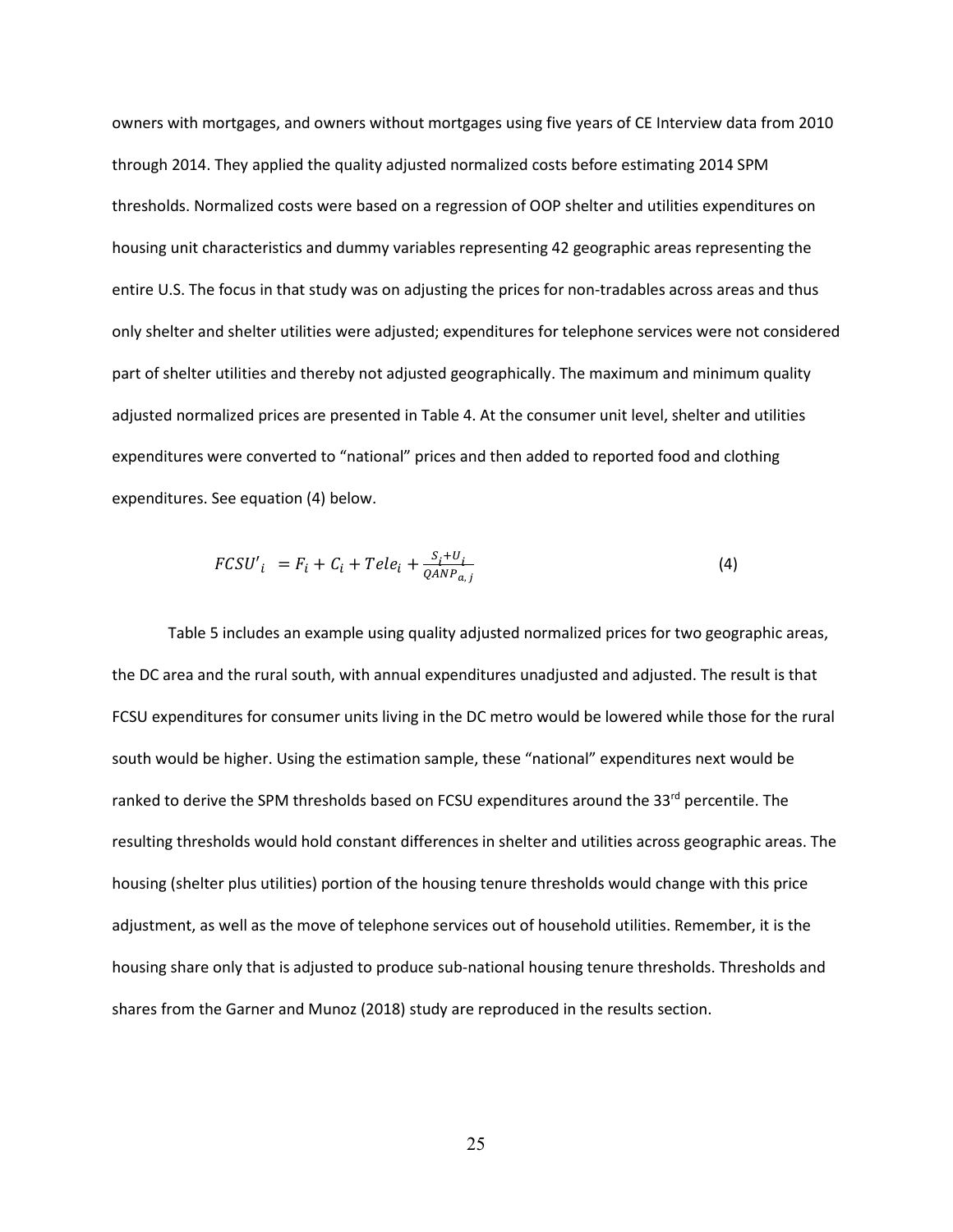The impact of quality adjusting expenditures prior to threshold estimation is shown in Chart 1. The first two sets of thresholds are based on FCSU expenditures that have not been adjusted by quality adjusted normalized prices before the thresholds are estimated; the third set has this adjustment. The first set reflects the current methodology used to produce SPM thresholds for reference consumer units. The second set reflects moving telephone services out of household utilities, and thus from geographic price adjustments. The third set accounts for moving telephone services out of shelter utilities and the addition of adjusting the remaining utilities and all of shelter by adjusted normalized prices; this third set of thresholds reflects "national" prices. Both the thresholds and housing shares of the thresholds are impacted by the normalized price adjustment. Thresholds for owners are higher than without the normalized price adjustment while those for renters change little.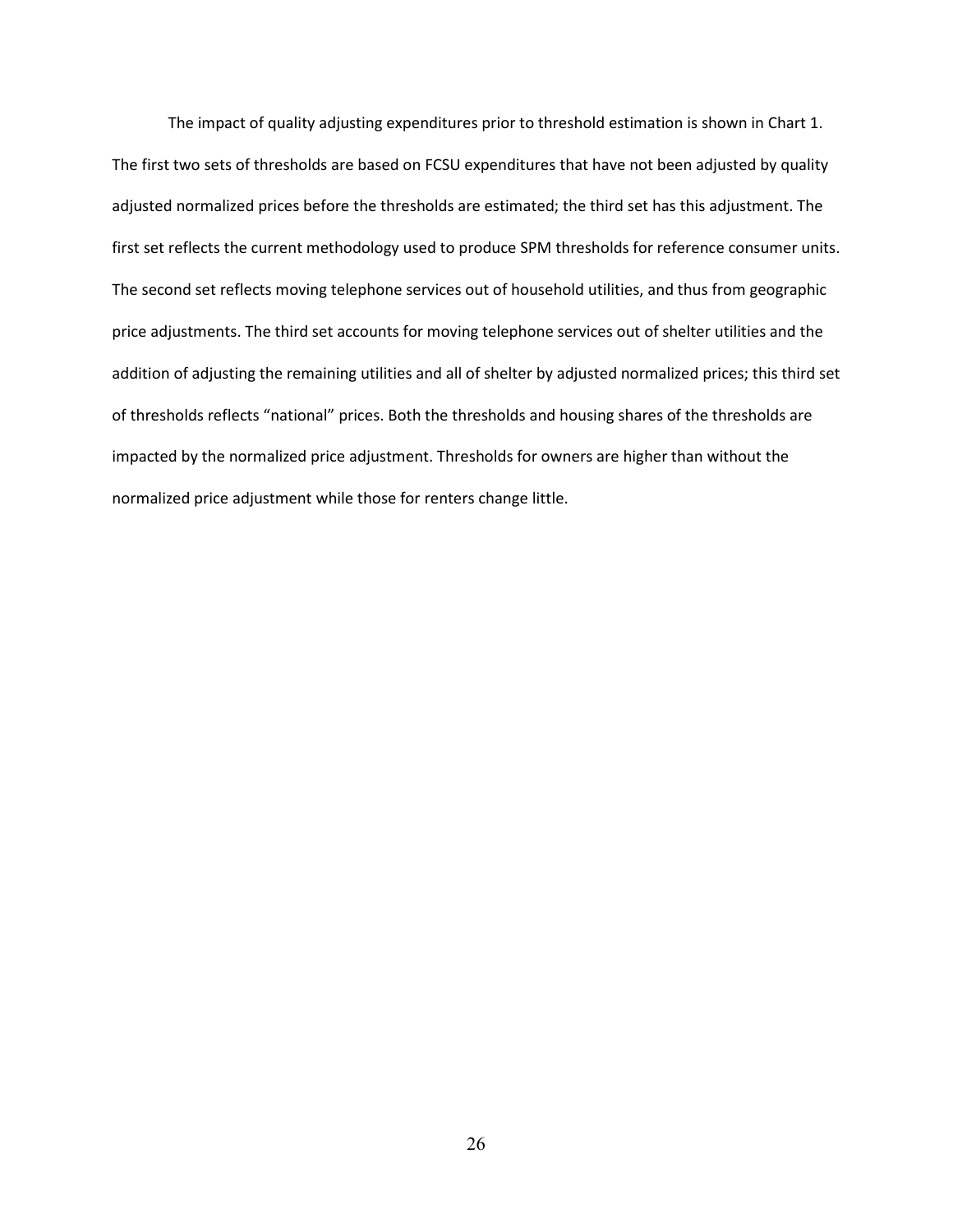#### **Table 4. Comparison of CE-Based Quality-Adjusted Normalized Prices and Median Rent Indexes: 2014**

|                     |            | <b>ACS</b>              |                                 |                       |
|---------------------|------------|-------------------------|---------------------------------|-----------------------|
|                     | Renter S+U | Owner with Mortgage S+U | Owner without Mortgage<br>$S+U$ | MRI 2014 <sup>a</sup> |
| Maximum             | 1.791      | 1.781                   | 2.290                           | 1.782                 |
| Minimum             | 0.615      | 0.721                   | 0.680                           | 0.595                 |
| Range               | 1.176      | 1.060                   | 1.610                           | 1.187                 |
| Ratio of Max to Min | 2.912      | 2.470                   | 3.368                           | 2.996                 |

a Median Rent Index (MRI) based on 5-year American Community Survey median rents for 2-bedroom apartments with complete kitchens and full baths (Renwick 2017).

Reproduced from Garner and Munoz (2018).

#### **Table 5. Example: Using CE Normalized Quality-Adjusted Costs to Adjust Housing Expenditures at CU Level for 2A+2C : 2014**

|                               | Quality-Adjusted<br>Normalized Costs based | <b>Annual Housing</b><br>Expenditures |          | F+C+Telep<br>Expenditures | FCSU <sub>i</sub> |                  |
|-------------------------------|--------------------------------------------|---------------------------------------|----------|---------------------------|-------------------|------------------|
|                               | on 2010-2014 CE data                       |                                       |          |                           |                   |                  |
|                               |                                            | Unadjusted                            | Adjusted | Unadjusted                | Unadjusted        | With Adjusted SU |
| Washington, DC-MD-VA-WV       |                                            |                                       |          |                           |                   |                  |
| Renter                        | 1.461                                      | \$14,040                              | \$9,612  | \$6,000                   | \$20,040          | \$15,612         |
| Owner with Mortgage           | 1.195                                      | \$25,392                              | \$21,252 | \$6,000                   | \$31,392          | \$27,252         |
| <b>Owner without Mortgage</b> | 1.234                                      | \$8,052                               | \$6,528  | \$6,000                   | \$14,052          | \$12,528         |
| Rural South                   |                                            |                                       |          |                           |                   |                  |
| Renter                        | 0.615                                      | \$5,280                               | \$8,580  | \$6,000                   | \$11,280          | \$14,580         |
| Owner with Mortgage           | 0.730                                      | \$10,692                              | \$14,652 | \$6,000                   | \$16,692          | \$20,652         |
| Owner without Mortgage        | 0.683                                      | \$3,528                               | \$5,160  | \$6,000                   | \$9,528           | \$11,160         |

Based on results from Garner and Munoz (2018)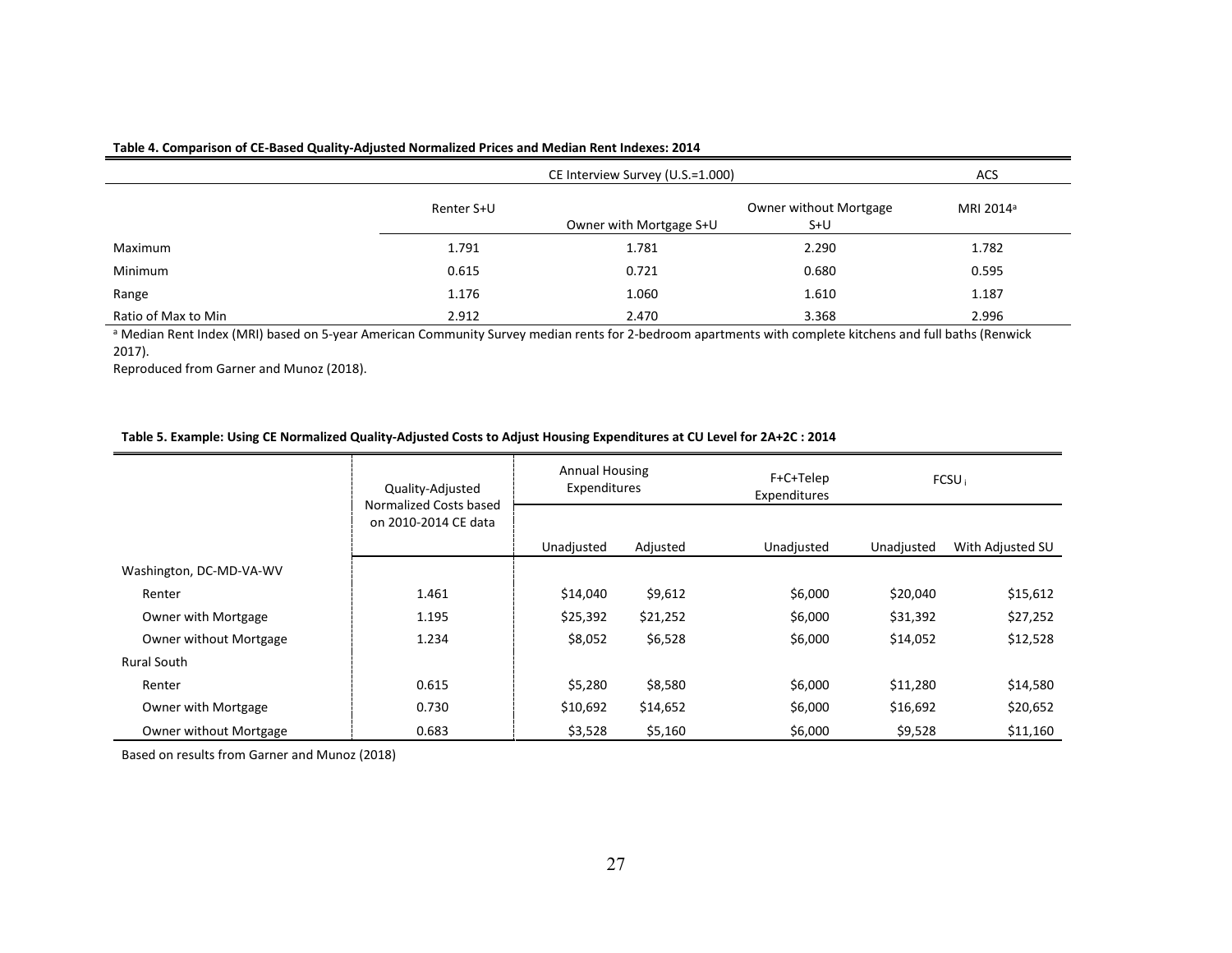



Table 6 includes the housing shares with and without the price adjustment and change in the treatment of telephone services (based on results from Garner and Munoz 2018). Looking at the second column of the table, it is clear that the housing shares of the FCSU thresholds are smaller when telephone services are not included in the share to be adjusted to produce sub-national thresholds. However, the housing shares for owners with mortgages decrease by an additional 2 percentage points with pre-estimation price adjustment. While under the current methodology, housing accounts for about 50 of the FCSU thresholds for owners with mortgages and renters and about 40 percent for owners without mortgages, with the two pre-estimation adjustments, the shares drop to 44-45 percent for the first two groups and drop to 34 percent for owners without mortgages. Garner and Munoz (2018) reported that not including expenditures in the housing expenditures that are adjusted to produce subnational thresholds alone results in poverty rates of 15.8 percent versus 15.3 percent when they are included in housing and adjusted for prices. While the price normalization had no impact on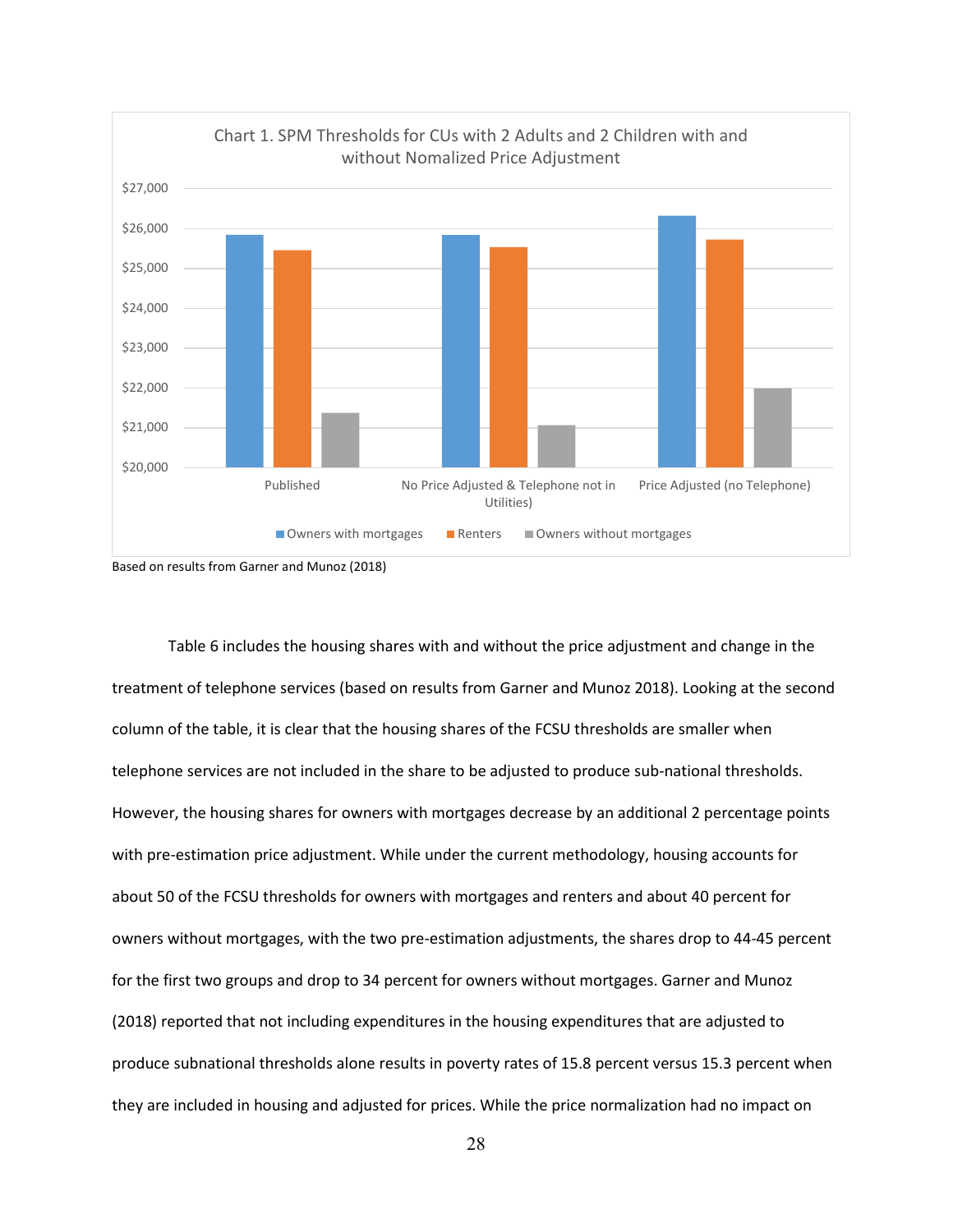overall poverty, small increases in poverty rates resulted for consumer units living outside metropolitan areas, those living in the South and Midwest, and renters.

|                                 |                  | <b>Housing Expenditures Un-Adjusted</b>      |                                              | <b>Housing Expenditures Adjusted</b>  |  |
|---------------------------------|------------------|----------------------------------------------|----------------------------------------------|---------------------------------------|--|
|                                 | <b>Published</b> | Utilities do not include<br><b>Telephone</b> | <b>Utilities include</b><br><b>Telephone</b> | Utilities do not<br>include Telephone |  |
| <b>Owners with Mortgages</b>    |                  |                                              |                                              |                                       |  |
| Shelter                         | 34.1%            | 34.1%                                        | 34.1%                                        | 34.1%                                 |  |
| <b>Utilities</b>                | 16.6%            | 13.5%                                        | 16.6%                                        | 11.1%                                 |  |
| housing total                   | 50.7%            | 47.7%                                        | 50.6%                                        | 45.1%                                 |  |
| Renters                         |                  |                                              |                                              |                                       |  |
| Shelter                         | 36.4%            | 36.3%                                        | 35.5%                                        | 35.5%                                 |  |
| <b>Utilities</b>                | 13.6%            | 8.2%                                         | 13.9%                                        | 8.3%                                  |  |
| housing total                   | 50.0%            | 44.5%                                        | 49.5%                                        | 43.8%                                 |  |
| <b>Owners without Mortgages</b> |                  |                                              |                                              |                                       |  |
| Shelter                         | 18.3%            | 18.5%                                        | 17.9%                                        | 17.9%                                 |  |
| <b>Utilities</b>                | 22.2%            | 14.2%                                        | 23.0%                                        | 16.4%                                 |  |
| housing total                   | 40.4%            | 32.7%                                        | 40.9%                                        | 34.3%                                 |  |

#### **Table 6. Housing Shares of 2-Adult-2-Child SPM Thresholds: 2014**

# *b. After Estimation of Thresholds*

There are options to adjust "national" SPM thresholds to reflect differences in housing prices by geography. The adjustment used for the production of the SPM thresholds is based on median rents, with only the housing (shelter and utilities) portion adjusted for differences in prices across areas (see Renwick 2011). American Community Survey (ACS) is the source of data used to compute the medians, with the geographic adjustments based on five-year ACS estimates of median gross rents for twobedroom units with complete kitchen and plumbing facilities. Separate medians are estimated for each of 260 metropolitan statistical areas large enough to be identified on the public-use version of the CPS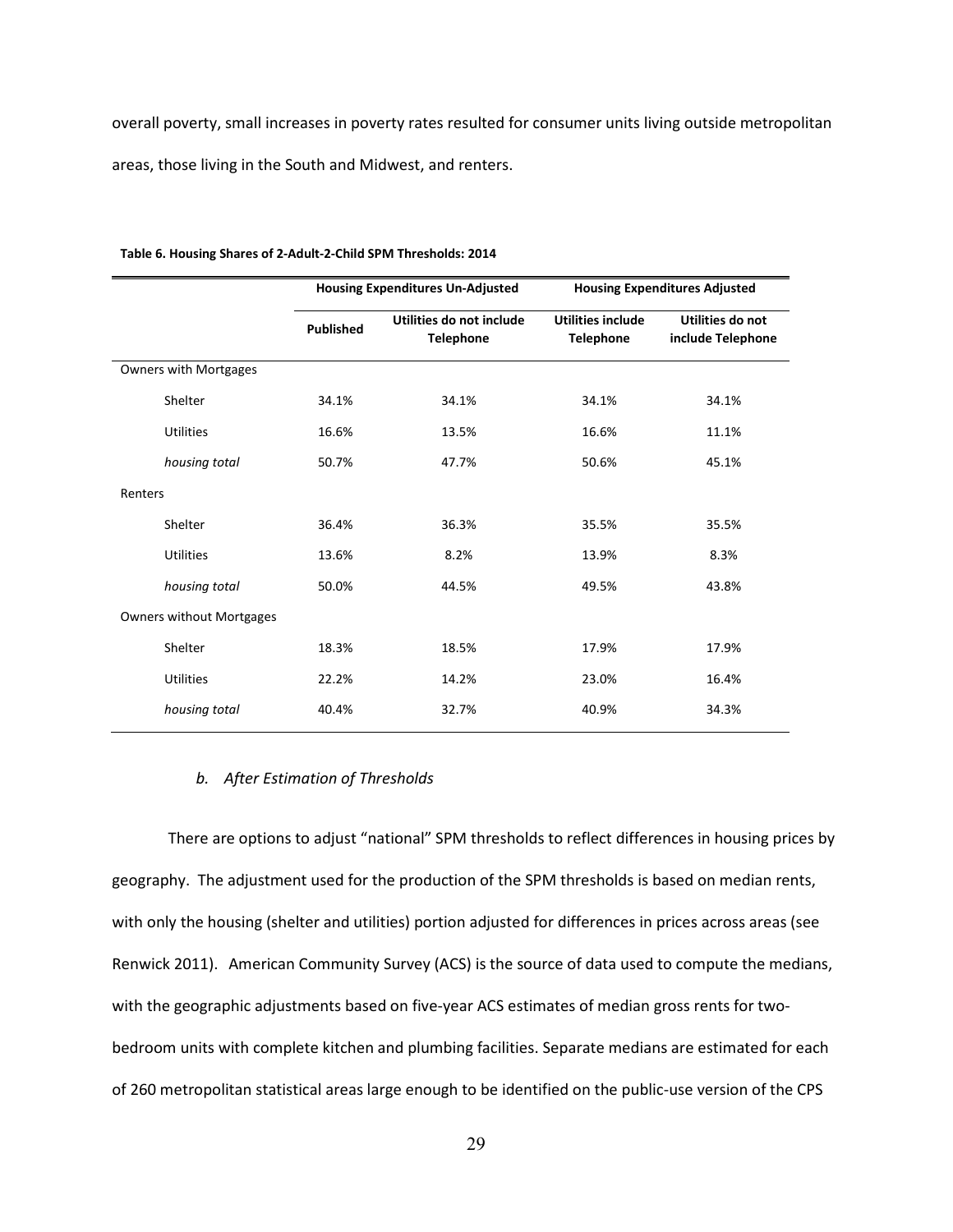ASEC file. For each state, a median is estimated for each nonmetropolitan area (47) and for a combination of all smaller metropolitan areas within a state (42). This results in over 300 adjustment factors. Only the housing shares (*α<sup>h</sup>* ) of the SPM thresholds for each housing tenure group (*h*) are adjusted to account for differences in prices across geographic (*g*) areas. See equation (5) below with an example for 2018.

$$
SPM_{h, g, 2018} = [(\alpha_h * MRI_g) + (1 - \alpha_h)] * SPM_{h, 2018} \tag{5}
$$

Each year the Census Bureau publishes thresholds that account for geographic differences in prices across areas on its SPM website.<sup>[16](#page-30-0)</sup>

Other options have been proposed using other sources of data for the housing adjustment and for the entire thresholds, not just the housing component (see Renwick et al. 2014a, 2014b; Renwick, Figueroa, and Aten 20[17](#page-30-1)).  $^{17}$  These include regional price parity indexes based on all goods and services (RPP) and regional price parity indexes based only on food, clothing, and rent (FAR). Table 7 includes

SPM thresholds for consumer units with 2 adults and 2 children for a large metropolitan area and a nonmetro area, with and without geographic price adjustments (Renwick 2019). Using the median rent adjustment applied only to the housing share, the large metropolitan area SPM renter thresholds are about \$11,500 higher than thresholds for the non-metro area. Thresholds are lower when adjusted by the all-items RPPs and they are closer in dollars (differing by about \$10,000). SPM renter thresholds based on FAR RPPs are the most extreme for the two geographic areas, with the large metro area's threshold being almost twice that of the non-metro area.

<span id="page-30-0"></span><sup>16</sup> https://www.census.gov/topics/income-poverty/supplemental-poverty-measure.html

<span id="page-30-1"></span><sup>&</sup>lt;sup>17</sup> As noted by Renwick et al. (2014b), a research forum sponsored by the University of Kentucky Center for Poverty Research (UKCPR), in conjunction with the Brookings Institution and the U.S. Census Bureau made suggestions on the geographic adjustments to the poverty threshold. These included the use of quality-adjusted price levels, differentiation by metropolitan areas within states and the inclusion of other components of the consumption bundle.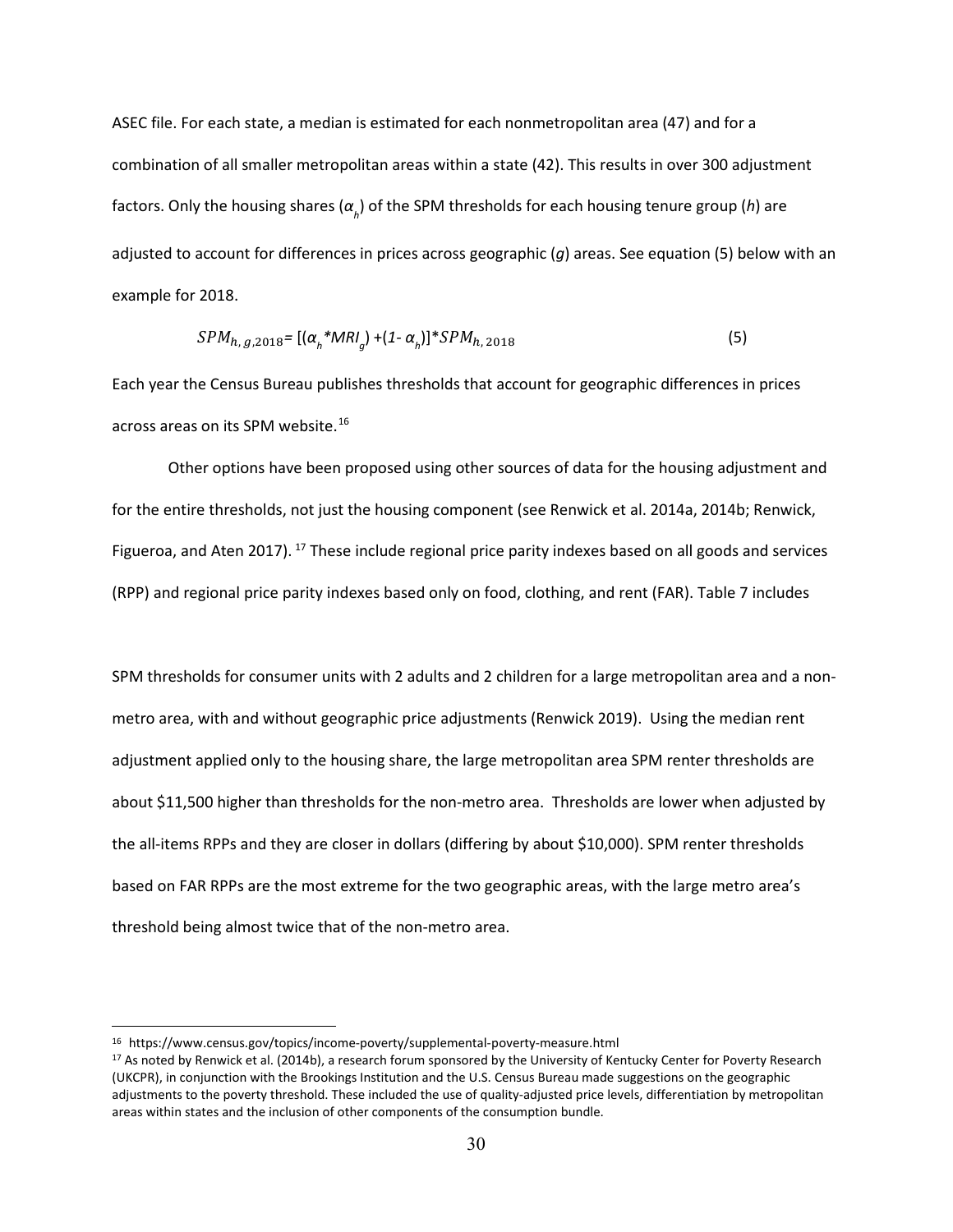Debates regarding the appropriate geographic price index continue. For example, a question has arisen regarding whether high costs areas are also areas with greater amenities. If this is the case, then perhaps the geographic price adjustment should result in thresholds that are lower. Renwick (2018) has conducted research on this topic and continues to explore other options for adjustment, for example, using an index based on differences in wages across geographic areas.

### **D. UPDATING THRESHOLDS**

Unlike the official poverty threshold which accounts primarily for changes in prices holding the standard of living constant, SPM thresholds are designed to be updated each year based on expenditures among consumer units around the 33<sup>rd</sup> percentile of spending on basic goods and services. As noted by Blank (2011), "This [the 33<sup>rd</sup> percentile] is well-below the median, so increases in spending or income that occur only among median- or upper-income consumer units will not affect the poverty thresholds." Updating of the SPM thresholds is done implicitly through the reproduction of the thresholds each year based on a five-year moving average of FCSU expenditures within the 30-36<sup>th</sup> percentile range for the estimation sample.<sup>[18](#page-31-0)</sup> Such updating reflects the NAS Panel's position that poverty thresholds should gradually account for changes in living standards over time, unlike a strictly absolute measure set in the distant past and unlike a strictly relative measure that would account for these changes yearly. Thus, the SPM thresholds are neither strictly absolute nor strictly relative measure. A criticism of the re-estimation updating approach results in a major criticism: it is not clear if

<span id="page-31-0"></span><sup>&</sup>lt;sup>18</sup> Updating by re-estimating the NAS thresholds was followed by the BLS and Census in earlier years.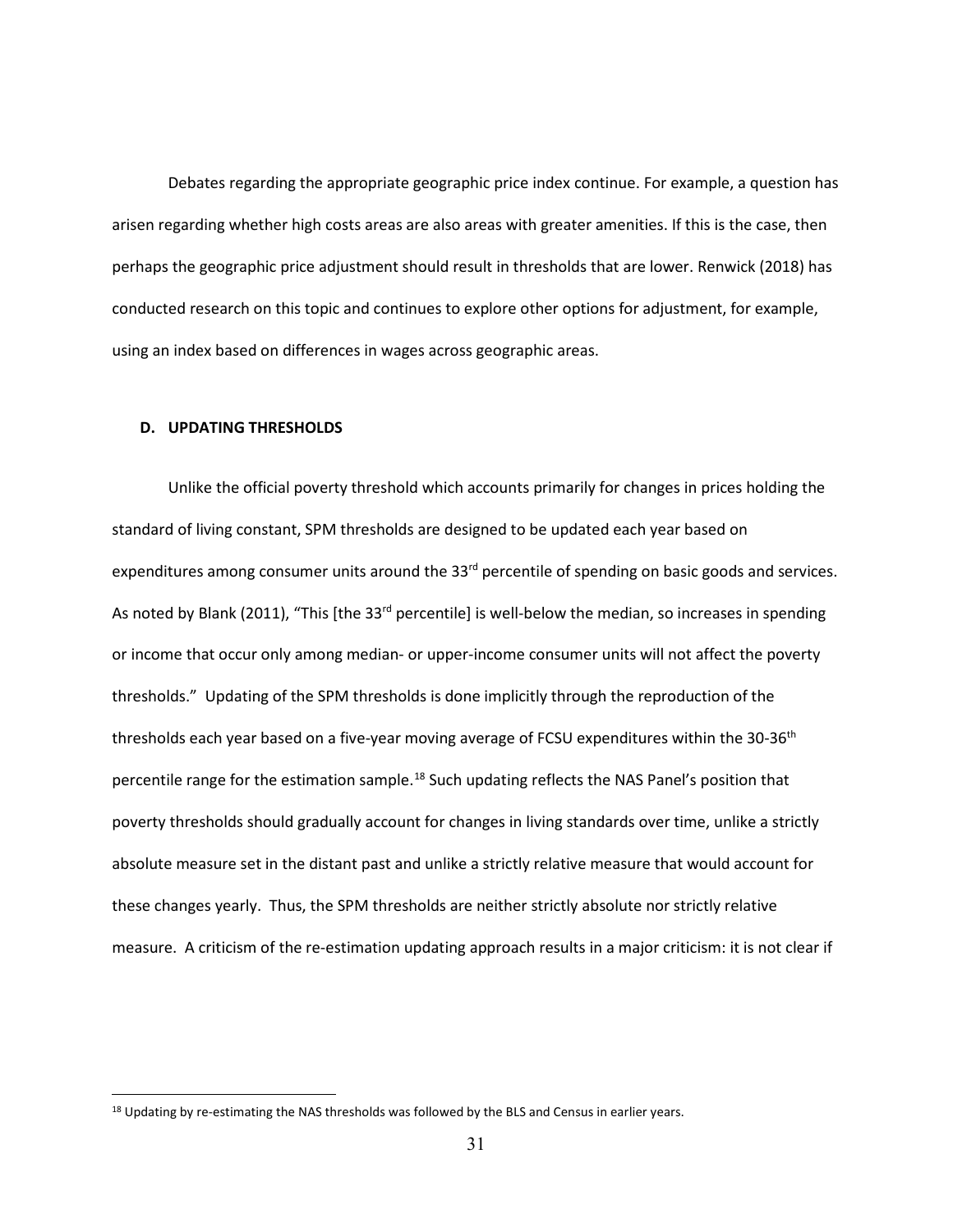poverty rates change because the thresholds change or because resources change,[19](#page-32-0) particularly in times of economic recession. This is a criticism of strictly relative measures as well<sup>20</sup>.

An alternative to the current mechanism is to anchor the SPM thresholds and update each year based on annual changes in prices, changes in consumption expenditures, or changes in income. By anchoring the thresholds and then adjusting one of these would allow one to consider more clearly what is driving the change in thresholds. As just noted, with the current approach, changes in thresholds due to changes in income as opposed to changes in prices or changes in tastes and preferences cannot be distinguished. However, these updating options are not without criticism. For example, updating only for prices, as with a strictly absolute poverty measure, raises two common issues of concern. First, critics commonly cite consumer price indexes (CPI), which are used by most countries, as not accurately capturing the changes in prices paid by the poor, nor what is purchased by the poor (Atkinson 2019, UNECE 2017). It is also the case that CPIs may not accurately reflect economic changes resulting from new and disappearing goods as well as substitutions.<sup>[21](#page-32-2)</sup> Therefore, considerations in determining which index is most appropriate to adjust poverty thresholds include identification of the population upon which the index is based, whether the measure reflects the prices faced by the poor, and consistency with the definition of the poverty threshold. Also, absolute poverty thresholds, that are adjusted for prices only, are frequently critiqued for failing to account for changes in living standards. A possible solution to this problem is to update the poverty thresholds by reproducing them at regular intervals, as with a strictly relative poverty measure. However, there are other concerns when reproducing the thresholds.

<span id="page-32-0"></span><sup>&</sup>lt;sup>19</sup> See Meyer and Sullivan (2012).

<span id="page-32-1"></span><sup>20</sup> See Garner and Gudrais (2012) for research on the SPM using spending and consumption expenditures, SPM thresholds, and inequality during the recession of the late 2000's; also see Jenkins (2013, 2018) for research on the impact of the same recession on relative poverty thresholds and poverty rates in Europe and the U.S.

<span id="page-32-2"></span><sup>&</sup>lt;sup>21</sup> The BLS produces the Chained CPI (C-CPI-U), which accounts for consumer substitution across product categories by using more current weights.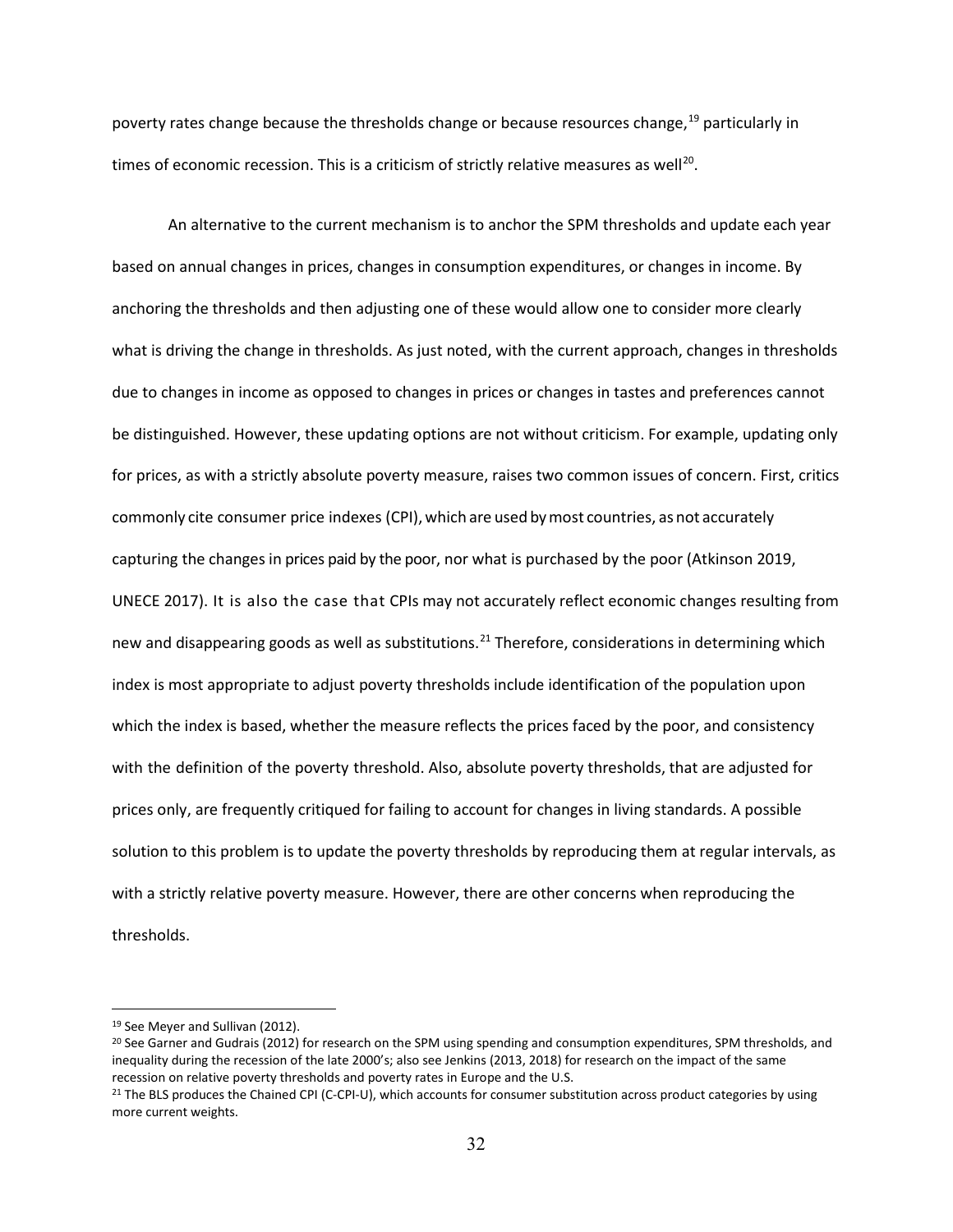Another alternative is to produce relative poverty thresholds that are set as a function of resources, for example 60 percent of median equivalized income. Relative poverty thresholds naturally update over time as the income (or consumption) distribution changes. However, the effects of policyon povertyarefrequentlyobfuscatedbecausetheincomedistributionisinfluenced by a variety of factors. As a result, shocks to the income or consumption distribution can result in counterintuitiveoutcomessuchas the poverty rate falling in response to an economic downturn or recession.<sup>22</sup>

### **IV. DATA**

The primary data used to produce the SPM thresholds are from the U.S. Consumer Expenditure Survey (CE). The CE is a nationwide household survey conducted by the U.S. Bureau of Labor Statistics (BLS) to find out how people living in the U.S. spend their money. It is the only U.S. government survey that provides information on the complete range of consumers' expenditures as well as their incomes and demographic characteristics. The CE consists of two separate surveys, the Interview Survey and the Diary Survey. The Quarterly Interview Survey is designed to collect data on expenditures that consumers can be expected to recall for a period of three months or longer (e.g., rent, utilities, clothing, heath care, recreation), but also includes food expenditures using global questions. The Diary Survey is designed to collect data on small, frequently purchased items, including most food and personal care products. Each consumer unit sampled for the Interview is designed to be visited and interviewed four consecutive quarters, with the expenditure reference period to be the previous three months.<sup>[23](#page-33-1)</sup> For this study, only

<span id="page-33-0"></span> $22$  The NBER states that "A recession is a significant decline in economic activity spread across the economy, lasting more than a few months, normally visible in real GDP, real income, employment, industrial production, and wholesale-retail sales. A recession begins just after the economy reaches a peak of activity and ends as the economy reaches its trough. Between trough and peak, the economy is in an expansion. Expansion is the normal state of the economy; most recessions are brief and they have been rare in recent decades" (NBER, 2008). The most recent recession began in December 2007 and ended in June 2009 (NBER 2010).

<span id="page-33-1"></span><sup>23</sup> For further information see: https://stats.bls.gov/cex/ce\_methodology.htm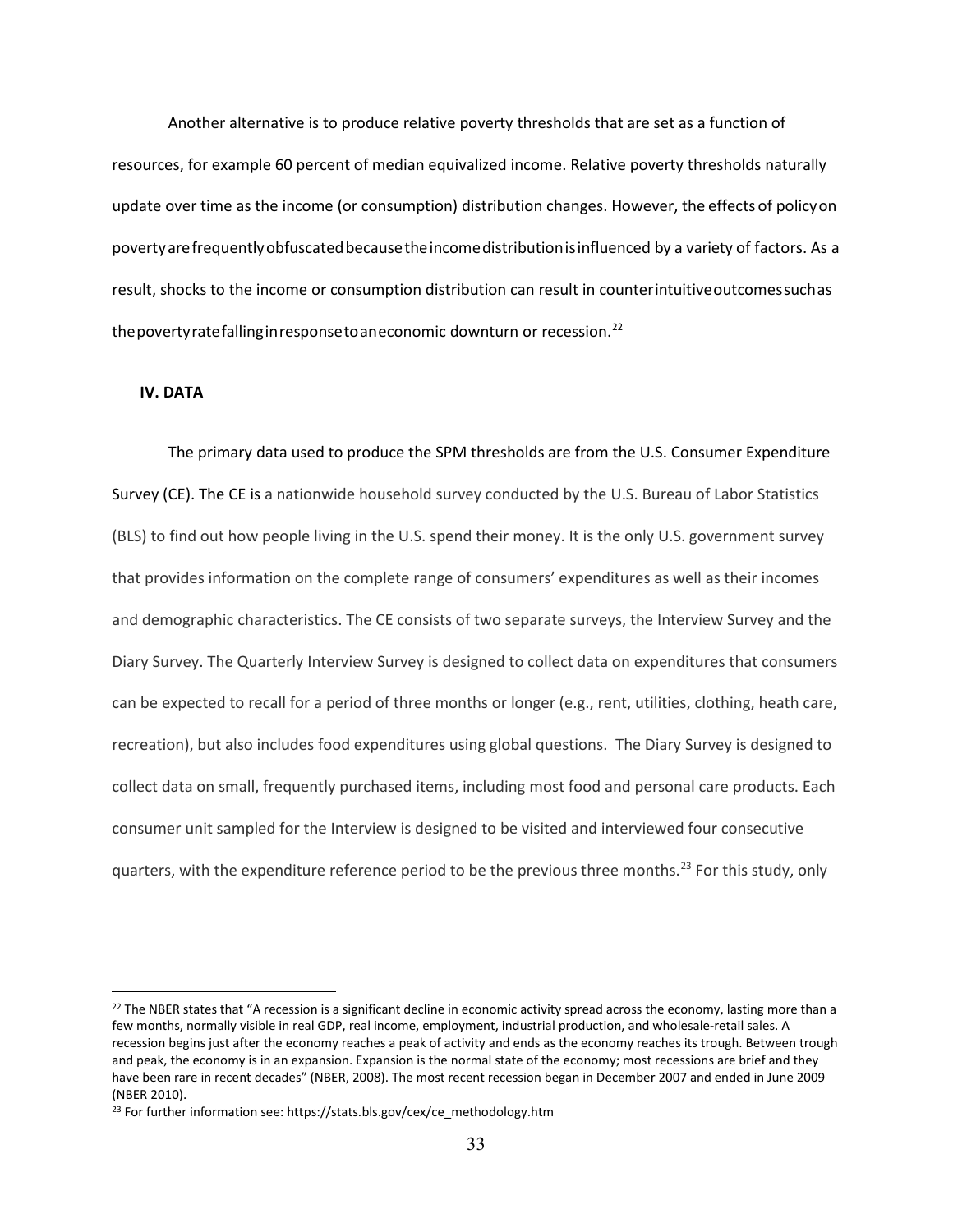the data from the Interview are used to estimate the SPM thresholds; quarterly reports of expenditures are considered to be independent.

We refer to the SPM thresholds published in 2020 and earlier as "base" thresholds in this study; these are based on the initial ITWG guidelines (2010). Base thresholds are produced with the estimation sample composed of consumer units with exactly two children with FCSU expenditures around the 33<sup>rd</sup> percentile. The 3-parameter equivalence scale is used to convert CE expenditures to those for 2 adults with 2 children. Alternative thresholds are produced for comparison, some alternatives thresholds consider one change at a time while others incorporate more changes. For each set of thresholds, five years (20 quarters) of CE data are used. Since data collected in the first quarter of each year refer to data collected in the previous calendar year and up to two months in the current calendar year, we start with the second quarter's worth of data. For example, data collected in 2014 quarter two through 2019 quarter one are used to produce 2018 SPM thresholds. For most of the results, thresholds are presented for 2010 through 2018 to examine not only levels but trends.

#### **V. ALTERNATIVE THRESHOLDS: RESULTS**

This paper explores the impact of alternative threshold options that reflect different concepts of need, different underlying estimation samples, and alternative updating options. As noted earlier, the SPM thresholds produced for this study are based on the spending/consumption patterns of particular estimation samples; they are not based on reference budgets or nutrition needs, nor are they strictly absolute or relative.

In this section we first considered the addition of in-kind benefits impact the thresholds followed by the impact on thresholds using out-of-pocket (OOP) shelter expenditures for owners replaced by rental equivalence. Second considered are alternatives related to whose needs the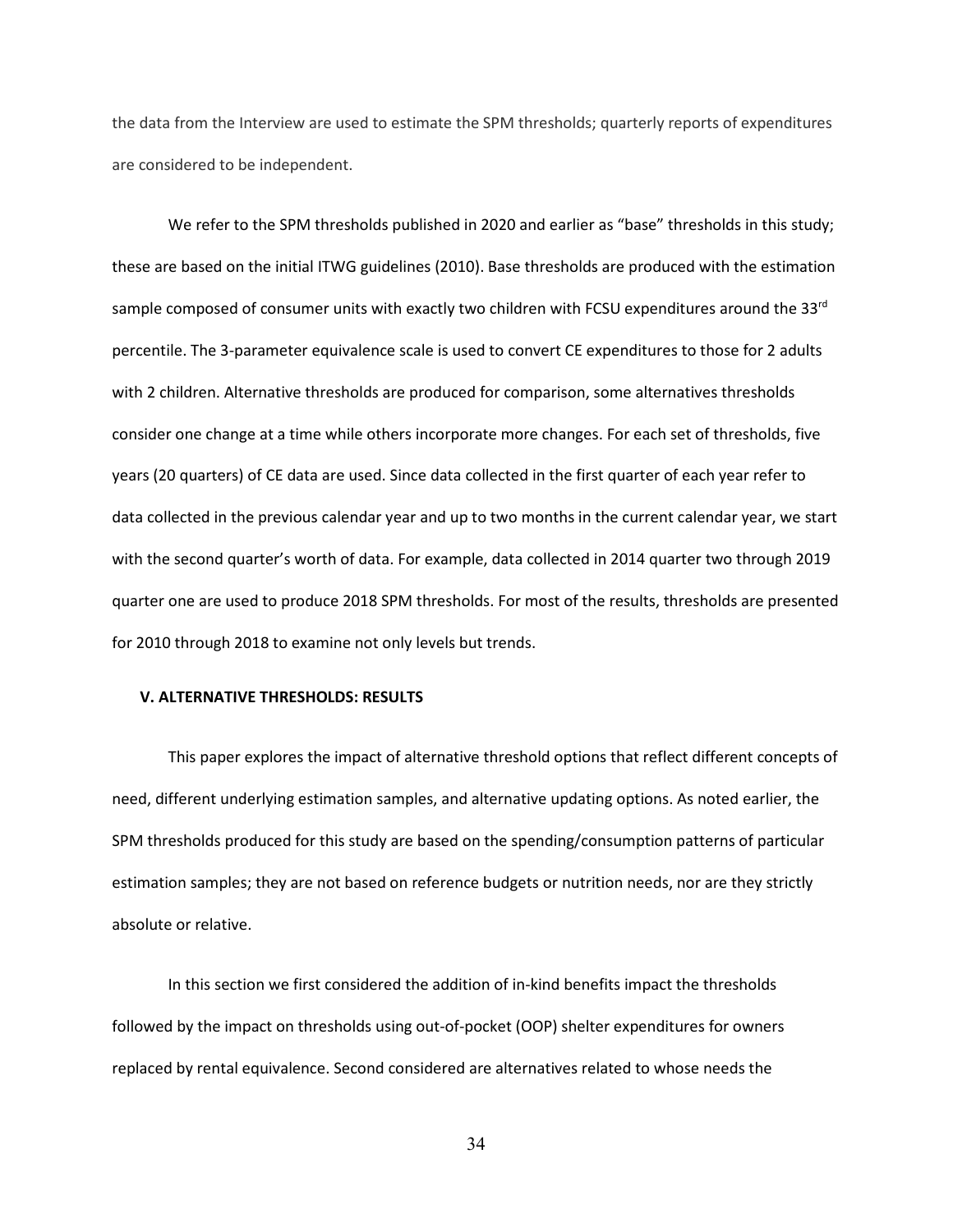thresholds are based and include redefining the estimation sample from consumer units with 2 children to all consumer units. Also presented are thresholds based on OOP spending around the  $33<sup>rd</sup>$  percentile of FCSU versus a percentage of the median. Included along with expanding the estimation sample and moving to the median are thresholds that account for health care. As will be shown, the impact of adding health expenditures to FCSU is most evident when moving to a percentage of the median. The role of prices in the production of the thresholds is addressed next. The final results section focuses and updating the thresholds. For most alternatives, thresholds are produced for 2010 through 2018.

#### **A. THRESHOLD CONCEPT THRESHOLDS**

The SPM thresholds for consumers units with two adults and two children, following the current methods, are presented in Chart 2, along with thresholds based on alternative threshold concepts. Thresholds, not accounting for housing tenure, are presented to focus on the impact of adding in-kind benefits to FCSU, and replacing OOP owner shelter expenditures with rental equivalence. Distinctions by housing tenure are presented in Tables 2 and 3. For 2010 through 2018, thresholds based on rental equivalence are produced. As seen in Chart 2, replacing rental equivalence for OOP shelter spending for owners shifts the FCSU distribution to the right; this shift results in thresholds that are about \$2,000 higher than those based on OOP spending alone.

Thresholds that account for in-kind transfers are limited to 2014 through 2017 due to data availability. When these results were originally produced, the first year for which we had in-kind administrative data at the State level for WIC benefits was 2010, the first year needed to produce the 2014 thresholds. Thresholds that account for in-kind benefits end at 2017 as the data needed to impute participation in the LIHEAP, NSLP, and WIC were based on the most recently available public use CPS ASEC data from March 2018. Specifically, for the 2017 thresholds, data for CPS ASEC 2014-2018 were used. In the future, to get around this data availability issue, program participation for as reported in the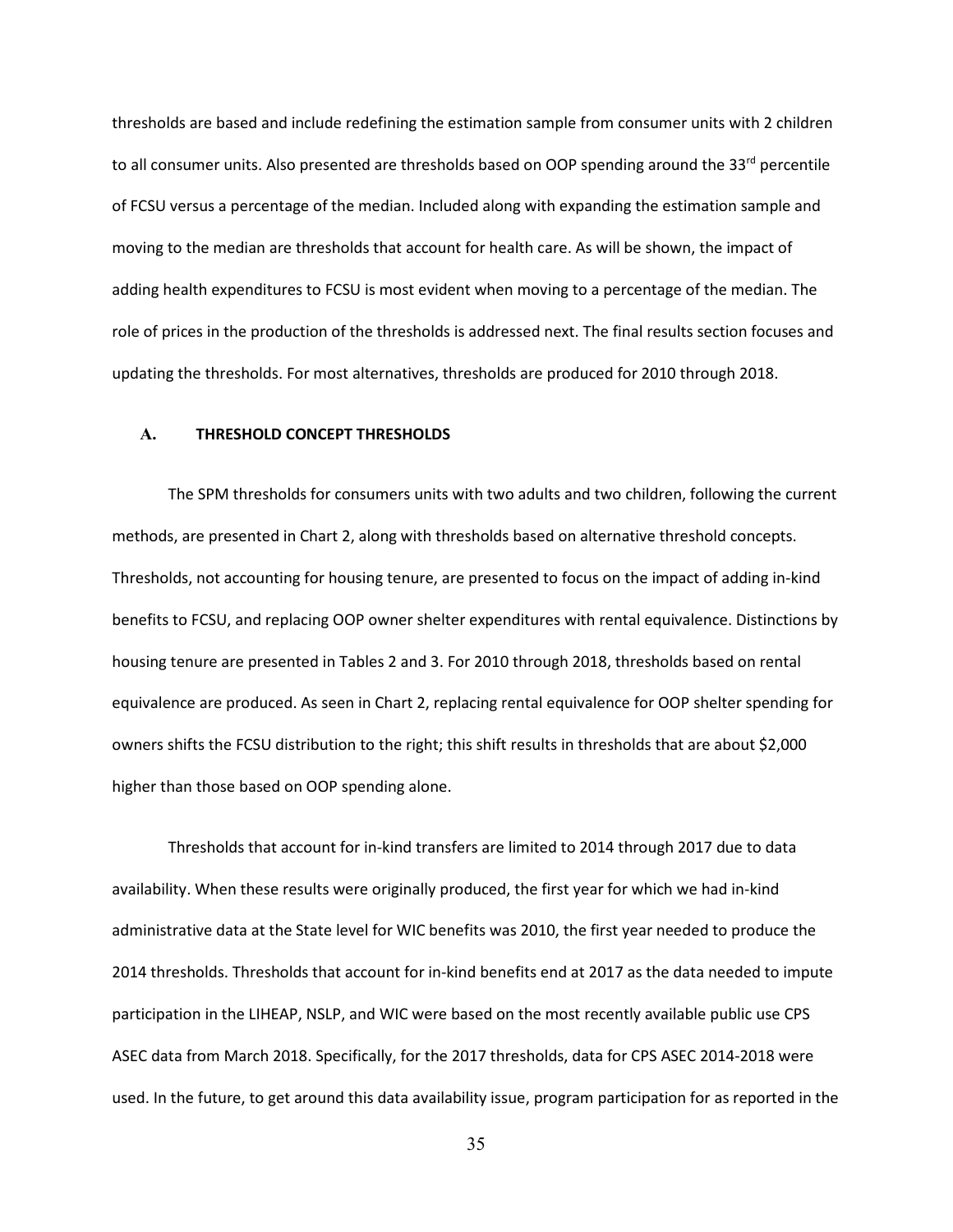CPS ASEC will be lagged for the imputation, as will all the CE data that underlie the thresholds. For example, to impute WIC participation for the 2018 SPM threshold, CPS ASEC WIC participation from 2013-2017 will be used.



Focusing on 2014-2017 thresholds, adding imputed in-kind benefits to OOP spending results in thresholds that are on average \$1,134 higher over the 2014-2017 period. Accounting for both in-kind benefits and rental equivalence results in consumption expenditure thresholds that are about \$3,317 higher than accounting for only in-kind benefits or rental equivalence alone. Over the 2014 to 2017 time period, OOP spending based thresholds increased 5.7% compared to consumption expenditure based thresholds that increased 6.6%.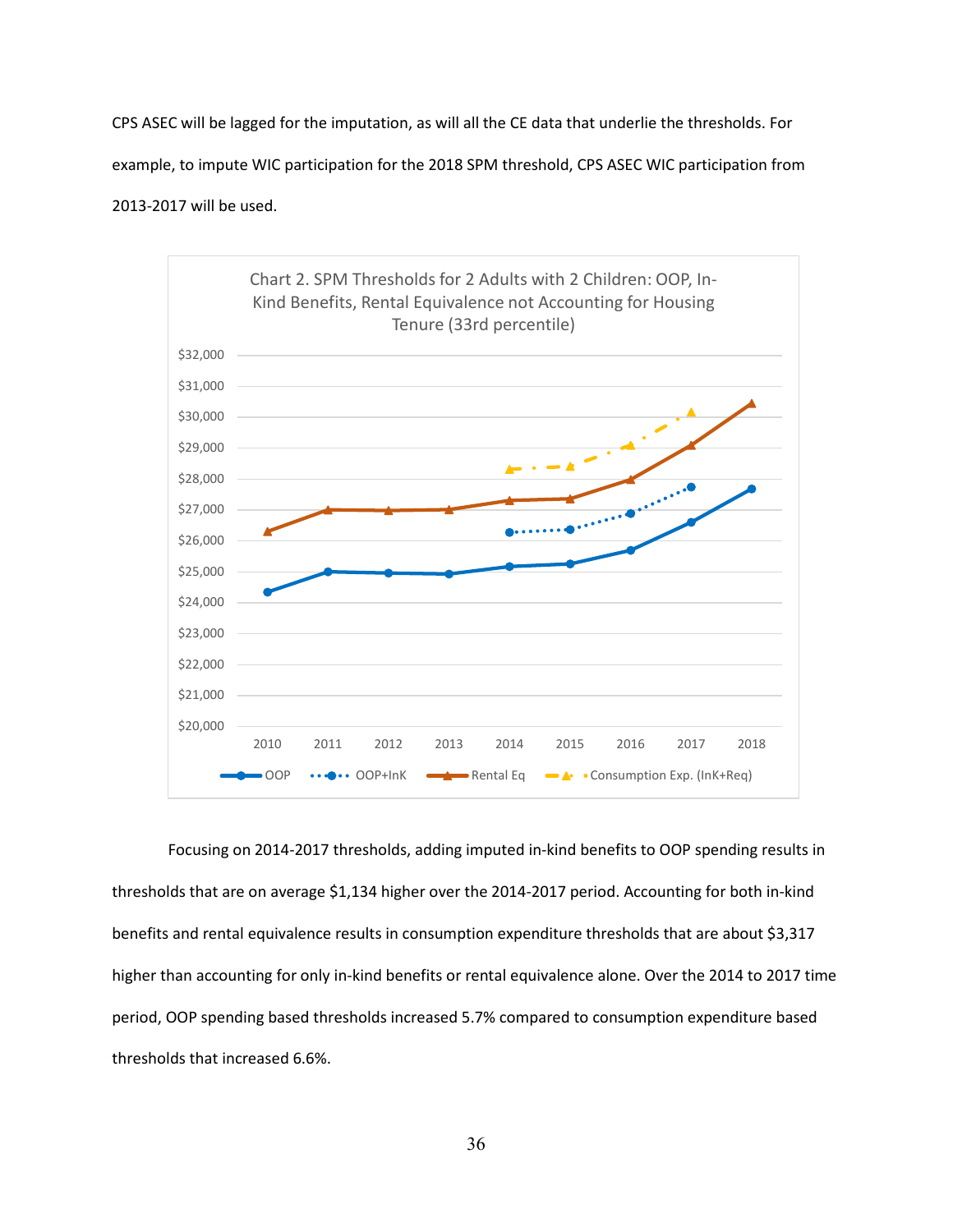To examine the impact on housing tenure based thresholds, in-kind benefits and rental equivalence results are show separately in Charts 3 and 4. Chart 3 includes SPM thresholds for consumer units with 2 adults and 2 children for each of the housing tenure groups using both OOP spending and OOP spending plus in-kind benefits. With consumption based thresholds, all consumer units are treated like renters and thus separate housing tenure thresholds are not needed. When looking at the thresholds presented in the chart, it is important to remember that when the value of FCSU at the consumer unit level changes, the entire distribution shifts; and thus, the 33<sup>rd</sup> percentile (30-36<sup>th</sup> percentile range) changes for renters, owners with mortgages, and owners without mortgages. From 2014 through 2017, thresholds for owners with mortgages and renters, regardless of the expenditure concept, are most similar with those accounting for in-kind benefits being higher.

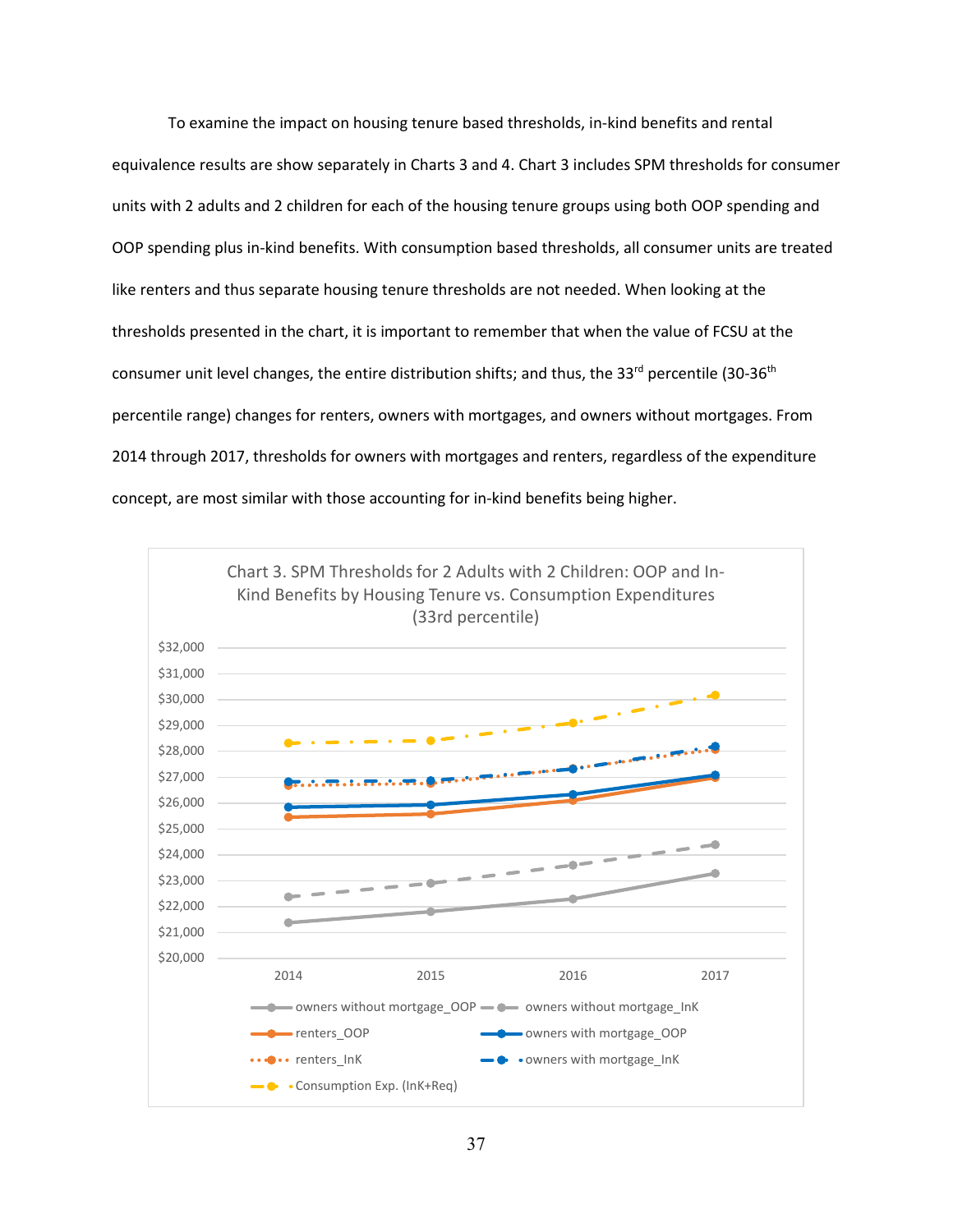Chart 4 includes 2010-2018 thresholds based on OOP spending and rental equivalence by housing tenure versus a single series of consumption expenditure thresholds (based on both rental equivalence and in-kind benefits). Owners without mortgages are most impacted by the replacement of rental equivalence for OOP shelter spending, as expected. With the shift in the FCSU distribution, based on rental equivalence, owners without mortgages and renter thresholds are most similar. The single set of consumption based thresholds track those for owners with mortgages based on rental equivalence.

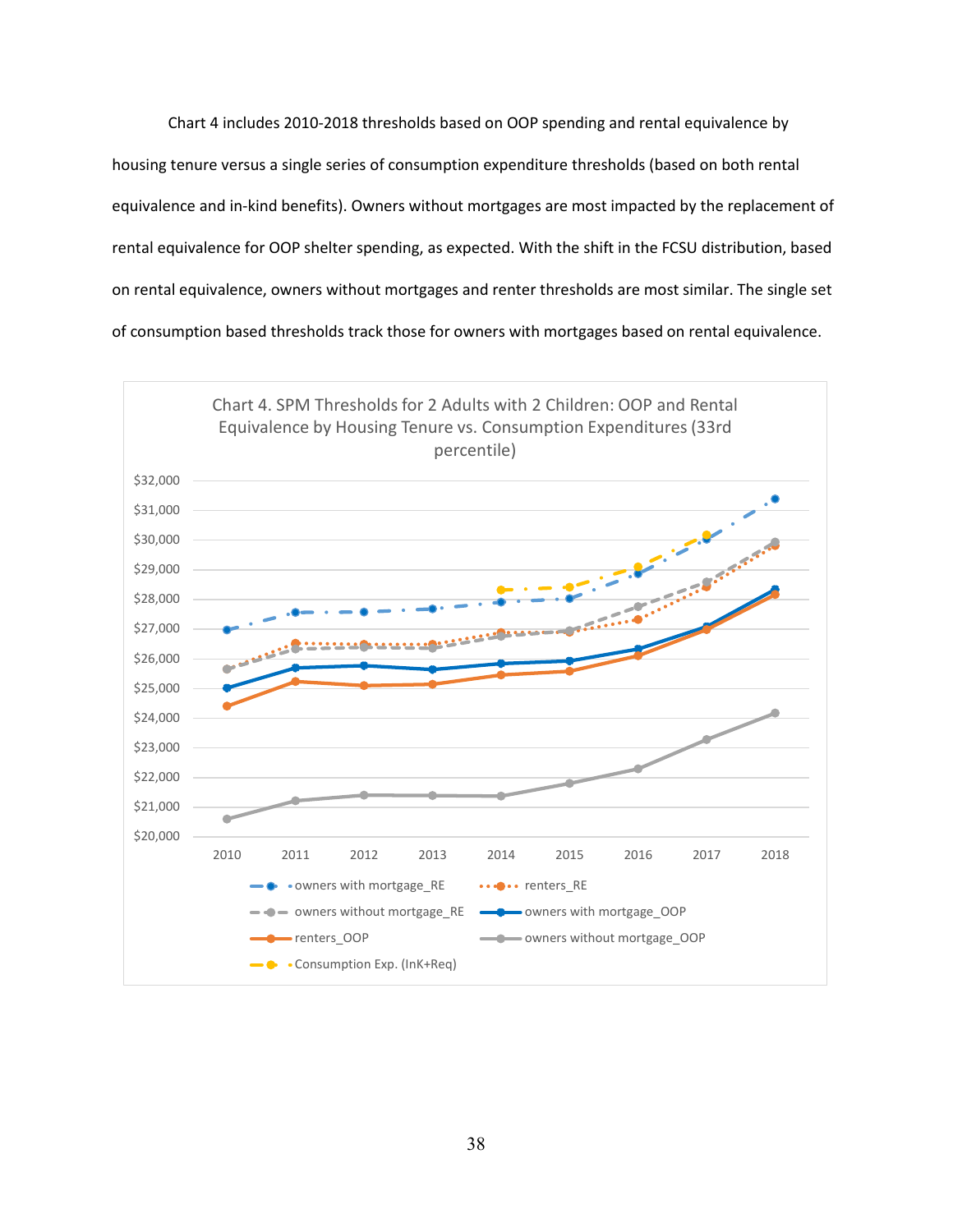#### **B. WHOSE NEEDS ARE RELECTED IN THE THRESHOLDS**

The impact of redefining the estimation sample and point in the spending distribution are addressed in this section as well are how including health expenditures could change the resulting thresholds. Chart 5 includes thresholds without housing tenure distinctions. By expanding the estimation sample from consumer units with exactly two children to all consumer units has little impact of FCSU thresholds based on OOP spending; yet, the advantage of expanding the same results is a reduction in threshold standard errors. Adding OOP spending on health care results in higher SPM thresholds and there is a difference when thresholds are based on the 33<sup>rd</sup> percentile range versus the median. For thresholds based on the spending patterns of consumer units with two children, FCSUM thresholds are higher than FCSU thresholds by \$2,000 in 2010 and \$3,300 by 2018. Expanding the sample to all consumer units, leads to FCSUM thresholds higher by \$3700 in 2010 to \$5,600 in 2018. In order to explore what underlies these differences, we examined the data from 2017 threshold samples. While 57 percent of the consumer units with two children around the 33<sup>rd</sup> percentile report having health insurance, of these, approximately 67 percent report health insurance spending. This is in contrast to an expanded sample based on all consumer units around the median; for these, 71 percent report having health insurance with 74 percent having health insurance expenditures. These results suggest that if one were to add health care to the bundle of goods and services upon which the SPM thresholds are based, expenditures at the median would be more reflective of spending needs as opposed to the range around the 33<sup>rd</sup> percentile.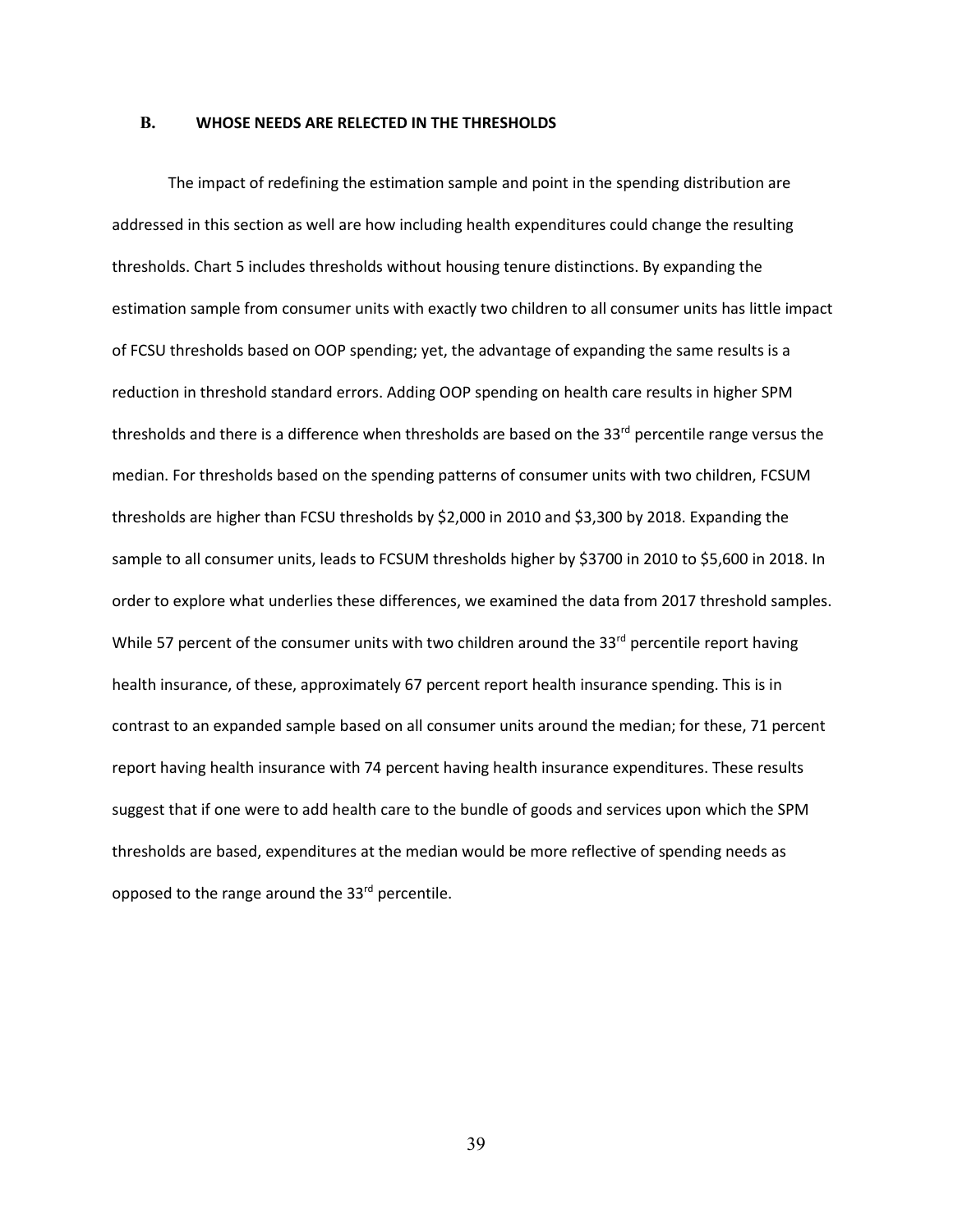

To examine the impact of expanding the estimation sample from consumer units with two children to all consumer units and moving to a percentage of the median as opposed to the 33rd percentile, see Charts 6 through 9. Housing tenure thresholds are produced based on the distribution of FCSU and the averages of expenditures of FCSU and shelter and utilities within the range around the 33rd percentile and based on a percentage of the median. (See equations 2 and 3 for reference.)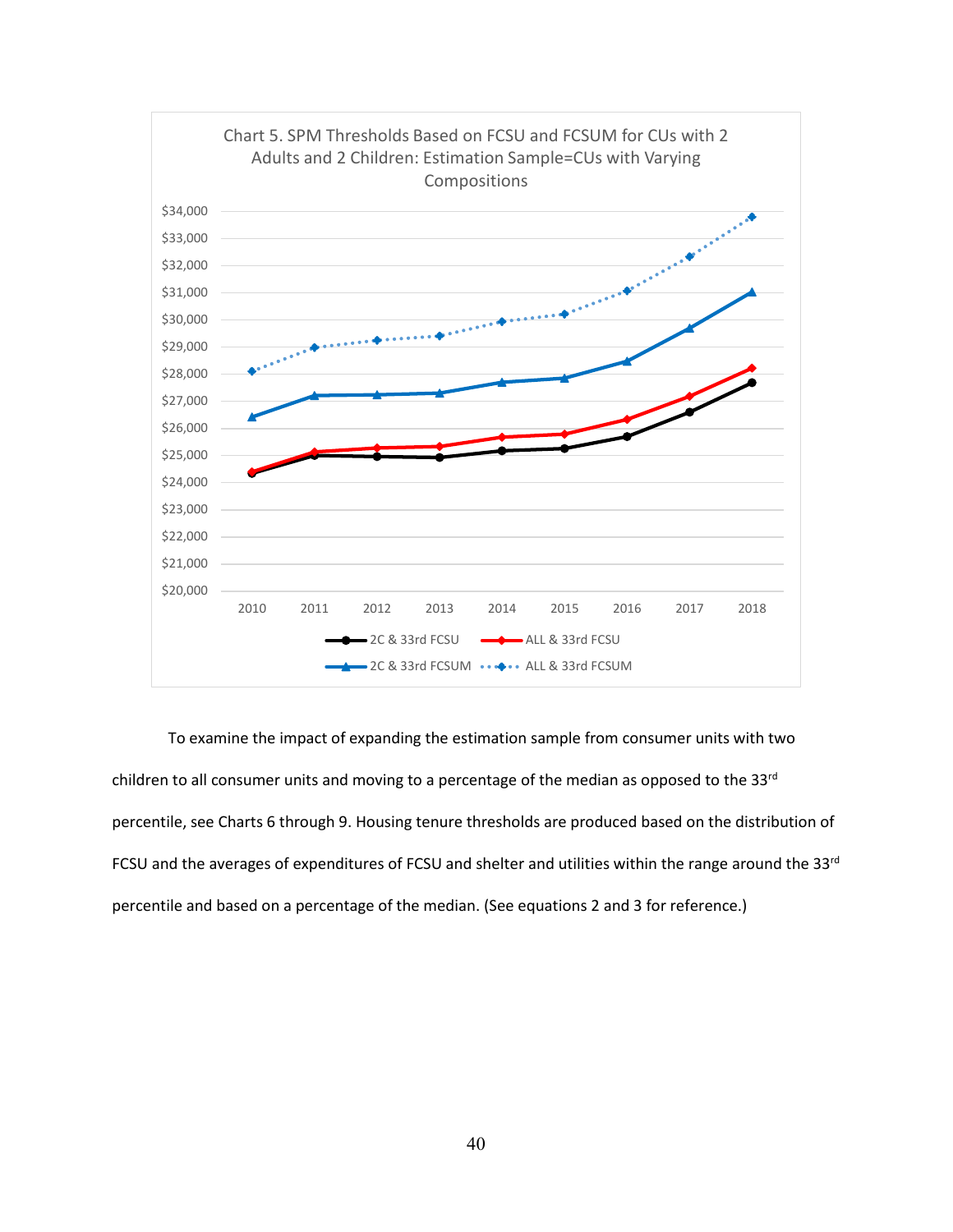Chart 6 includes thresholds based on different estimation samples and percentiles in the FCSU distribution. The percentage of the median expenditures selected for the median based thresholds are set at the average of the 2010-2018 ratios of FCSU expenditures at the 33<sup>rd</sup> percentile to those at the 50<sup>th</sup> percentile. For thresholds based on consumer units with two children, this percentage is 80.9 while for all consumer units, it is 78.7. The only reason that the thresholds for the separate estimation samples differ is because the average percent of the median was applied to all years; in reality, these percentages change year to year.<sup>[24](#page-41-0)</sup>



<span id="page-41-0"></span><sup>&</sup>lt;sup>24</sup> However, in actual implementation, a single percentage of the median would be selected and applied for all years and could be fixed such that the initial thresholds, say for 2019, were the same as thresholds based on the 33rd percentile for 2019.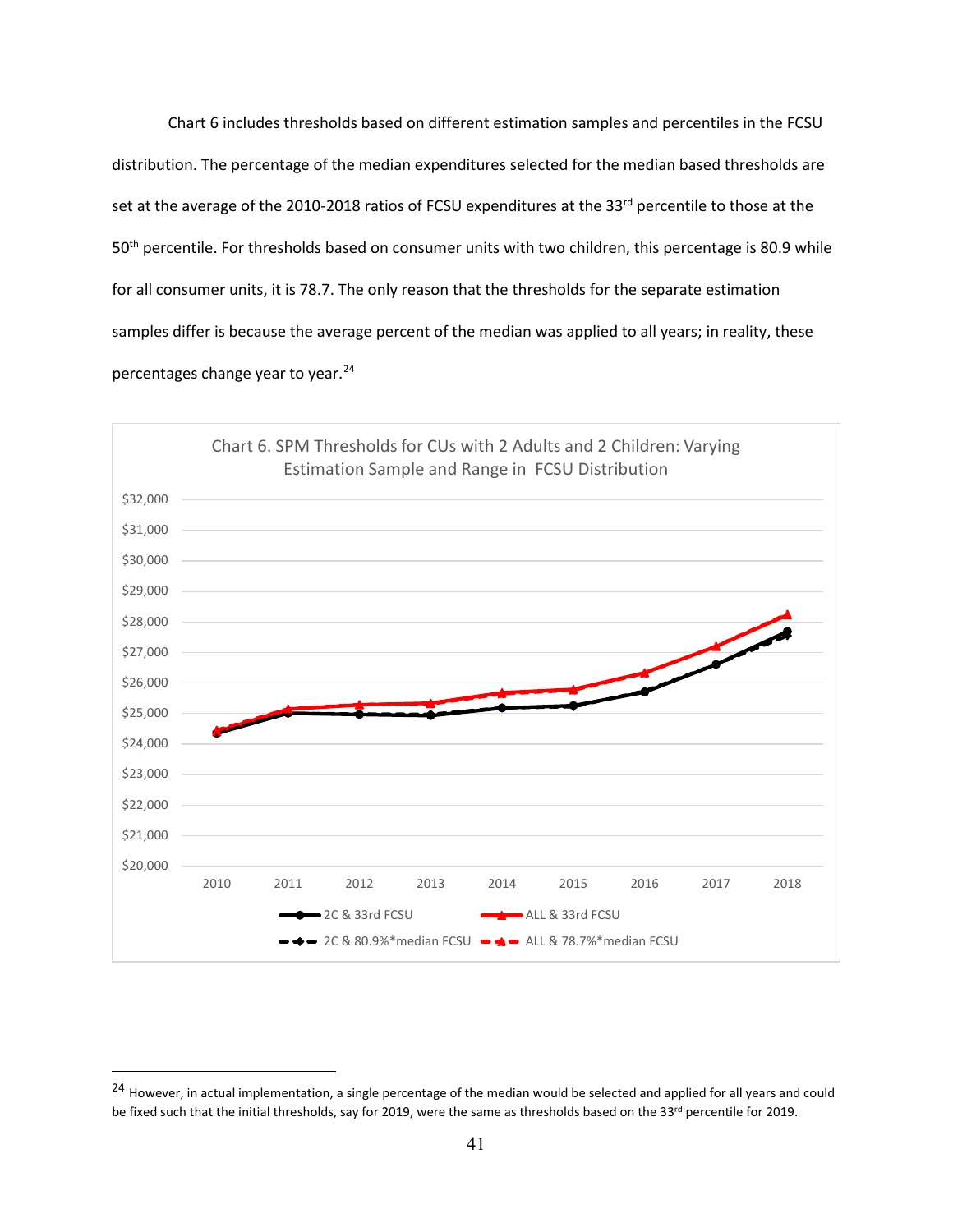As shown the Charts 7 through 9, over time, moving to the larger estimation sample (i.e., all consumer units) results in thresholds that have the same trends. What is most striking about the results in Charts 7 and 8 is that the thresholds for owners without mortgages are higher with the larger sample. Comparing the thresholds in Charts 6 and 7 with those in Charts 9 and 10, thresholds based on median FCSU expenditures are less smooth.

# **C. ALTERNATIVES FOR UPDATING THE THRESHOLDS**

Thresholds updated through re-estimation are presented along with thresholds based on alternative updating options. The alternatives include two different consumer price indexes, equivalized median consumption expenditures, and equivalized median after tax income. Two anchor periods are used: 2010 and 2014. It is expected that the updating based on expenditures and prices will result in different thresholds: the first reflects changes in out-of-pocket shelter expenditures while updating by prices reflects changes in shelter rents.

Charts 11 and 12 include SPM thresholds for 2010 to 2018 updated by different updating mechanisms with SPM thresholds anchored to 2010, along with thresholds updated each year implicitly through the re-estimation of the thresholds. None of the thresholds presented account for differences by housing tenure. Chart 11 includes thresholds updated using different price indexes at the U.S. City level: the All Items CPI-U, All Items Chained CPI-U, FCSU CPI-U, and FCSU Chained CPI-U. Chart 12 includes SPM thresholds adjusted by annual changes for all consumer units in median equivalized consumption spending, equivalized after tax income and equivalized FCSU spending. As noted earlier, consumption spending is restricted to consumption goods and services and does not include expenditures for life insurance, allocations to retirement plans, Social Security, or other required payments. As shown in the Charts 11 and 12, SPM thresholds updated each year through re-estimation increase more slowly than thresholds adjusted by changes in prices and by changes in annual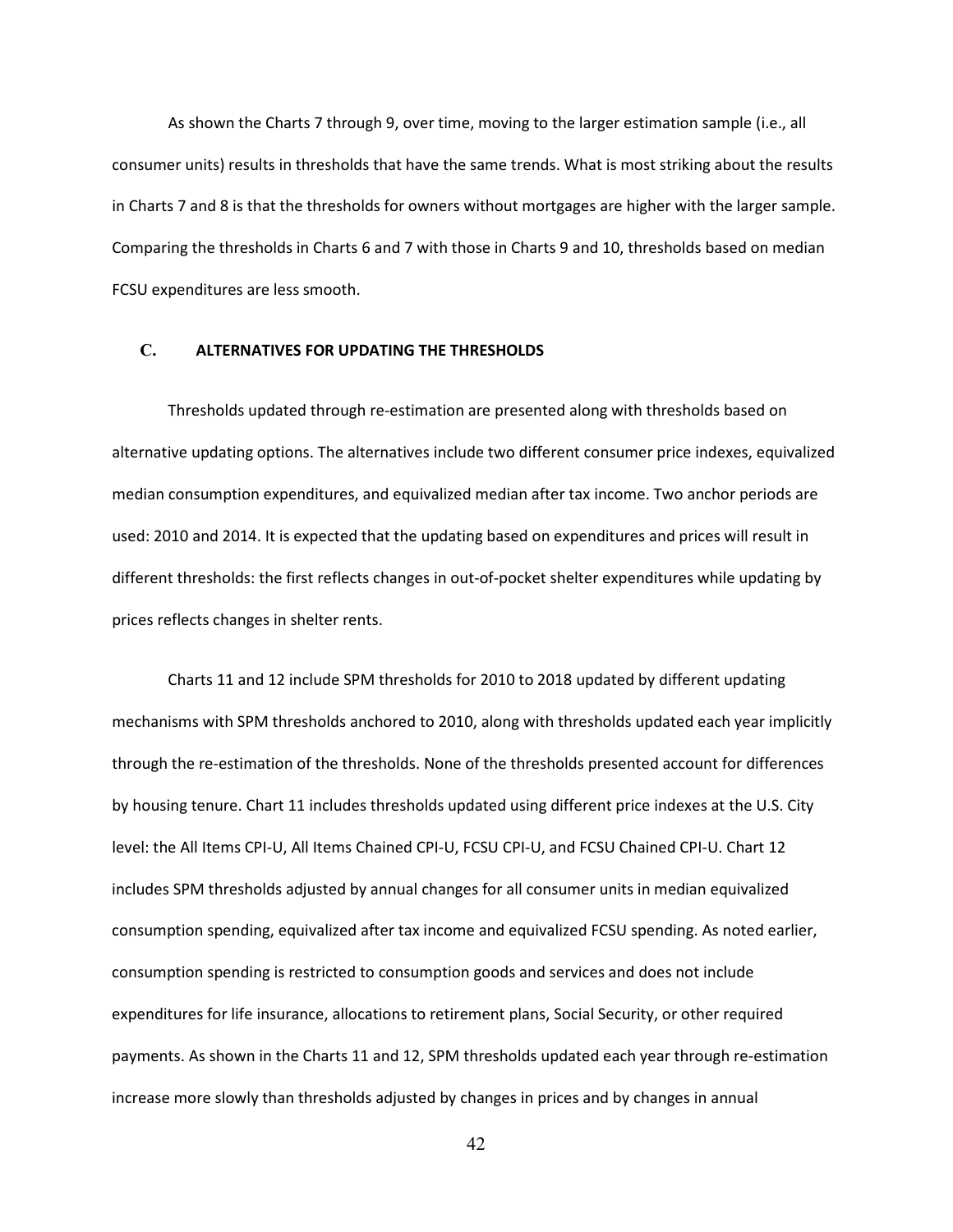

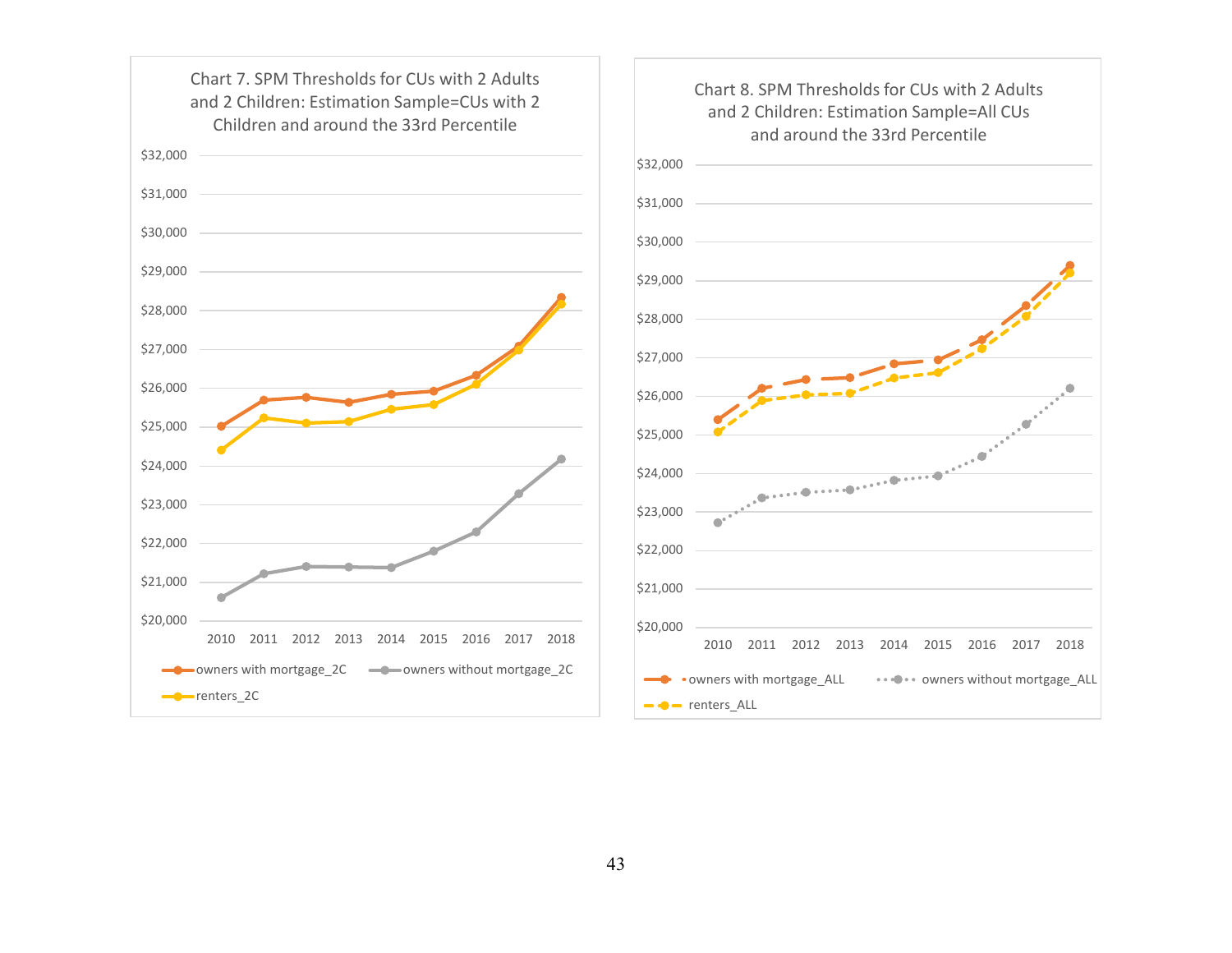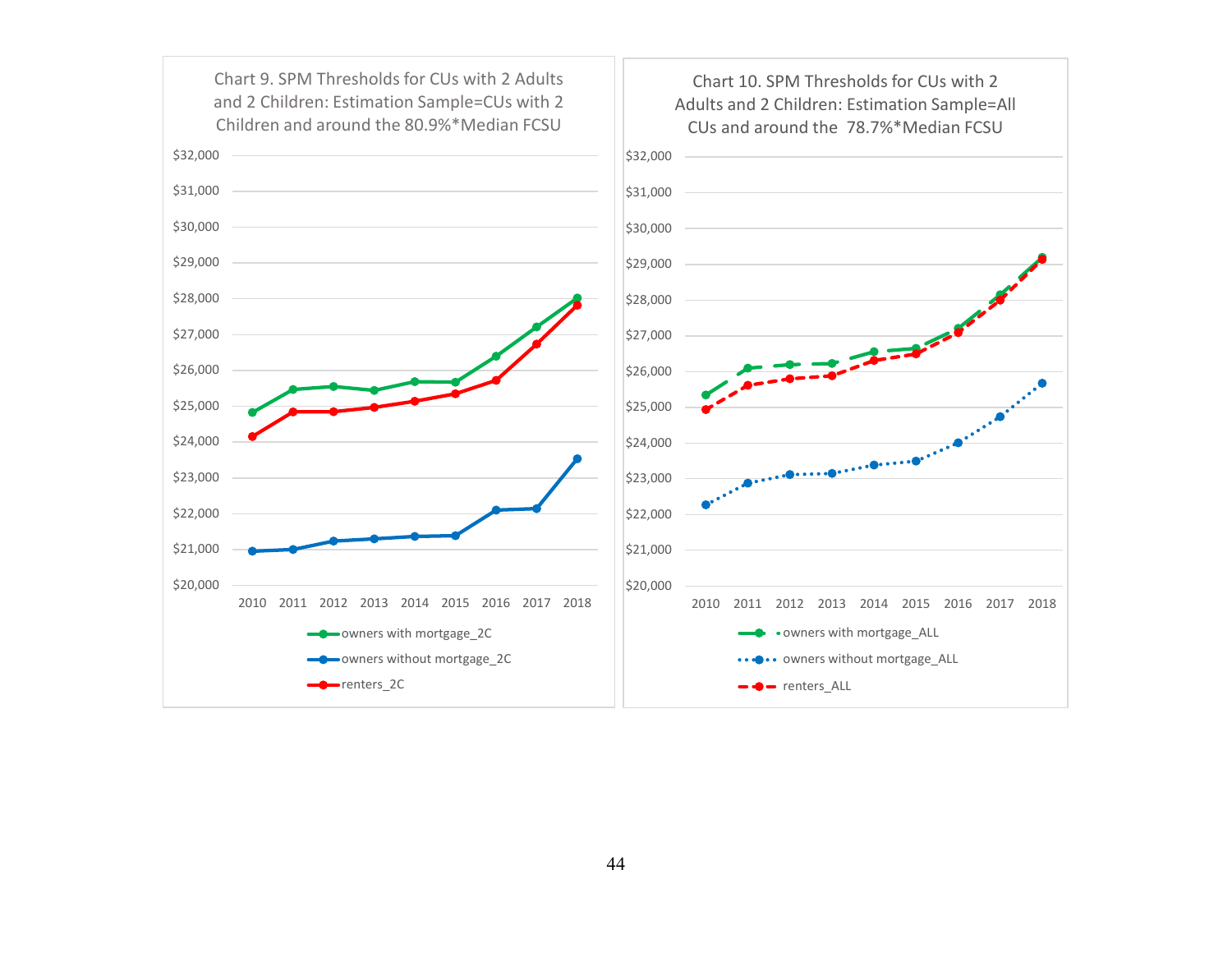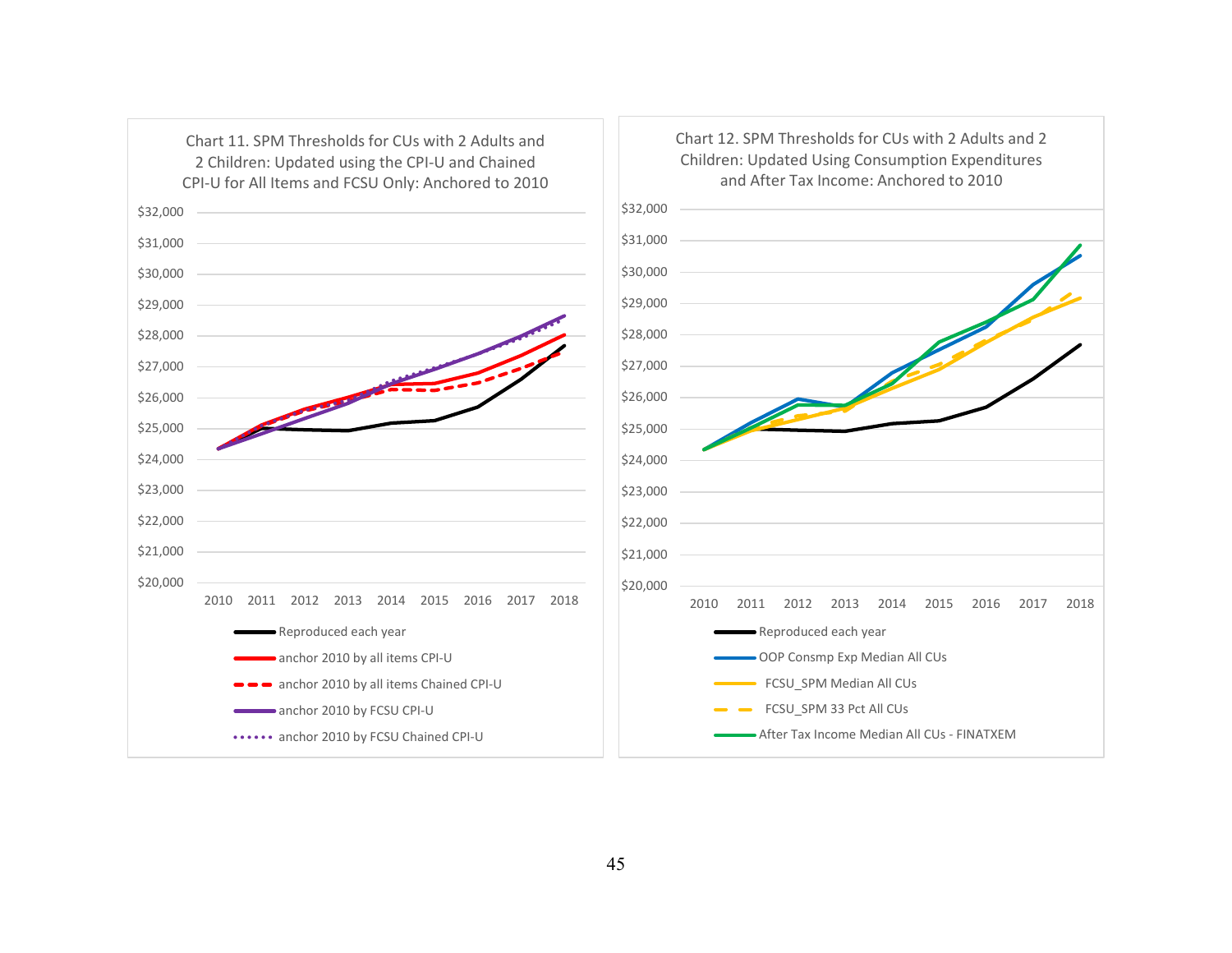consumption expenditures and income. Such a result meets the NAS Panel's and SPM ITWG's aim that the SPM thresholds would account for changes in living standards over time in a more conservative way than would thresholds adjusted based on annual changes in consumption expenditures or after tax income. Thresholds increase faster when adjusted by consumption expenditures and income, followed by changes in FCSU, and then by changes in relative prices. Updating by changes in median FCSU and prices result in smoother thresholds than when updating by the other options.

The 2010 (based on CE data from 2006Q2-2010Q1) through 2013 (with CE data from 2009Q2- 2014Q1) thresholds are based on expenditures from a period of recession; thus, to produce thresholds that do not include the recession, thresholds anchored to 2014 (based on CE data from 2010Q2- 2015Q1) are produced. These are presented in Charts 13 and 14. The relative rankings of the thresholds reproduce those shown when anchored to 2010. However, anchoring to 2014 results in lower thresholds by 2018 than when anchoring to 2010. When anchored to 2014, the re-estimated SPM thresholds rise more quickly than 2014 thresholds adjusted each year by the change in equivalized after tax median income, but less than 2014 thresholds adjusted by equivalized OOP consumption expenditures (see Chart 14).

# **VI. DISCUSSION and FUTURE DIRECTIONS FOR SPM**

As noted in the ITWG recommendations, the SPM should be seen as a research measure, improving due to changes in data, methodology and/or research. A priority should be placed on "consistency between threshold and resource definitions, data availability, simplicity in estimation, stability of the measure over time, and ease in explaining the methodology (ITWG, 2010)." In this study we have focused on varying concepts underlying the thresholds, varying the estimation sample and point in the FCSU distribution, and updating mechanisms. At the current time we are leaning towards moving to a percentage of the median. This would allow for a larger sample size upon which to base the thresholds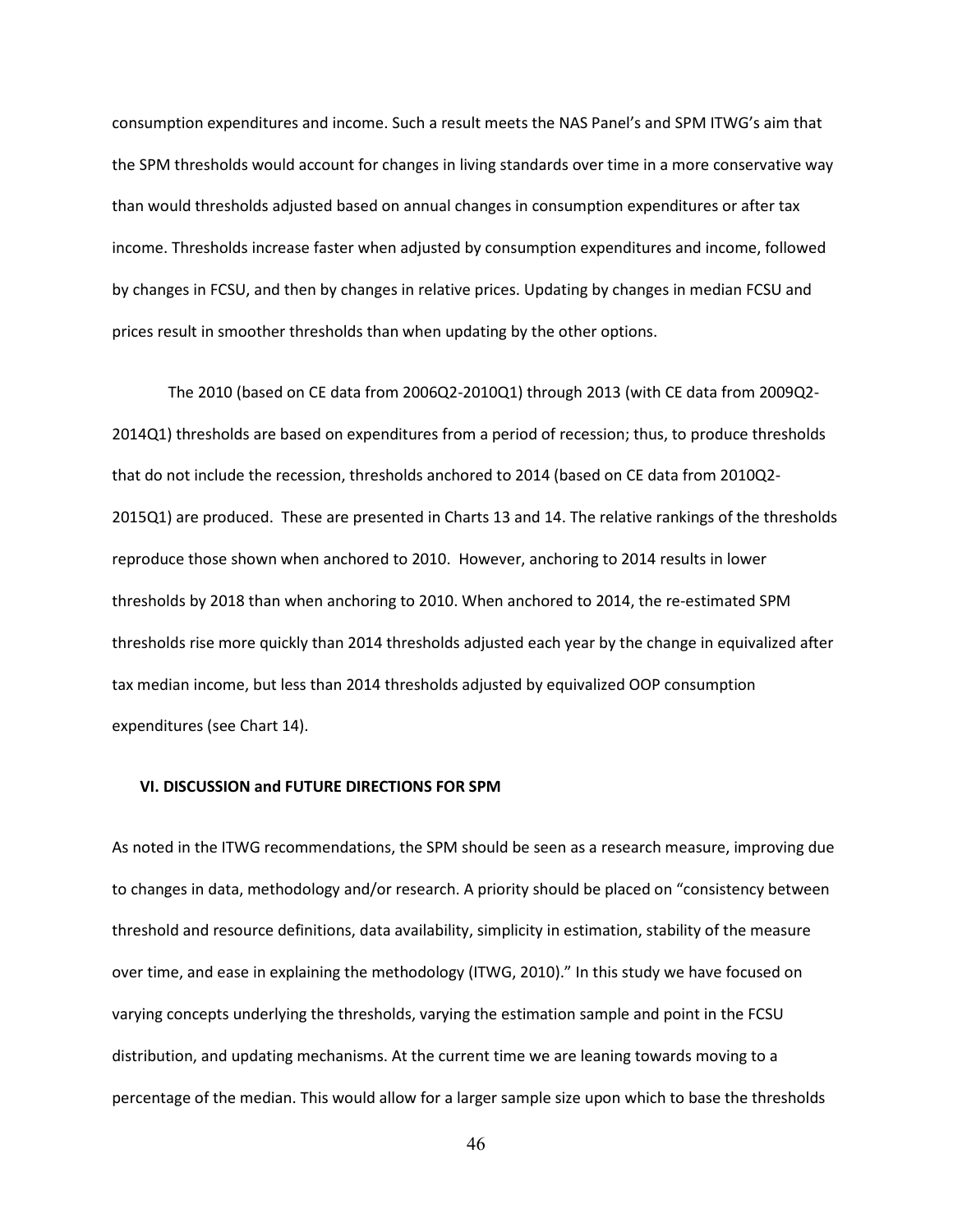

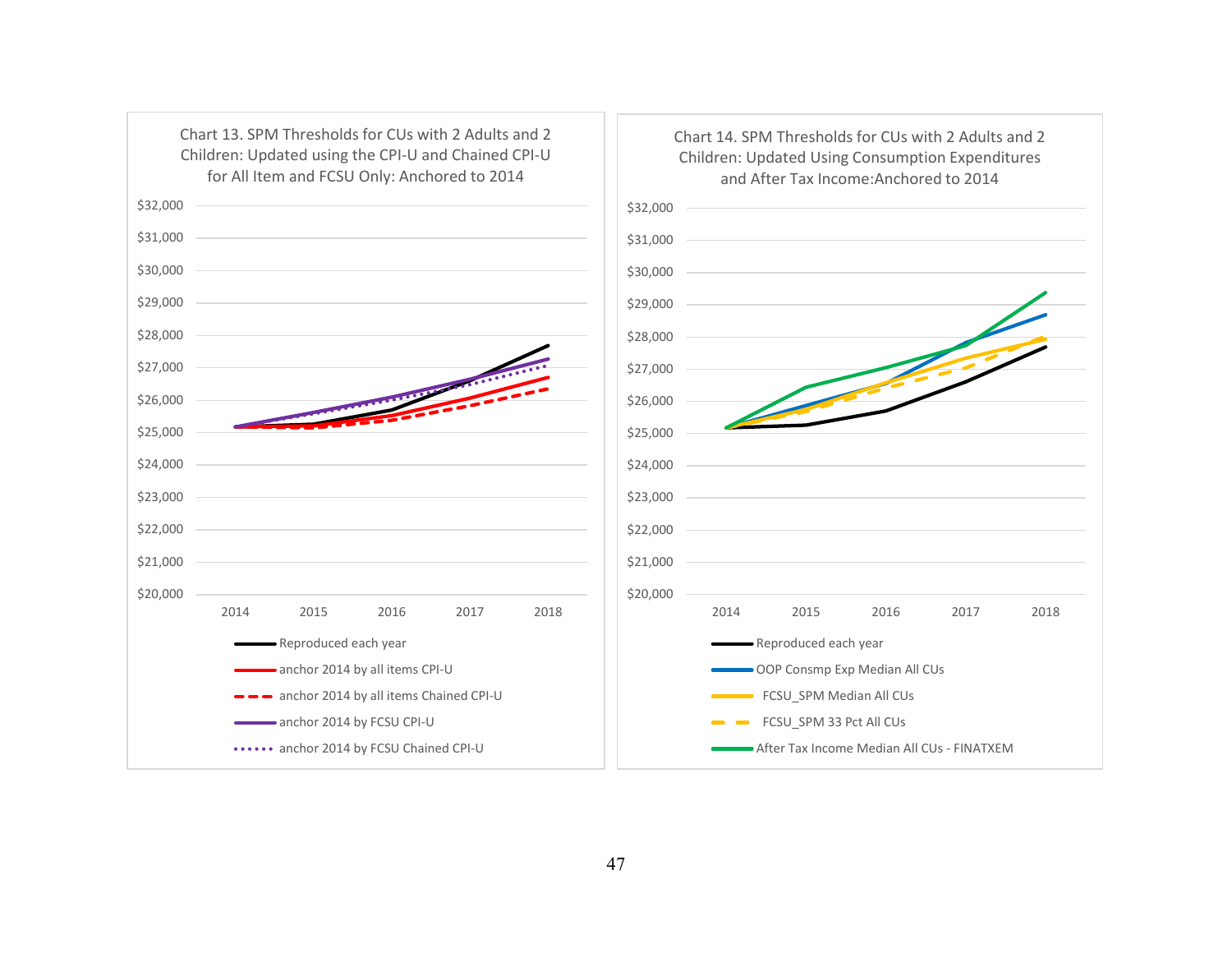for owners without mortgages, would reduce the percentage of the same needing imputations for inkind benefits, and would open up the possibility of adding medical expenses into the threshold at a later date, as medical expenses around the median are more reflective of the overall population than medical expenses at the 33<sup>rd</sup> percentile. Our research leads us to recommend expanding the estimation sample from consumer units with exactly two children, to either all consumer units with any children (results not shown) or all consumer units. This move will increase sample size in the estimation sample and provide more reliable estimates for the three housing tenure types. However, which estimation sample to use is an open question. One potential concern is that households with children spend differently than households without children. Future work should re-evaluate the three-parameter equivalence scale to see whether it adequately reflects these spending differences. Whether to move to a consumption based threshold concept is still being debated as is whether to continue with the current updating or to anchor thresholds and adjust by another mechanism.

The focus of this study has been how household expenditure survey data and spending patterns can be used to inform the production of poverty thresholds. Each decision made regarding the needs concepts and estimation sample have an impact of the level of and trends in thresholds produced. Understanding the driving forces that underlie the movement in the thresholds is needed. As we in the U.S. continue our research, we hope to learn from other countries as we expect others will learn from us.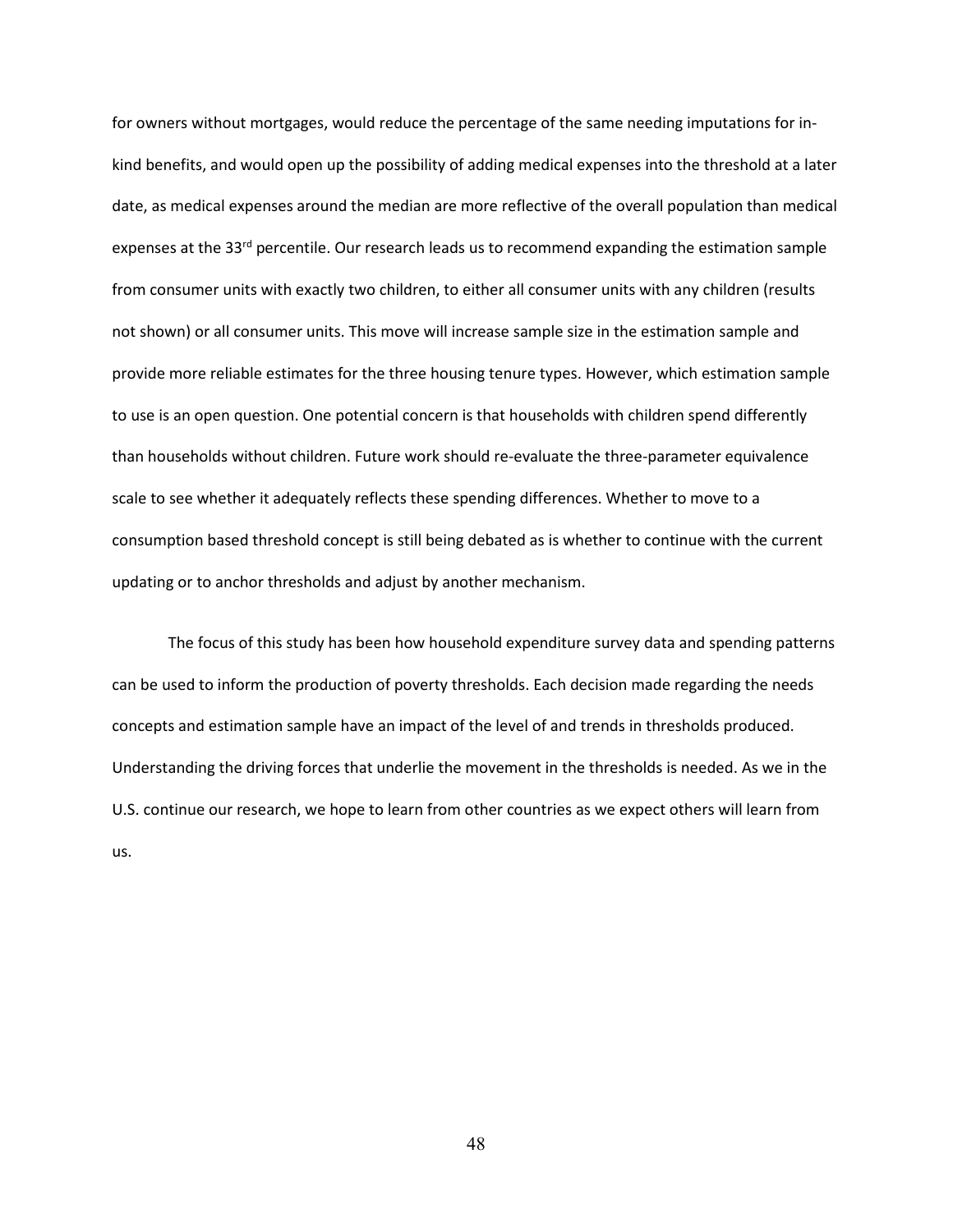#### **REFERENCES**

- Aten, Bettina, Eric Figueroa, and Troy Martin, "Notes on Estimating the Multi-Year Regional Price Parities by 16 Expenditure Categories: 2005-2009," 2011, https://www.bea.gov/papers/pdf/notes\_on\_estimating\_the\_multi\_year\_rpps\_and\_appendix\_ta bles.pdf .
- Atkinson, Anthony B., *Measuring Poverty Around the World*, Princeton University Press, Princeton and Oxford. Edited by John Micklewright Andrea Brandolini, 2019.
- Atkinson, Anthony, and Francois Bourguignon. "Poverty and Inclusion from a World Perspective," in *Governance, Equity, and Global Markets*, edited by Joseph E. Stiglitz and Pierre-Alain Muet. Oxford: Oxford Univ. Press, 2001.
- Betson, David, "Is Everything Relative? The Role of Equivalence Scales in Poverty Measurement," University of Notre Dame, Poverty Measurement Working Paper, Census Bureau, 1996.
- Bishop, John, Jonathan Lee, and Lester A. Zeager, "Improving the Supplemental Poverty Measure: Two Proposals," unpublished manuscript available from the authors, Department of Economics, East Carolina University, Greenville, NC, March 8, 2017.
- Blank, Rebecca, "The Supplemental Poverty Measure: A New Tool for Understanding U.S. Poverty," *Pathways*, Fall, 2011.
- Chen, Shaohua, and Martin Ravallion. "More Relatively-Poor People in a Less Absolutely-Poor World?" *Review of Income and Wealth* 59, no. 1 (2013): 1–28.
- Citro, Constance F. and Robert T. Michael (eds.), *Measuring Poverty: A New Approach*, Washington, DC, National Academy Press, 1995.
- Cutillo, Andrea, Michele Raitano, and Isabella Siciliani, "Income-based and Consumption-based Measurement of Absolute Poverty: Insights from Italy," Centro Interuniversitario de Ricerca-Interuniversity Research Center Working Paper Series – Num. 2/2019.
- Foster, James, "Absolute versus Relative Poverty," *The American Economic Review*, 88 (2), pp. 335-341.
- Fox, Liana, "The Supplemental Poverty Measure: 2018," *Current Population Reports*, P60-268, U.S. Census Bureau, September 2019.
- Fox, Liana and Thesia Garner. "Moving to the Median and Expanding the Estimation Sample: The Case for Changing the Expenditures Underlying SPM Thresholds." SEHSD Working Paper #: 2018-02, 2018.
- Garner, Thesia I. "The Role of Housing in Developing Poverty Thresholds: 1993-2003," paper prepared for the Annual Meetings of the Southern Economics Association, Washington, DC, November, 2005. Available at: https://www.bls.gov/pir/spm/spm\_pap\_housing\_thres05.pdf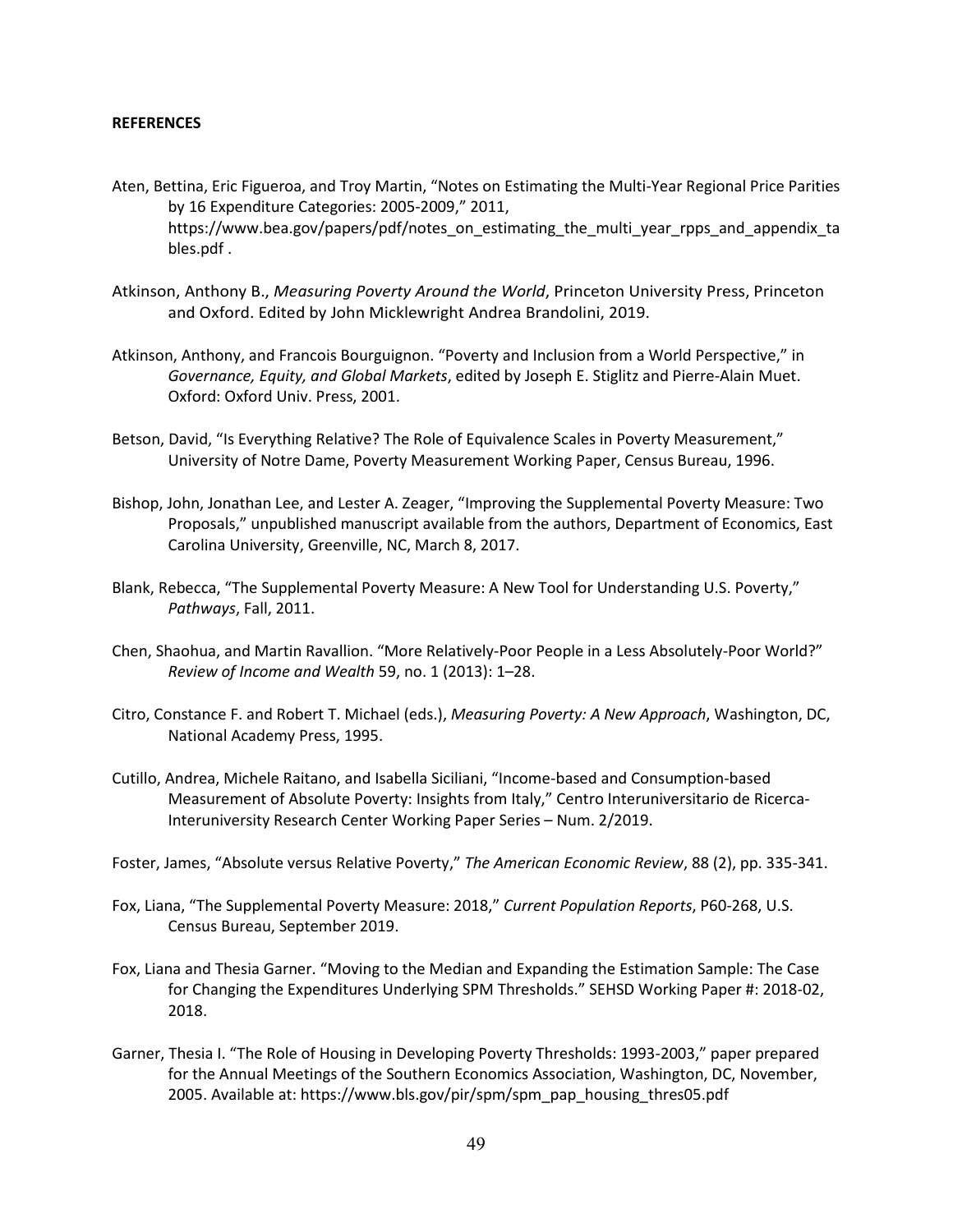- Garner, Thesia I. and Liana Fox, "A Brief History of the Supplemental Poverty Measure," chapter 14 in Andrew Haughwout and Benjamin Mandel, eds., *Handbook of U.S. Consumer Economics*, first edition, Academic Press, 2019.
- Garner, Thesia I. Garner and Marisa Gudrais, "Alternative Poverty Measurement for the U.S.: Focus on Supplemental Poverty Measure Thresholds," BLS Working Paper 510, September 2018.
- Garner, Thesia I. Garner and Marisa Gudrais, "Maintaining Consumption Levels over Economic Fluctuations and the Impact on Consumption vs. Spending-Based SPM Thresholds, 2012. Available at: https://www.bls.gov/pir/spm/garner\_exp\_cons\_spm\_assa\_2\_29\_12.pdf
- Garner, Thesia I. Garner and Marisa Gudrais, "Supplemental Poverty Measurement (SPM) Thresholds and a Missing Data Problem," presented at the  $6^{th}$  Annual BLS-Census Workshop on Empirical Research using BLS-Census Data, Bureau of Labor Statistics, Washington, DC, June 6, 2016.
- Garner, Thesia, I., Marisa Gudrais, and Kathleen S. Short. "Supplemental Poverty Measure Thresholds and Noncash Benefits." April 2016. Available a[t https://www.bls.gov/pir/spm/smp-thresholds](https://www.bls.gov/pir/spm/smp-thresholds-and-noncash-benefits-brookings-paper-4-16.pdf)[and-noncash-benefits-brookings-paper-4-16.pdf](https://www.bls.gov/pir/spm/smp-thresholds-and-noncash-benefits-brookings-paper-4-16.pdf)
- Garner, Thesia I. and Juan Munoz. **"**Controlling for Prices before Estimating SPM Thresholds and the Impact on SPM Poverty Statistics," paper prepared for the Society of Government Economists Conference, April 2018. Available at:<https://www.bls.gov/pir/spm/gnr-mz-fcsm-4-19-18.pdf>
- Goedemé, Tim, Bérénice Storms, Sara Stockman, Tess Penne, and Karel Van den Bosch, "Towards Cross-Country Comparable Reference Budgets in Europe: First Results of a Concerted Effort," *European Journal of Social Security*, Volume 17 (2015), No. 1, pp. 3-30.
- ITWG, "Observations From the Interagency Technical Working Group on Developing a Supplemental Poverty Measure," March 2010. Available at <www.census.gov/hhes/povmeas/methodology/supplemental/research/SPM\_TWGObservation s.pdf $\geq$ .
- Jenkins, Stephen P., "Perspectives on Poverty in Europe" (IZA Institute of Labor Economics Discussion Paper no. 12014), 2018. Retrieved from IZA Institute of Labor Economics website: <https://www.iza.org/publications/dp/12014/perspectives-on-poverty-in-europe>
- Jenkins, Stephen P., *The Great Recession and the Distribution of Household Income*. Oxford, United Kingdom: Oxford University Press, 2013.
- Jolliffe, Dean Mitchell; Prydz, Espen Beer. 2017. *Societal poverty : a relative and relevant measure*. Policy Research working paper; no. WPS 8073. Washington, D.C.: World Bank Group.
- Meyer, Bruce, and James Sullivan. "Identifying the Disadvantaged: Official Poverty, Consumption Poverty, and the New Supplemental Poverty Measure." *Journal of Economic Perspectives*, 26(3), Summer, 2012, 111-136.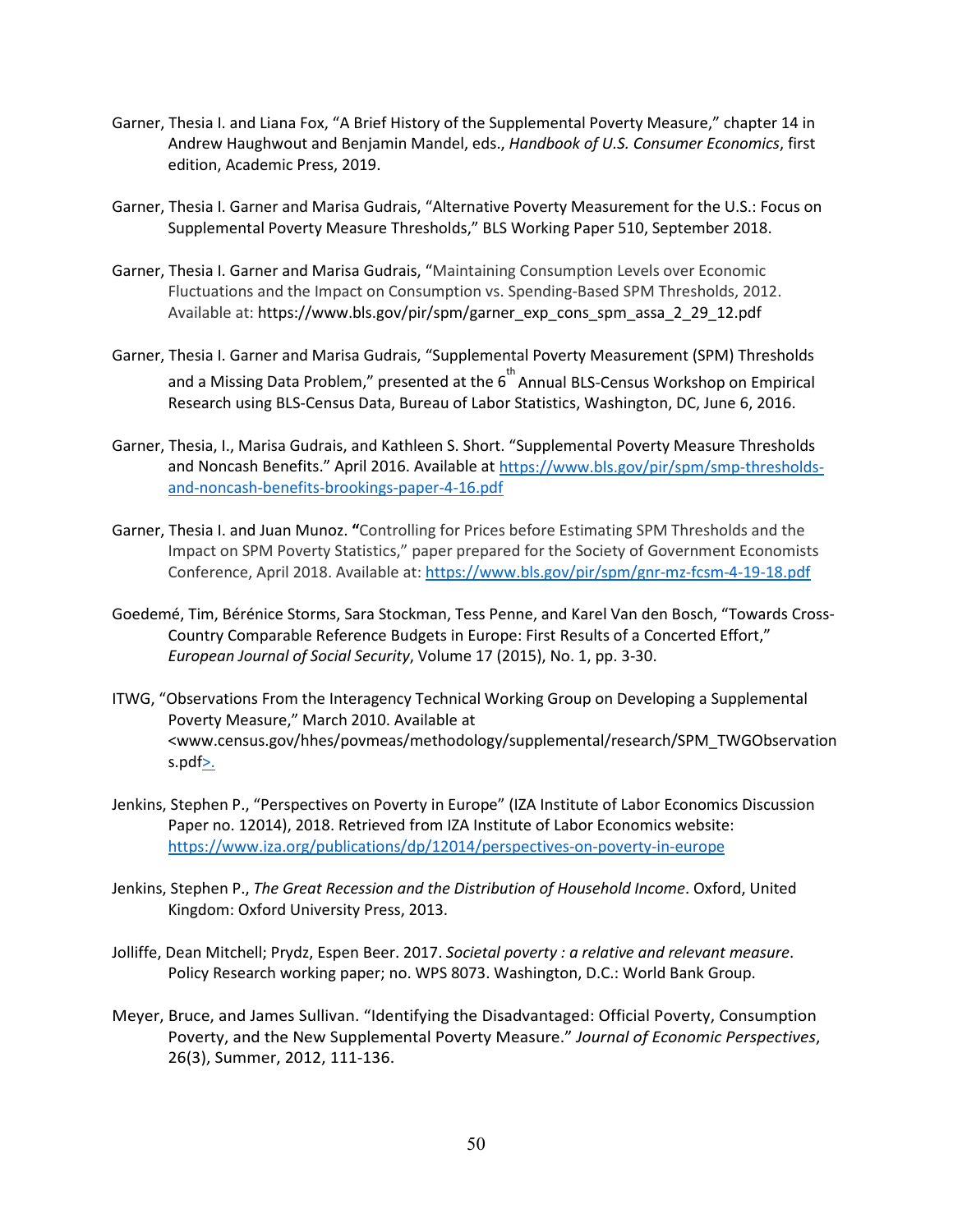- National Bureau of Economic Research (BEA), "Business Cycle Dating Committee, National Bureau of Economic Research," January 7, 2008. Available at: [https://www.nber.org/cycles/jan08bcdc\\_memo.pdf](https://www.nber.org/cycles/jan08bcdc_memo.pdf) .
- National Bureau of Economic Research (BEA), "Business Cycle Dating Committee, National Bureau of Economic Research," September 20, 2010. Available at: <https://www.nber.org/cycles/sept2010.html> .
- Ravallion, Martin, *The Economics of Poverty: History, Measurement, and Policy*, Oxford University Press, 2016.
- Ravallion, Martin, and Shaohua Chen. "Weakly Relative Poverty." *Review of Economics and Statistics* 93, no. 4 (November 2011): 1251–1261.
- Remler, Dahlia I., Sanders D. Dorenman and Rosemary T. Hyson. "Estimating the Effects of Health Insurance And Other Social Programs On Poverty Under the Affordable Care Act*." Health Affairs*, Vol. 36 No. 10, October 2017.
- Renwick, Trudi, "Geographic Adjustments of Supplemental Poverty Measure Thresholds: Using the American Community Survey 5-Year Data on Housing Costs," SEHSD Working Paper Number 2011-21, U.S. Census Bureau, 2011.
- Renwick, Trudi, "Incorporating Amenities into Geographic Adjustments of the Supplemental Poverty Measure," Working Paper SEHSD-WP2018-32, Census Bureau, December 2018.
- Renwick, Trudi, "Supplemental Poverty Measure: Alternative Geographic Adjustment," presentation at the Brookings Institution-Census Bureau Workshop on SPM, May 20, 2019.
- Renwick, Trudi, Bettina Aten, Eric Figueroa and Troy Martin. 2014. Supplemental Poverty Measure: A Comparison of Geographic Adjustments with Regional Price Parities vs Median Rents from the American Community Survey. Paper presented at the Allied Social Sciences Association meetings, January 2014a.
- Renwick, Trudi J., Eric B. Figueroa, and Bettina H. Aten, "Supplemental Poverty Measure: A Comparison of Geographic Adjustments with Regional Price Parities vs. Median Rents from the American Community Survey," available from Census Bureau working papers, March 2014b.
- Renwick, Trudi, Eric Figueroa and Bettina Aten. 2017. Supplemental Poverty Measure: A Comparison of Geographic Adjustments with Regional Price Parities vs. Median Rents from the American Community Survey: An Update. SEHSD Working Paper 2017-36. Paper presented at the 2017 International Statistical Institute World Statistics Congress in Marrakech, Morocco.
- Short, Kathleen S. and Thesia I. Garner. "A Decade of Experimental Poverty Thresholds: 1990 to 2000." July 2002. Available at <www.census.gov/content/dam/Census/library/workingpapers/2002/demo/decade.pdf>.